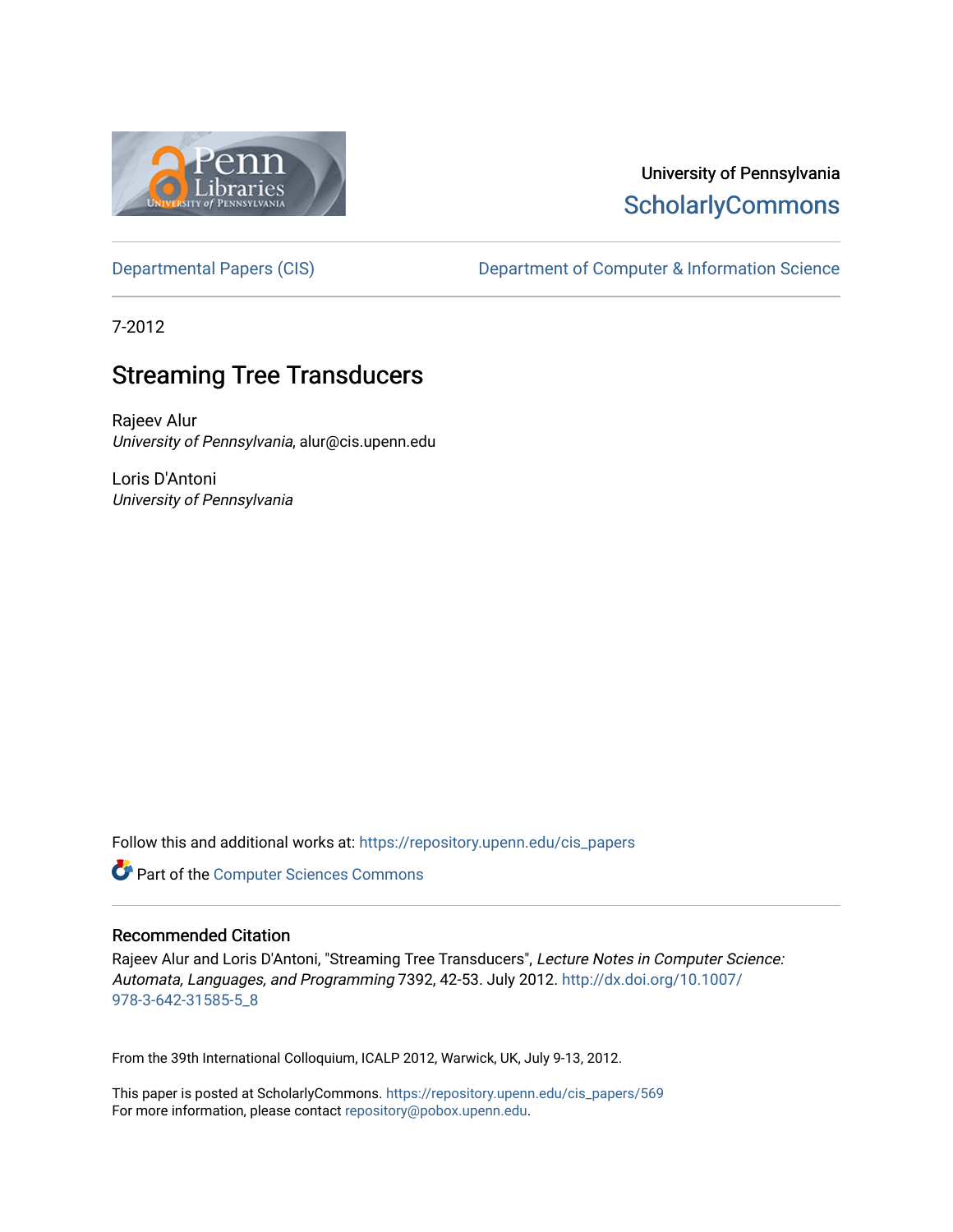## **Streaming Tree Transducers**

## Abstract

Theory of tree transducers provides a foundation for understanding expressiveness and complexity of analysis problems for specification languages for transforming hierarchically structured data such as XML documents. We introduce streaming tree transducers as an analyzable, executable, and expressive model for transforming unranked ordered trees (and hedges) in a single pass. Given a linear encoding of the input tree, the transducer makes a single left-to-right pass through the input, and computes the output in linear time using a finite-state control, a visibly pushdown stack, and a finite number of variables that store output chunks that can be combined using the operations of string-concatenation and treeinsertion. We prove that the expressiveness of the model coincides with transductions definable using monadic second-order logic (MSO). Existing models of tree transducers either cannot implement all MSOdefinable transformations, or require regular look ahead that prohibits single-pass implementation. We show a variety of analysis problems such as type-checking and checking functional equivalence are decidable for our model.

## **Disciplines**

Computer Sciences

## **Comments**

From the 39th International Colloquium, ICALP 2012, Warwick, UK, July 9-13, 2012.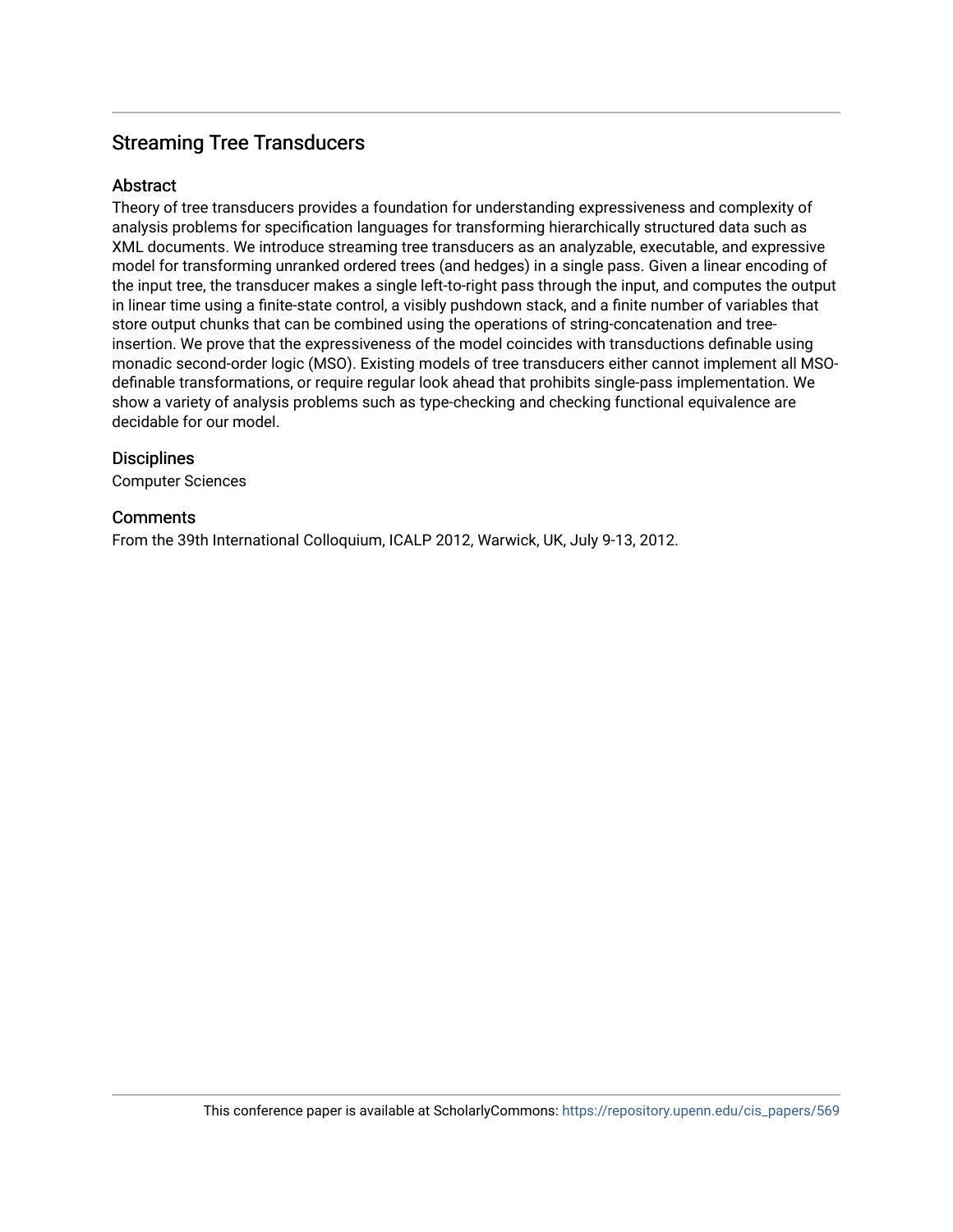## Streaming Tree Transducers

Rajeev Alur and Loris D'Antoni University of Pennsylvania

February 21, 2012

#### Abstract

Theory of tree transducers provides a foundation for understanding expressiveness and complexity of analysis problems for specification languages for transforming hierarchically structured data such as XML documents. We introduce *streaming tree transducers* as an analyzable, executable, and expressive model for transforming unranked ordered trees (and hedges) in a single pass. Given a linear encoding of the input tree, the transducer makes a single left-to-right pass through the input, and computes the output in linear time using a finite-state control, a visibly pushdown stack, and a finite number of variables that store output chunks that can be combined using the operations of string-concatenation and tree-insertion. We prove that the expressiveness of the model coincides with transductions definable using monadic second-order logic (MSO). Existing models of tree transducers either cannot implement all MSO-definable transformations, or require regular look ahead that prohibits single-pass implementation. We show a variety of analysis problems such as *type-checking* and checking *functional equivalence* are decidable for our model.

## 1 Introduction

Finite-state machines and logics for specifying tree transformations offer a suitable theoretical foundation for studying expressiveness and complexity of analysis problems for languages for processing and transforming XML documents. Representative formalisms for specifying tree transductions include finite-state top-down and bottom-up tree transducers, Macro tree transducers (MTT), attribute grammars, MSO (monadic second-order logic) definable graph transductions, and specialized programming languages such as XSLT and XDuce [1, 2, 3, 4, 5, 6, 7, 8].

In this paper, we propose the model of *streaming tree transducers* (STT) which has the following three properties: (1) Single-pass linear-time processing: an STT is a deterministic machine that computes the output using a single left-to-right pass through the linear encoding of the input tree processing each symbol in constant time; (2) Expressiveness: STTs specify exactly the class of MSO-definable transductions; and (3) Analyzability: decision problems such as type checking and checking functional equivalence of two STTs, are decidable. The last two features indicate that our model has the commonly accepted trade-off between analyzability and expressiveness in formal language theory. The motivation for designing streaming algorithms that can process a document in a single pass has led to streaming models for checking membership in a regular tree language and for querying [9, 10, 5, 11], but there is no previous model that can compute all MSO-definable transformations in a single pass (see Section 6 for detailed comparisons of STTs with prior models).

The transducer model integrates features of visibly pushdown automata, equivalently nested word automata [12], and streaming string transducers [13, 14]. In our model, the input tree is encoded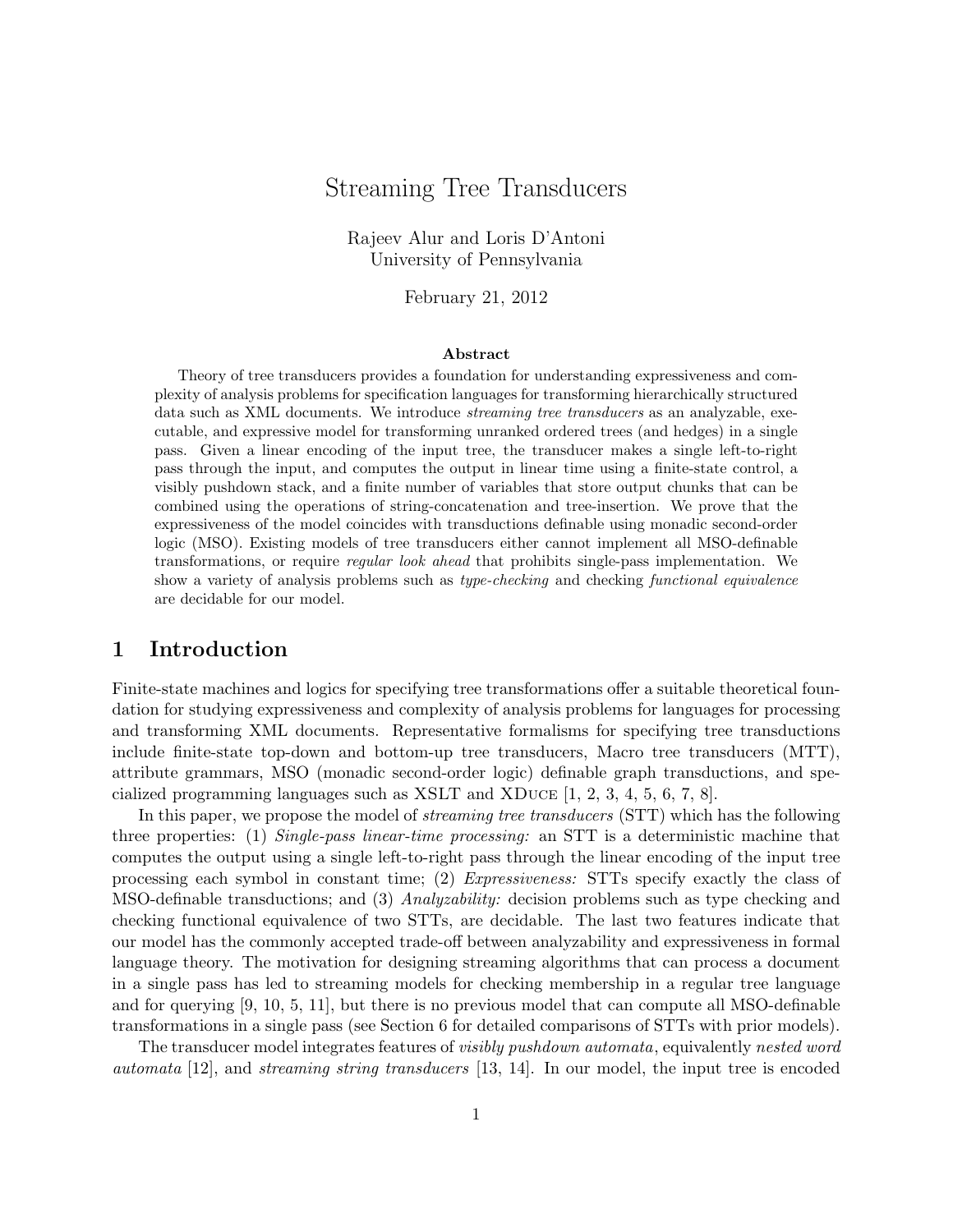as a nested word, which is a string over alphabet symbols, tagged with open/close brackets (or equivalently, call/return types) to indicate the hierarchical structure [9, 12]. The streaming tree transducer reads the input nested word left-to-right in a single pass. It uses finitely many states, together with a stack, but the type of operation applied to the stack at each step is determined by the hierarchical structure of the tags in the input. The output is computed using a finite set of variables that range over output nested words, possibly with holes that are used as place-holders for inserting subtrees. At each step, the transducer reads the next symbol of the input. If the symbol is an internal symbol, then the transducer updates its state and the output variables. If the symbol is a call symbol, then the transducer pushes a stack symbol, along with updated values of variables, updates the state, and reinitializes the variables. While processing a return symbol, the stack is popped, and the new state and new values for the variables are determined using the current state, current variables, popped symbol, and popped values from the stack. In each type of transition, the variables are updated using expressions that allow adding new symbols, string concatenation, and tree insertion (simulated by replacing the hole with another expression). A key restriction is that variables are updated in a manner that ensures that each value can contribute at most once to the eventual output, without duplication. This *single-use-restriction* is enforced via a binary *conflict* relation over variables: no output term combines conflicting variables, and variable occurrences in right-hand sides during each update are consistent with the conflict relation. The transformation computed by the model can be implemented as a single-pass linear-time algorithm.

To understand the novel features of our model, let us consider two kinds of transformations. First, suppose we want to select and output the sequence of all subtrees that match a pattern, that is specified by a regular query over the entire input, and not just the prefix read so far. To implement this query, the transducer uses multiple variables to store alternative outputs, and exploiting regularity to maintain only a bounded number of choices at each step. In contrast, for existing transducer models, either *regular look ahead* (that is, allowing the transducer to make decisions based on a regular property of the suffix of the input it has not yet seen) is essential to define such a transduction, thereby necessitating a preprocessing pass over the input (for example, MTTs with single use restriction), or in absence of regular look ahead, a direct implementation of the operational semantics leads to exponential growth in the size of intermediate derivations with the length of the input (for example, MTTs and MTTs with weak finite copying restriction). Second, suppose the transformation requires *swapping* of subtrees. The operations of concatenation and tree-insertion allows an STT to implement this transformation easily. This ability to combine previously computed answers seems to be missing from existing transducer models. We illustrate the proposed model using examples such as reverse, swap, tag-based sorting, that the natural single-pass linear-time algorithms for implementing these transformations correspond to STTs.

We show that the model can be simplified in natural ways if we want to restrict either the input or the output, to either strings or ranked trees. For example, to compute transformations that output strings it suffices to consider variable updates that allow only concatenation, and to compute transformations that output ranked trees it suffices to consider variable updates that allow only tree insertion. The restriction to the case of ranked trees as inputs gives the model of bottomup ranked-tree transducers. As far as we know, this is the only transducer model that processes trees in a bottom-up manner, and can compute all MSO-definable transformations.

The main technical result in the paper is that the class of transductions definable using streaming tree transducers is exactly the class of MSO-definable transductions. The starting point for our result is the known equivalence of MSO-definable transductions and Macro Tree Transducers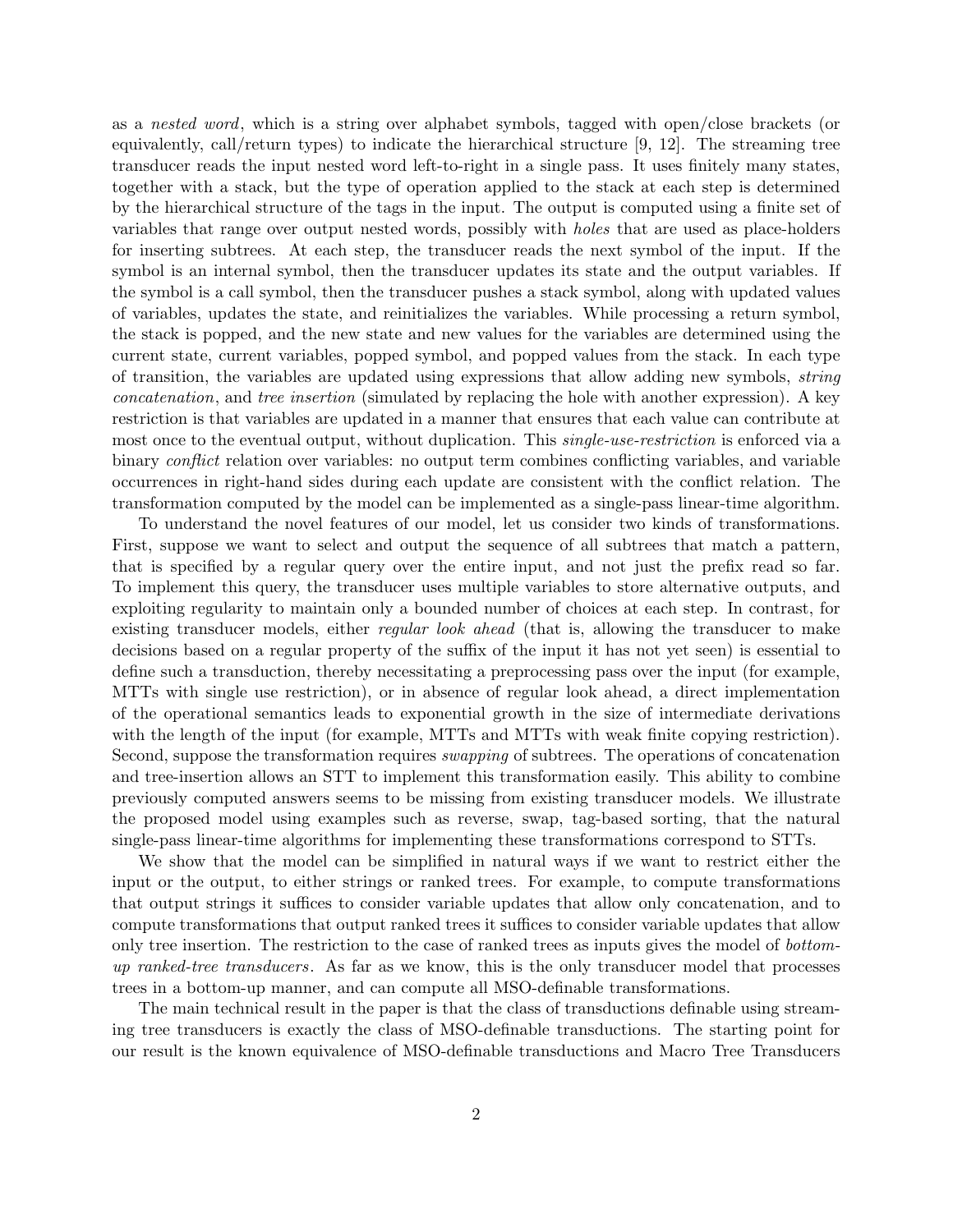with regular look-ahead and single-use restriction, over ranked trees [3]. Our proof proceeds by establishing two key properties of STTs: the model is closed under *regular look ahead* and under functional composition. These proofs are challenging due to the requirement that a transducer can use only a fixed number of variables that can be updated by assignments that obey the single-userestriction rules, and we develop them in a modular fashion by introducing intermediate results (for example, we establish that allowing variables to range over trees that contain multiple parameters that can be selectively substituted during updates, does not increase expressiveness).

We show a variety of analysis questions for our transducer model to be decidable. Given a regular language  $L_1$  of input trees and a regular language  $L_2$  of output trees, the type checking problem is to determine if the output of the transducer on an input in  $L_1$  is guaranteed to be in  $L_2$ . We establish an EXPTIME upper bound on type checking. For checking functional equivalence of two streaming tree transducers, we show that if the two transducers are inequivalent, then we can construct a pushdown automaton A over the alphabet  $\{0, 1\}$  such that A accepts a word with equal number of 0's and 1's exactly when there is an input on which the two transducers compute different outputs. Using known techniques for computing the Parikh images of context-free languages [15, 16, 17], this leads to a NExpTime upper bound for checking functional inequivalence of two STTs. Assuming a bounded number of variables, the upper bound on the parametric complexity becomes NP. Improving the NExpTime bound remains a challenging open problem.

## 2 Transducer Model

#### 2.1 Preliminaries

Nested Words: Data with both linear and hierarchical structure can be encoded using nested words [12]. Given a set  $\Sigma$  of symbols, the *tagged alphabet*  $\hat{\Sigma}$  consists of the symbols a,  $\langle a, \text{ and } a \rangle$ , for each  $a \in \Sigma$ . A nested word over  $\Sigma$  is a finite sequence over  $\hat{\Sigma}$ . For a nested word  $a_1 \cdots a_k$ , a position j, for  $1 \leq j \leq k$ , is said to be a call position if the symbol  $a_j$  is of the form  $\langle a, a \text{ return } a \rangle$ position if the symbol  $a_j$  is of the form  $a_j$ , and an *internal* position otherwise. The tags induce a natural matching relation between call and return positions, and in this paper, we are interested only in well-matched nested words in which all calls/returns have matching returns/calls. A string over  $\Sigma$  is a nested word with only internal positions. Nested words naturally encode ordered trees. The empty tree is encoded by the empty string  $\varepsilon$ . The tree with a-labeled root with subtrees  $t_1, \ldots t_k$  as children, in that order, is encoded by the nested word  $\langle a \langle t_1 \rangle \rangle \cdots \langle t_k \rangle \rangle a$ , where  $\langle t_i \rangle \rangle$  is the encoding of the subtree  $t_i$ . This transformation can be viewed as an inorder traversal of the tree. The encoding extends to *hedges* also: the encoding of a hedge is obtained by concatenating the encodings of the trees it contains. An a-labeled leaf corresponds to the nested word  $\langle aa \rangle$ , we will use  $\langle a \rangle$  as its abbreviation. Thus, a binary tree with a-labeled root whose left-child is an a-labeled leaf and right-child is a b-labeled leaf is encoded by the string  $\langle a \langle a \rangle \langle b \rangle a \rangle$ .

Nested Words with Holes: A key operation that our transducer model relies on is *insertion* of one nested word within another. In order to define this, we consider nested words with holes, where a hole is represented by the special symbol ?. For example, the nested word  $\langle a ? \langle b \rangle | a \rangle$  represents an incomplete tree with a-labeled root whose right-child is a b-labeled leaf such that the tree can be completed by adding a nested word to the left of this leaf. We require that a nested word can contain at most one hole, and we use a binary type to keep track of whether a nested word contains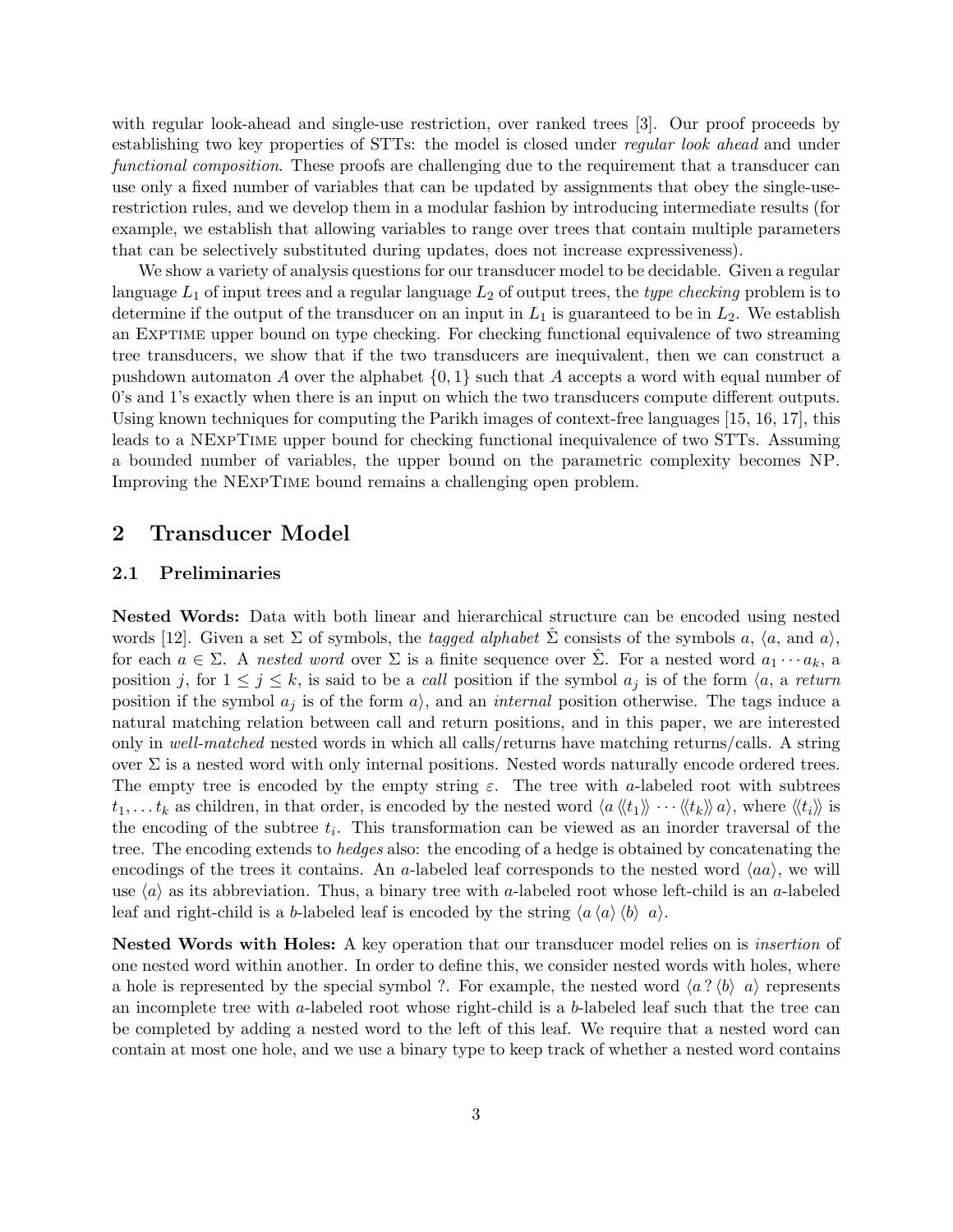a hole or not. A type-0 nested word does not contain any holes, while a type-1 nested word contains one hole. We can view a type-1 nested word as a unary function from nested words to nested words. The set  $W_0(\Sigma)$  of type-0 nested words over the alphabet  $\Sigma$  is defined by the grammar

$$
W_0 := \varepsilon |a| \langle a W_0 b \rangle | W_0 W_0,
$$

for  $a, b \in \Sigma$ . The set  $W_1(\Sigma)$  of type-1 nested words over the alphabet  $\Sigma$  is defined by the grammar

$$
W_1 := ? | \langle a W_1 b \rangle | W_1 W_0 | W_0 W_1,
$$

for  $a, b \in \Sigma$ . A nested-word language over  $\Sigma$  is a subset L of  $W_0(\Sigma)$ , and a nested-word transduction from an input alphabet  $\Sigma$  to an output alphabet  $\Gamma$  is a *partial* function f from  $W_0(\Sigma)$  to  $W_0(\Gamma)$ .

Nested Word Expressions: In our transducer model, the machine maintains a set of variables that range over output nested words with holes. Each variable has an associated binary type: a type-k variable has type-k nested words as values, for  $k = 0, 1$ . The variables are updated using typed expressions, where variables can appear on the right-hand side, and we also allow substitution of the hole symbol by another expression. Formally, a set  $X$  of typed variables is a set that is partitioned into two sets  $X_0$  and  $X_1$  corresponding to the type-0 and type-1 variables. Given an alphabet  $\Sigma$  and a set X of typed variables, a valuation  $\alpha$  is a function that maps  $X_0$  to  $W_0(\Sigma)$  and  $X_1$  to  $W_1(\Sigma)$ . Given an alphabet  $\Sigma$  and a set X of typed variables, we define the sets  $E_k(X, \Sigma)$ , for  $k = 0, 1$ , of type-k expressions by the grammars:

$$
E_0 := \varepsilon |a|x_0| \langle a E_0 b \rangle | E_0 E_0 | E_1[E_0]
$$
  
\n
$$
E_1 := ? |x_1| \langle a E_1 b \rangle | E_0 E_1 | E_1 E_0 | E_1[E_1],
$$

where  $a, b \in \Sigma$ ,  $x_0 \in X_0$  and  $x_1 \in X_1$ . The clause  $e[e]$  corresponds to substitution of the hole in a type-1 expression e by another expression e'. A valuation  $\alpha$  for the variables X naturally extends to a type-consistent function that maps the expressions  $E_k(X, \Sigma)$  to values in  $W_k(\Sigma)$ , for  $k = 0, 1$ . Given an expression e,  $\alpha(e)$  is obtained by replacing each variable x by  $\alpha(x)$ , and applying the substitution: in particular,  $\alpha(e[e'])$  is obtained by replacing the symbol ? in the type-1 nested word  $\alpha(e)$  by the nested word  $\alpha(e')$ .

Single Use Restriction: The transducer updates variables X using type-consistent assignments. To achieve the desired expressiveness, we need to restrict the reuse of variables in right-hand sides. In particular, we want to disallow the assignment  $x := xx$  (which would double the length of x), but allow the assignment  $(x, y) := (x, x)$ , provided the variables x and y are guaranteed not to be combined later. For this purpose, we assume that the set  $X$  of variables is equipped with a binary relation  $\eta$ : if  $\eta(x, y)$ , then x and y cannot be combined. This "conflict" relation is required to be reflexive and symmetric (but need not be transitive). Two conflicting variables cannot occur in the same expression used in the right-hand side of an update or as output. During an update, two conflicting variables can occur in multiple right-hand sides for updating conflicting variables. Thus, the assignment  $(x, y) := (\langle a \, x a \rangle |y|, a?)$  is allowed, provided  $\eta(x, y)$  does not hold; the assignment  $(x, y) := (ax[y], y)$  is not allowed; and the assignment  $(x, y) := (ax, x[b])$  is allowed, provided  $\eta(x, y)$ holds. Formally, given a set  $X$  of typed variables with a reflexive symmetric binary conflict relation η, and an alphabet Σ, an expression e in  $E(X, \Sigma)$  is said to be *consistent* with η, if (1) each variable x occurs at most once in e, and (2) if  $\eta(x, y)$  holds, then e does not contain both x and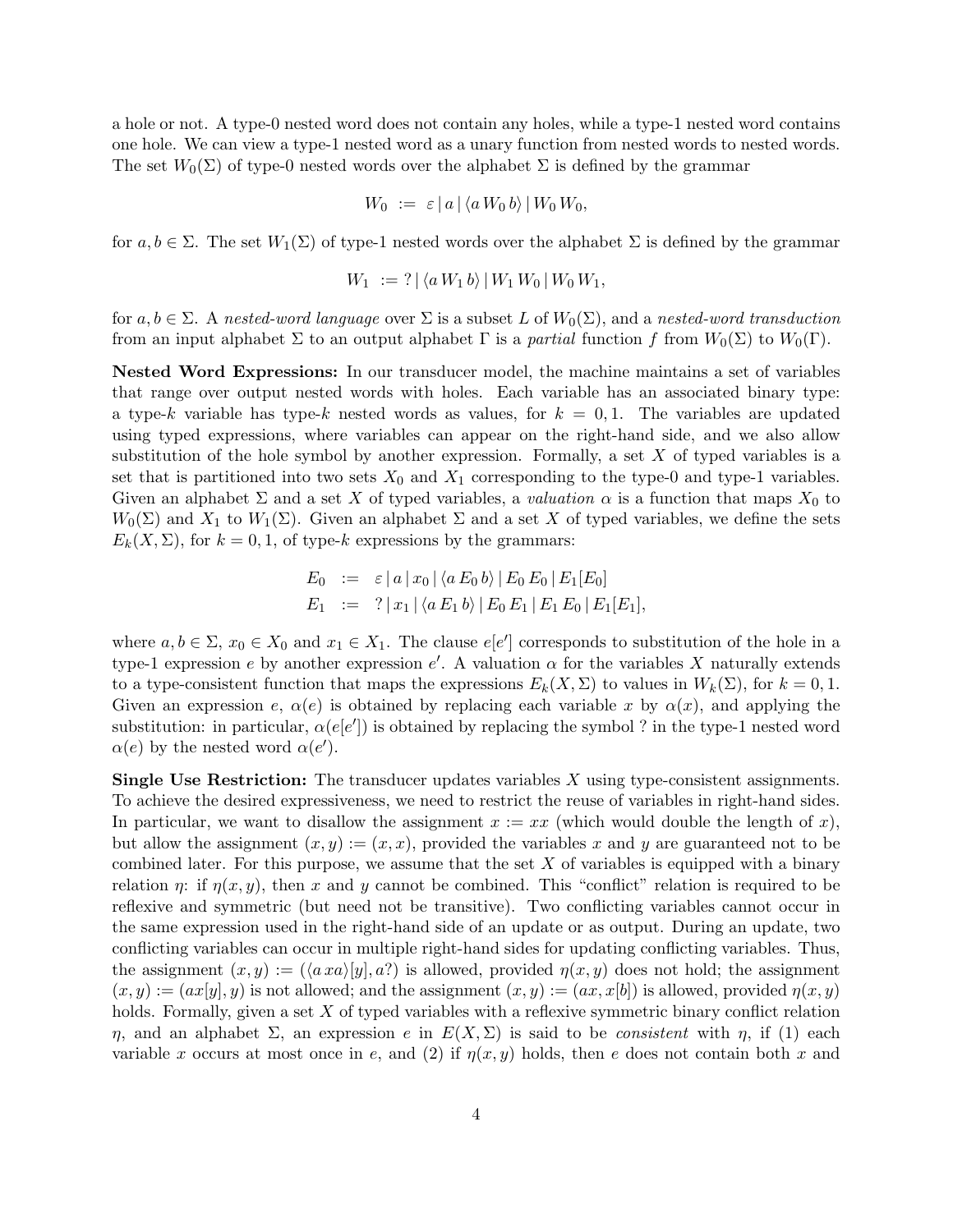y. Given sets X and Y of typed variables, a conflict relation  $\eta$ , and an alphabet  $\Sigma$ , a *single-userestricted assignment* is a function  $\rho$  that maps each type-k variable x in X to a right-hand side expression in  $E_k(Y, \Sigma)$ , for  $k = 0, 1$ , such that (1) each expression  $\rho(x)$  is consistent with  $\eta$ , and (2) if  $\eta(x, y)$  holds, and  $\rho(x')$  contains x, and  $\rho(y')$  contains y, then  $\eta(x', y')$  must hold. The set of such single-use-restricted assignments is denoted  $\mathcal{A}(X, Y, \eta, \Sigma)$ .

At a return, the transducer assigns the values to its variables  $X$  using the values popped from the stack as well as the values returned. For each variable x, we will use  $x_p$  to refer to the popped value of x. Thus, each variable x is updated using an expression over the variables  $X \cup X_p$ . The conflict relation  $\eta$  extends naturally to variables in  $X_p$ :  $\eta(x_p, y_p)$  holds exactly when  $\eta(x, y)$  holds. Then, the update at a return is specified by assignments in  $\mathcal{A}(X, X \cup X_p, \eta, \Sigma)$ .

When the conflict relation  $\eta$  is the purely reflexive relation  $\{(x, x) | x \in X\}$ , the single-userestriction means that a variable  $x$  can appear at most once in at most one right-hand side. We refer to this special case as "copyless".

#### 2.2 Transducer Definition

A streaming tree transducer is a deterministic machine that reads the input nested word left-toright in a single pass. It uses finitely many states, together with a stack. The use of the stack is dictated by the hierarchical structure of the call/return tags in the input. The output is computed using a finite set of typed variables, with a conflict relation that restricts which variables can be combined, that range over nested words and the stack can be used to store values of these variables. At each step, the transducer reads the next symbol of the input. If the symbol is an internal symbol, then the transducer updates its state and the nested-word variables. If the symbol is a call symbol, then the transducer pushes a stack symbol, updates the state, stores updated values of variables in the stack, and reinitializes the variables. While processing a return symbol, the stack is popped, and the new state and new values for the variables are determined using the current state, current variables, popped symbol, and popped variables from the stack. In each type of transition, the variables are updated in parallel using assignments in which the right-hand sides are nested-word expressions. We require that the update is type-consistent, and meets the single-use-restriction with respect to the conflict relation. When the transducer consumes the entire input word, the output nested word is produced by an expression that is consistent with the conflict relation. These requirements ensure that at every step, at most one copy of any value is contributed to the final output.

**STT** syntax: A deterministic streaming tree transducer (STT) S from input alphabet  $\Sigma$  to output alphabet Γ consists of a finite set of states Q; a finite set of stack symbols P; an initial state  $q_0 \in Q$ ; a finite set of typed variables X with a reflexive symmetric binary conflict relation  $\eta$ ; a partial output function  $F: Q \mapsto E_0(X, \Gamma)$  such that each expression  $F(q)$  is consistent with  $\eta$ ; an internal state-transition function  $\delta_i: Q \times \Sigma \mapsto Q$ ; a call state-transition function  $\delta_c: Q \times \Sigma \mapsto Q \times P$ ; a return state-transition function  $\delta_r : Q \times P \times \Sigma \rightarrow Q$ ; an internal variable-update function  $\rho_i: Q \times \Sigma \mapsto \mathcal{A}(X, X, \eta, \Gamma)$ ; a call variable-update function  $\rho_c: Q \times \Sigma \mapsto \mathcal{A}(X, X, \eta, \Gamma)$ ; and a return variable-update function  $\rho_r : Q \times P \times \Sigma \mapsto \mathcal{A}(X, X \cup X_p, \eta, \Gamma)$ .

STT semantics: To define the semantics of a streaming tree transducer, we consider configurations of the form  $(q, \Lambda, \alpha)$ , where  $q \in Q$  is a state,  $\alpha$  is a type-consistent valuation from variables X to typed nested words over Γ, and Λ is a sequence of pairs  $(p, \beta)$  such that  $p \in P$  is a stack symbol and  $\beta$  is a type-consistent valuation from variables in X to typed nested words over Γ. The initial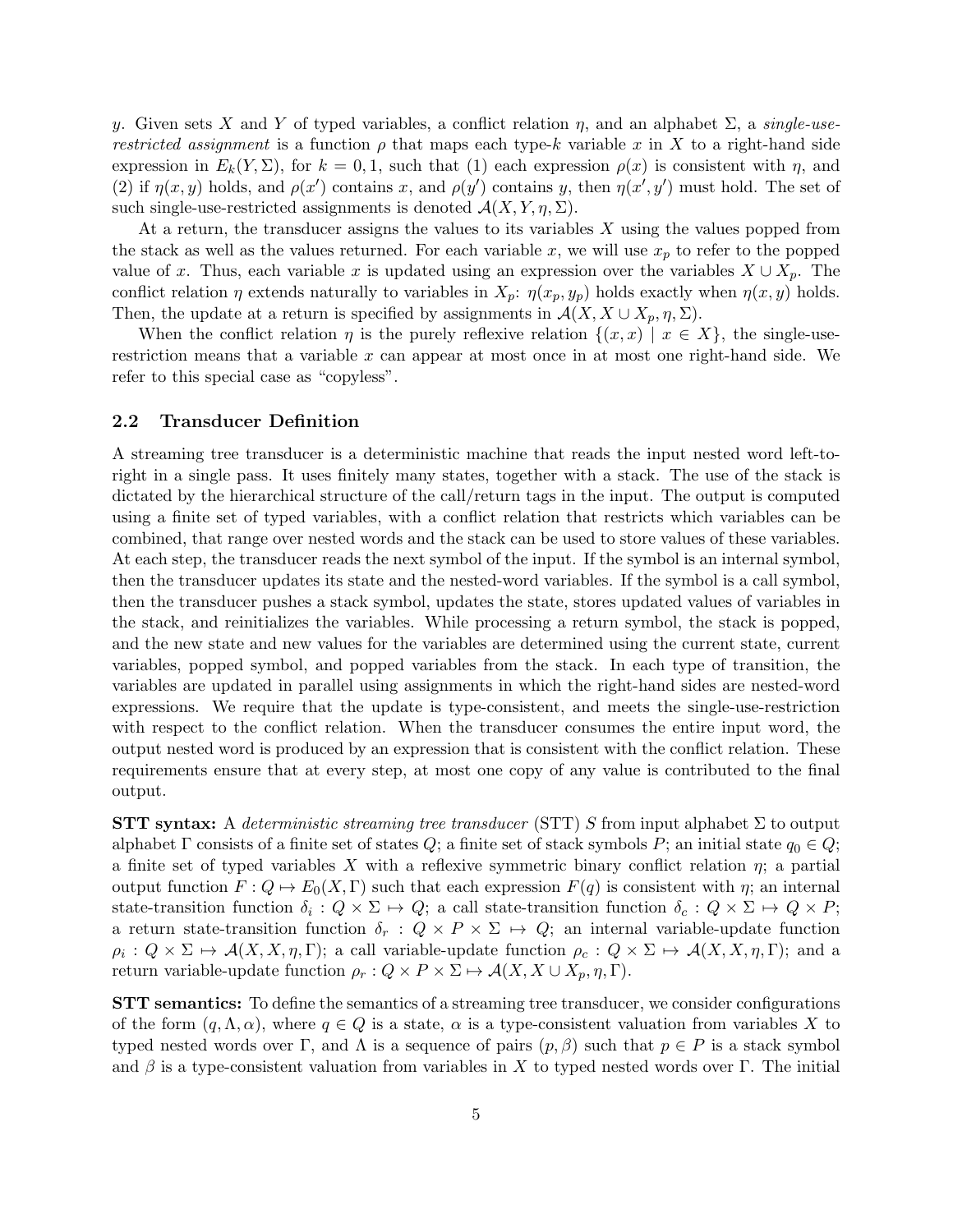configuration is  $(q_0, \varepsilon, \alpha_0)$  where  $\alpha_0$  maps each type-0 variable to  $\varepsilon$  and each type-1 variable to ?. The transition function  $\delta$  over configurations is defined by:

- 1. Internal transitions:  $\delta((q,\Lambda,\alpha),a)=(\delta_i(q,a),\Lambda,\alpha\cdot\rho_i(q,a)).$
- 2. Call transitions:  $\delta((q, \Lambda, \alpha), \langle a \rangle = (q', (p, \alpha \cdot \rho_c(q, a))\Lambda, \alpha_0)$ , where  $\delta_c(q, a) = (q', p)$ .
- 3. Return transitions:  $\delta((q,(p,\beta)\Lambda,\alpha),a\rangle)=(\delta_r(q,p,a),\Lambda,\alpha\cdot\beta_p\cdot\rho_r(q,p,a)),$  where  $\beta_p$  is the valuation for variables  $X_p$  defined by  $\beta_p(x_p) = \beta(x)$  for  $x \in X$ .

For an input word  $w \in W_0(\Sigma)$ , if  $\delta^*((q_0,\varepsilon,\alpha_0),w)=(q,\varepsilon,\alpha)$  then if  $F(q)$  is undefined then so is  $\llbracket S \rrbracket(w)$ , otherwise  $\llbracket S \rrbracket(w) = \alpha(F(q))$ . We say that a nested word transduction f from input alphabet  $\Sigma$  to output alphabet  $\Gamma$  is  $STT$ -definable if there exists an STT S such that  $\llbracket S \rrbracket = f$ .

An STT S with variables X is called *copyless* if the conflict relation  $\eta$  equals  $\{(x, x) | x \in X\}$ .

#### 2.3 Examples

Streaming tree transducers can easily implement standard tree-edit operations such as insertion, deletion, and relabeling. We illustrate the interesting features of our model using operations such as reverse, swap, and sorting based on fixed number of tags. In each of these cases, the transducer mirrors the natural algorithm for implementing the desired operation in a single pass. In each example, the STT is copyless.

**Reverse:** Given a nested word  $a_1a_2 \cdots a_k$ , its *reverse* is the nested word  $b_k \cdots b_2b_1$ , where for each  $1 \le j \le k$ ,  $b_j = a_j$  if  $a_j$  is an internal symbol,  $b_j = \langle a$  if  $a_j$  is a return symbol  $a_i$ , and  $b_j = a_i$  if  $a_j$  is a call symbol  $\langle a$ . As a tree transformation, *reverse* corresponds to recursively reversing the order of children at each node: the reverse of  $\langle a \langle b \langle d \rangle \langle e \rangle b \rangle \langle c \rangle a \rangle$  is  $\langle a \langle c \rangle \langle b \langle e \rangle \langle d \rangle b \rangle a$ . This transduction can be implemented by a streaming tree transducer with a single state, a single type-0 variable  $x$ , and stack symbols  $\Sigma$ : the internal transition on input a updates x to a x; the call transition on input a pushes a onto the stack, stores the current value of  $x$  on the stack, and resets  $x$  to the empty word; and the return transition on input b, while popping the symbol a and stack value  $x_p$ from the stack, updates x to  $\langle bx a \rangle x_p$ .

Tree Swap: Figure 1 shows the transduction that transforms the input tree by swapping the first (in inorder traversal) b-rooted subtree  $t_1$  with the next (in inorder traversal) b-rooted subtree  $t_2$ , not contained in  $t_1$ , For clarity of presentation, let us assume that the input word encodes a tree: it does not contain any internal symbols and if a call position is labeled  $\langle a \rangle$  then its matching return is labeled  $a$ .



Figure 1: Tree Swap

The initial state is  $q_0$  which means that the transducer has not yet encountered a b-label. In state  $q_0$ , the STT records the tree traversed so far using a type-0 variable x: upon an a-labeled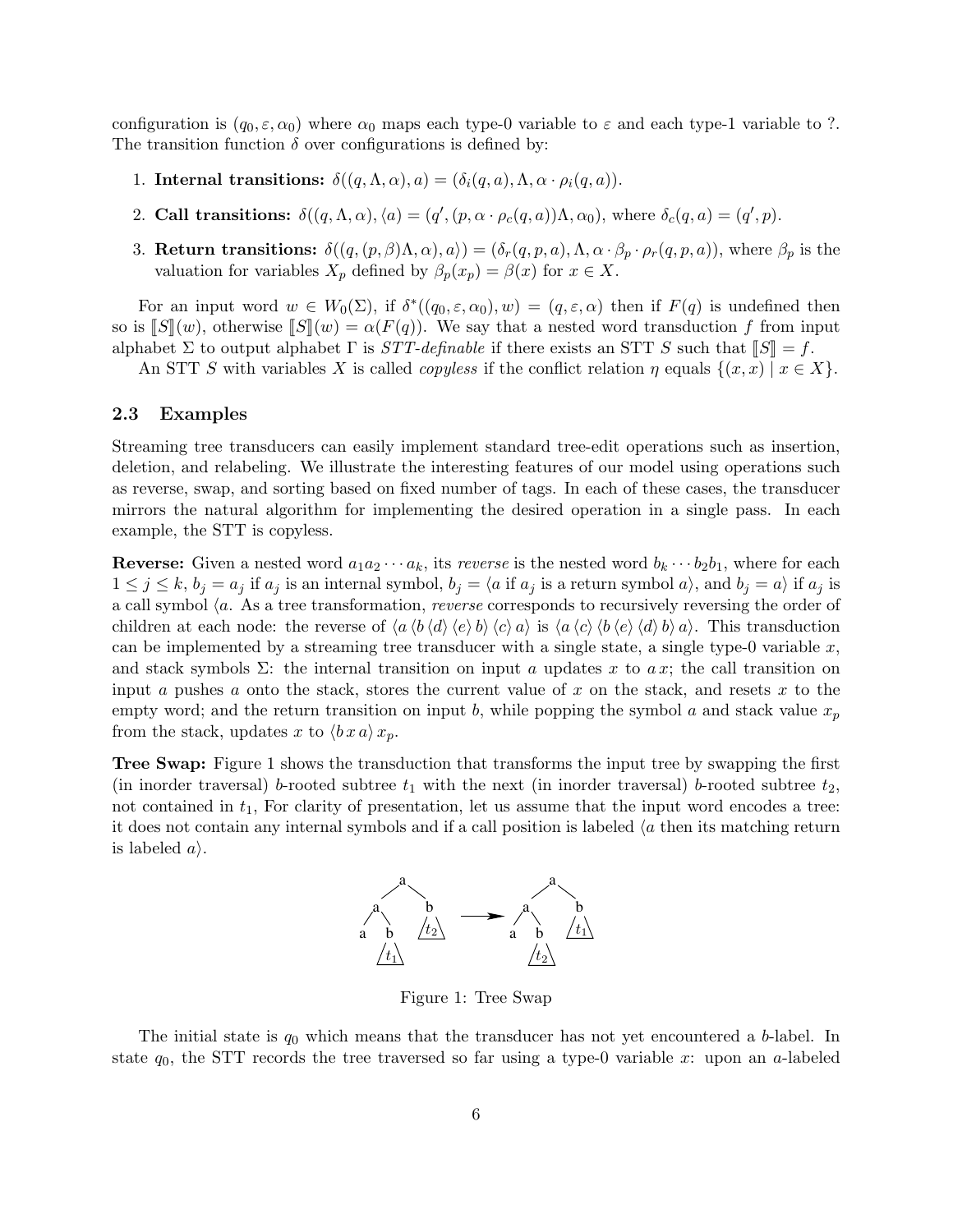call, x is stored on the stack, and is reset to  $\varepsilon$ ; and upon an a-labeled return, x is updated to  $x_p\langle a\,x\,a\rangle$ . In state  $q_0$ , upon a b-labeled call, the STT pushes  $q_0$  along with current x on the stack, resets x to  $\varepsilon$ , and updates its state to q'. In state q', the STT constructs the first b-labeled subtree  $t_1$  in variable x: as long as it does not pop stack symbol  $q_0$ , at a call it pushes  $q'$  and x, and at a return, updates x to  $x_p\langle ax \rangle$  or  $x_p\langle bx \rangle$ , depending on whether the current return symbol is a or b. When it pops  $q_0$ , it updates x to  $\langle b \, x \, b \rangle$  (at this point, x contains the tree  $t_1$ , and its value will be propagated), sets another type-1 variable x' to  $x_p$ ?, and changes its state to  $q_1$ . In state  $q_1$ , the STT is searching for the next b-labeled call, and processes a-labeled calls and returns exactly as in state  $q_0$ , but now using the type-1 variable x'. At a b-labeled call, it pushes  $q_1$  along with x' on the stack, resets x to  $\varepsilon$ , and updates the state to  $q'$ . Now in state  $q'$ , the STT constructs the second b-labeled subtree  $t_2$  in variable x as before. When it pops  $q_1$ , the subtree  $t_2$  corresponds to  $\langle bx \, b \rangle$ . The transducer updates x to  $x'_{p}[\langle bx b \rangle]x_{p}$  capturing the desired swapping of the two subtrees  $t_{1}$  and  $t_2$  (the variable x' is no longer needed and is reset to  $\varepsilon$  to ensure copyless restriction), and switches to state  $q_2$ . In state  $q_2$ , the remainder of the tree is traversed adding it to x. The output function is defined only for the state  $q_2$  and maps  $q_2$  to x.

**Tag-based Sorting:** Suppose given a hedge of trees  $t_1t_2 \cdots t_k$ , and a regular pattern, we want to rearrange the hedge so that all trees that match the pattern appear before the trees that do not match the pattern. For example, given an address book, where each entry has a tag that denotes whether the entry is "private" or "public", we want to sort the address book based on this tag: all private entries should appear before public entries, while maintaining the original order for entries with the same tag value. Such a transformation can be implemented naturally using an STT: variable x collects entries that match the pattern, while variable y collects entries that do not match the pattern. As the input is scanned, state is used to determine whether the current tree t satisfies the pattern; a variable z is used to store the current tree, and once t is read in its entirety, based on whether or not it matches the pattern, the update  $(x, z := xz, \varepsilon)$  or  $(y, z := yz, \varepsilon)$ is executed. The output of the transducer is the concatenation  $xy$ .

## 3 Properties and Variants

In this section, we note some properties and variants of streaming tree transducers aimed at understanding their expressiveness. First, STTs compute *linearly-bounded* outputs, that is, the length of the output word is within at most a constant factor of the length of the input word. The singleuse-restriction ensures that at every step of the execution of the transducer on an input word, the sum of the sizes of all the variables that contribute to the output term at the end of the execution, can increase only by an additive constant.

**Proposition 1 (Linear-Bounded Outputs)** For an STT-definable transduction f from  $\Sigma$  to  $\Gamma$ , for all nested words  $w \in W_0(\Sigma)$ ,  $|f(w)| = O(|w|)$ .

We now examine some of the features in the definition of STTs in terms of how they contribute to the expressiveness. First, having multiple variables is essential, and this follows from results on streaming string transducers [13, 14]. Consider the transduction that rewrites a word  $w$  to  $w<sup>n</sup>$  (that is, w repeated n times). An STT with n variables can implement this transduction. It is easy to prove an STT with less than  $n$  variables cannot implement this transduction. Second, the ability to store symbols in the stack at calls is essential. This is because nested word automata are more expressive than classical finite-state automata over words.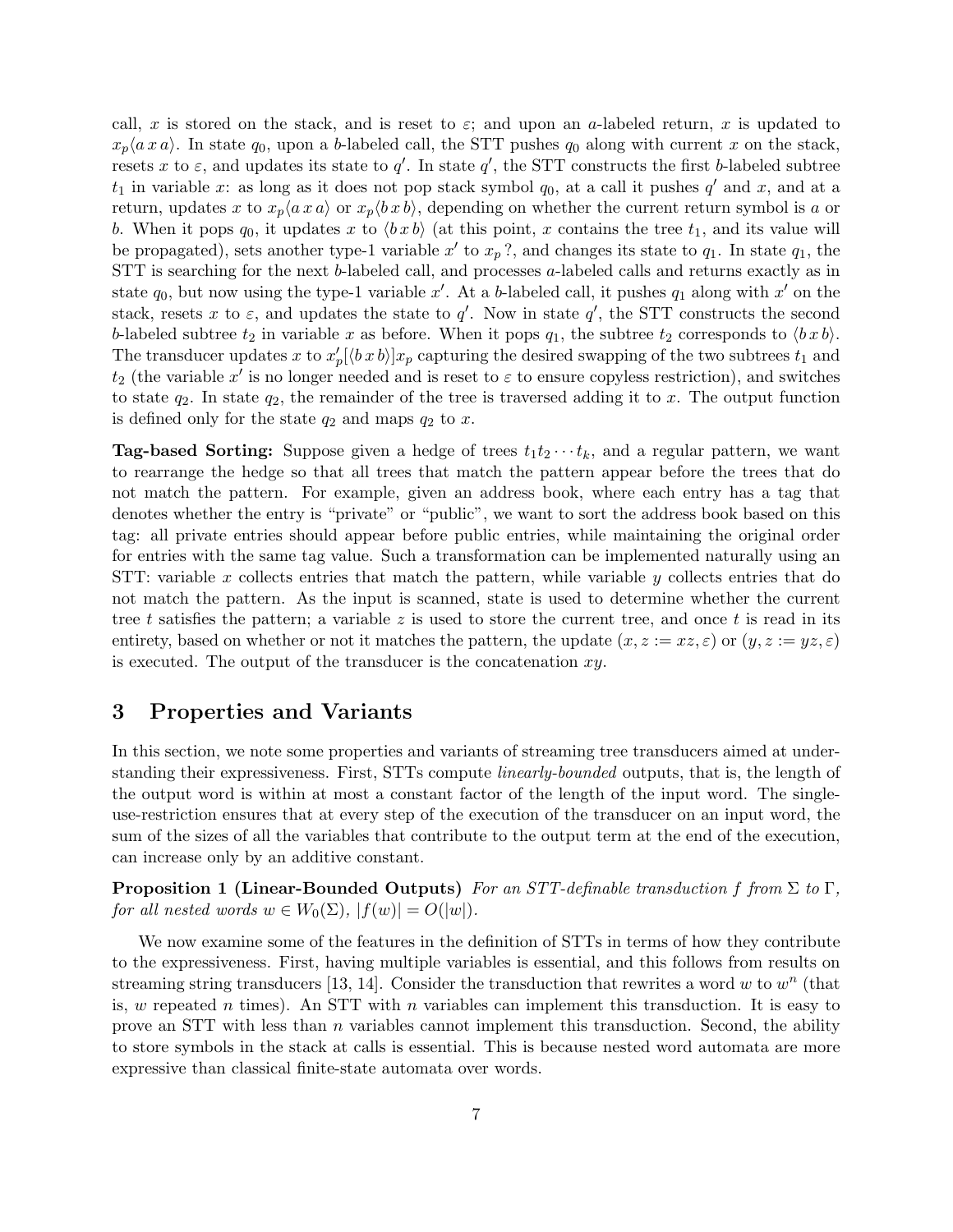#### 3.1 Regular Nested-Word Languages

A streaming tree transducer with empty sets of string variables can be viewed as an acceptor of nested words: the input is accepted if the output function is defined in the terminal state, and rejected otherwise. In this case, the definition coincides with (deterministic) nested word automata (NWA). The original definition of NWAs and regular nested-word languages does not need the input nested word to be well-matched (that is, the input is a string over  $\Sigma$ ), but this distinction is not relevant for our purpose. A nested word automaton A over an input alphabet  $\Sigma$  is specified by a finite set of states Q; a finite set of stack symbols P; an initial state  $q_0 \in Q$ ; a set  $F \subseteq Q$ of accepting states; an internal state-transition function  $\delta_i: Q \times \Sigma \mapsto Q$ ; a call state-transition function  $\delta_c : Q \times \Sigma \to Q \times P$ ; and a return state-transition function  $\delta_r : Q \times P \times \Sigma \to Q$ . A language  $L \subseteq W_0(\Sigma)$  of nested words is *regular* if it is accepted by such an automaton. This class includes all regular word languages, regular tree languages, and is a subset of deterministic context-free languages [12].

Given a nested-word transduction f from input alphabet  $\Sigma$  to output alphabet  $\Gamma$ , the *domain* of f is the set  $Dom(f) \subseteq W_0(\Sigma)$  of input nested words w for which  $f(w)$  is defined, and the *image* of f is the set  $Img(f) \subseteq W_0(\Gamma)$  of output nested words w' such that  $w' = f(w)$  for some w. It is easy to establish that for STT-definable transductions, the domain is a regular language, but the image is not necessarily regular:

**Proposition 2 (Domain-Image Regularity)** For an STT-definable transduction f from  $\Sigma$  to  $\Gamma$ , Dom(f) is a regular language of nested words over  $\Sigma$ . There exists an STT-definable transduction f from  $\Sigma$  to  $\Gamma$ , such that Img(f) is not a regular language of nested words over  $\Gamma$ .

#### 3.2 Multi-parameter STTs

In our basic transducer model, the value of each variable can contain at most one hole. Now we generalize this definition to allow a value to contain multiple parameters. Such a definition can be useful in designing an expressive high-level language for transducers, and will also be used to simplify constructions in later proofs.

We begin by defining nested words with parameters. The set  $H(\Sigma,\Pi)$  of parameterized nested words over the alphabet  $\Sigma$  using the parameters in  $\Pi$ , is defined by the grammar  $H := \varepsilon |a| \pi |\langle a H b \rangle| H H$ , for  $a, b \in \Sigma$  and  $\pi \in \Pi$ . For example, the nested word  $\langle a \pi_1 \langle b \rangle \pi_2 a \rangle$  represents an incomplete tree with a-labeled root that has a b-labeled leaf as a child such that trees can be added to its left as well as right by substituting the parameter symbols  $\pi_1$  and  $\pi_2$  with nested words. We can view such a nested word with 2 parameters as a function of arity 2 that takes two well-matched nested words as inputs and returns a well-matched nested word.

In the generalized transducer model, the variables range over parameterized nested words over the output alphabet. Given an alphabet  $\Sigma$ , a set X of variables, and a set  $\Pi$  of parameters, the set  $E(\Sigma, X, \Pi)$  of expressions is defined by the grammar  $E := \varepsilon |a| \pi |x| \langle a E b \rangle | E E | E[\pi \mapsto E],$ for  $a, b \in \Sigma$ ,  $x \in X$ , and  $\pi \in \Pi$ . A valuation  $\alpha$  from X to  $H(\Sigma, \Pi)$  naturally extends to a function from the expressions  $E(\Sigma, X, \Pi)$  to  $H(\Sigma, \Pi)$ .

To stay within the class of regular transductions, we need to ensure that each variable is used only once in the final output and each parameter appears only once in the right-hand side at each step. To understand how we enforce single-use-restriction on parameters, consider the update  $x := xy$  associated with a transition from state q to state q'. To conclude that each parameter can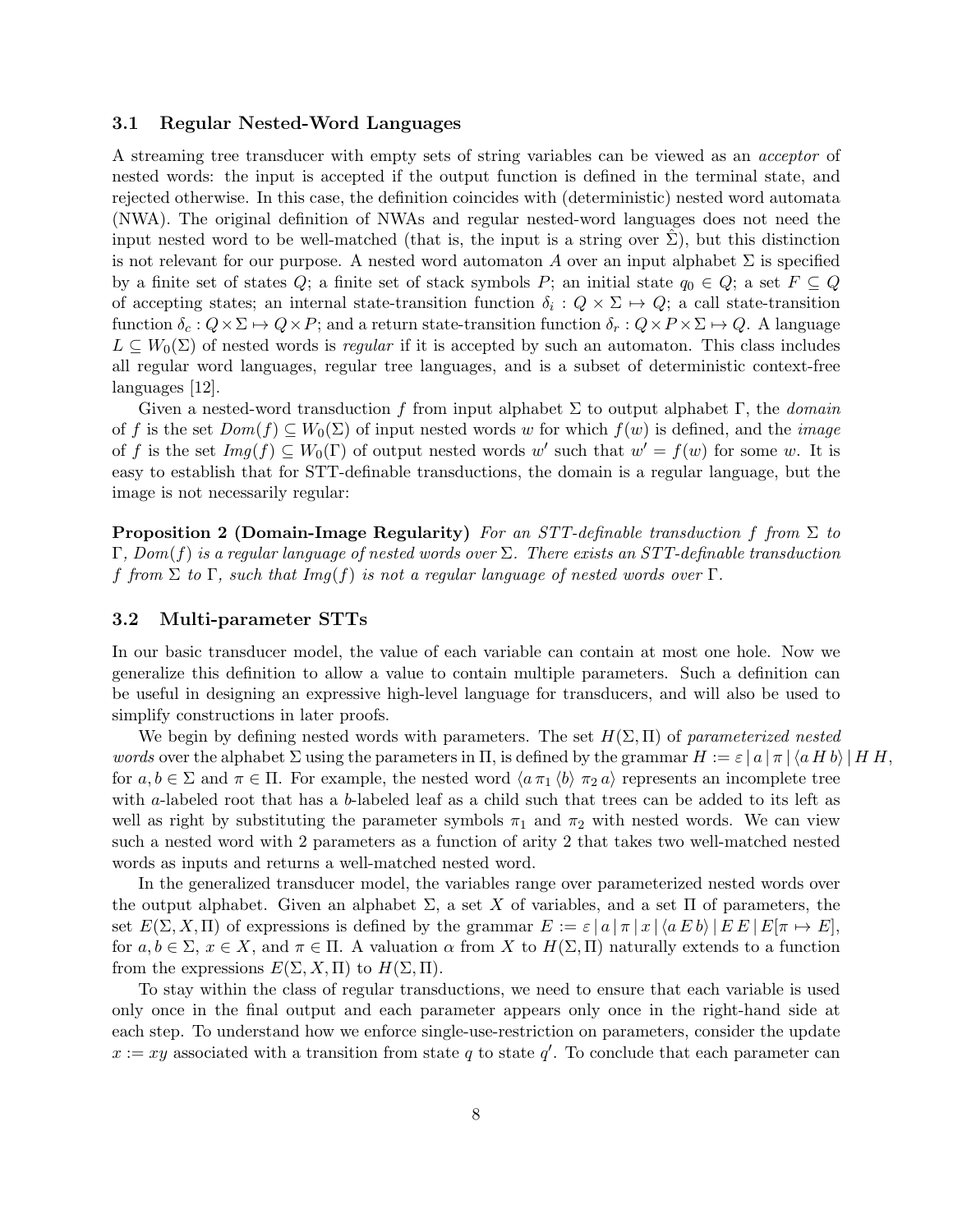appear at most once in the value of  $x$  after the update, we must know that the sets of parameters occurring in the values of  $x$  and  $y$  before the update are disjoint. To be able to make such an inference statically, we associate, with each state of the transducer, an occurrence-type that limits, for each variable x, the subset of parameters that are allowed to appear in the valuation for  $x$  in that state. Formally, given parameters  $\Pi$  and variables X, an *occurrence-type*  $\varphi$  is a function from X to  $2<sup>II</sup>$ . A valuation  $\alpha$  from X to  $H(\Sigma,\Pi)$  is said to be *consistent* with the occurrence-type  $\varphi$  if for every parameter  $\pi \in \Pi$  and variable  $x \in X$ , if  $\pi \in \varphi(x)$  then the parameterized nested word  $\alpha(x)$ contains exactly one occurrence of the parameter  $\pi$ , and if  $\pi \notin \varphi(x)$  then  $\pi$  does not occur in  $\alpha(x)$ . An occurrence-type from X to  $\Pi$  naturally extends to expressions in  $E(\Sigma, X, \Pi)$ : for example, for the expression  $e_1e_2$ , if the parameter-sets  $\varphi(e_1)$  and  $\varphi(e_2)$  are disjoint, then  $\varphi(e_1e_2) = \varphi(e_1) \cup \varphi(e_2)$ , else the expression  $e_1e_2$  is not consistent with the occurrence-type  $\varphi$ . An occurrence-type  $\varphi'$  from variables X to  $\Pi$  is said to be *type-consistent* with an occurrence-type  $\varphi$  from Y to  $\Pi$  and an assignment  $\rho$  from Y to X, if for every variable x in X, the expression  $\rho(x)$  is consistent with the occurrence-type  $\varphi$  and  $\varphi(\rho(x)) = \varphi'(x)$ . Type-consistency ensures that for every valuation  $\alpha$  from Y to  $H(\Sigma,\Pi)$  consistent with  $\varphi$ , the updated valuation  $\alpha \cdot \rho$  from X to  $H(\Sigma,\Pi)$  is guaranteed to be consistent with  $\varphi'$ .

Now we can define the transducer model that uses multiple parameters. A multi-parameter STT S from input alphabet  $\Sigma$  to output alphabet  $\Gamma$  consists of states Q, initial state  $q_0$ , stack symbols P, and state-transition functions  $\delta_i$ ,  $\delta_c$ , and  $\delta_r$  as in the case of STTs. The components corresponding to variables and their updates are specified by a finite set of typed variables X equipped with a reflexive symmetric binary conflict relation  $\eta$ ; for each state  $q$ , an occurrence-type  $\varphi(q): X \mapsto 2^{\Pi}$ , and for each stack symbol p, an occurrence-type  $\varphi(p): X \mapsto 2^{\Pi}$ ; a partial output function  $F: Q \mapsto E(X, \Gamma, \Pi)$  such that for each state q, the expression  $F(q)$  is consistent with  $\eta$ and  $\varphi(q)(F(q))$  is the empty set; for each state q and input symbol a, the update function  $\rho_i(q, a)$ from variables X to X over Γ is consistent with  $\eta$  and it is such that the occurrence-type  $\varphi(\delta_i(q, a))$ is type-consistent with the occurrence-type  $\varphi(q)$  and the update  $\rho_i(q, a)$ ; for each state q and input symbol a, the update function  $\rho_c(q, a)$  from variables X to X over Γ is consistent with  $\eta$  and it is such that, if  $\delta_c(q, a) = (q', p)$  the occurrence-types  $\varphi(p)$  and  $\varphi(q')$  are type-consistent with the occurrence-type  $\varphi(q)$  and the update  $\rho_c(q, a)$ ; for each state q and input symbol a and stack symbol p,, the update function  $\rho_r(q, p, a)$  from variables  $X \cup X_p$  to X over  $\Gamma$  is consistent with  $\eta$  and it is such that the occurrence-type  $\varphi(\delta_r(q,p,a))$  is type-consistent with the occurrence-type  $\varphi(q)$  and  $\varphi(p)$  and the update  $\rho_r(q,p,a)$ .

Configurations of a multi-parameter STT are of the form  $(q, \Lambda, \alpha)$ , where  $q \in Q$  is a state,  $\alpha$  is a valuation from variables X to  $H(\Gamma,\Pi)$  that is consistent with the occurrence-type  $\varphi(q)$ , and  $\Lambda$ is a sequence of pairs  $(p, \beta)$  such that  $p \in P$  is a stack symbol and  $\beta$  is a valuation from variables X to  $H(\Gamma, \Pi)$  that is consistent with the occurrence-type  $\varphi(p)$ . The clauses defining internal, call, and return transitions are as in case of STTs, and the transduction  $\llbracket S \rrbracket$  is defined as before. In the same as before way we define a copyless multi-parameter STT.

In most of the following proofs we will use the following technique. We observe that every parallel assignment can be expressed as a sequence of elementary updates induced by the assignment grammar. We define this set of elementary updates to be: 1) constant assignment:  $x := w$  where w does not contain variables, 2) concatenation  $x := yz$  where y and z are variables, and 3) parameter substitution:  $x := y[z]$   $(x := y[\pi \mapsto z]$  for multi-parameters STTs), where y and z are variables. In the following proofs we will only consider elementary updates.

Now we establish that multiple parameters do not add to expressiveness: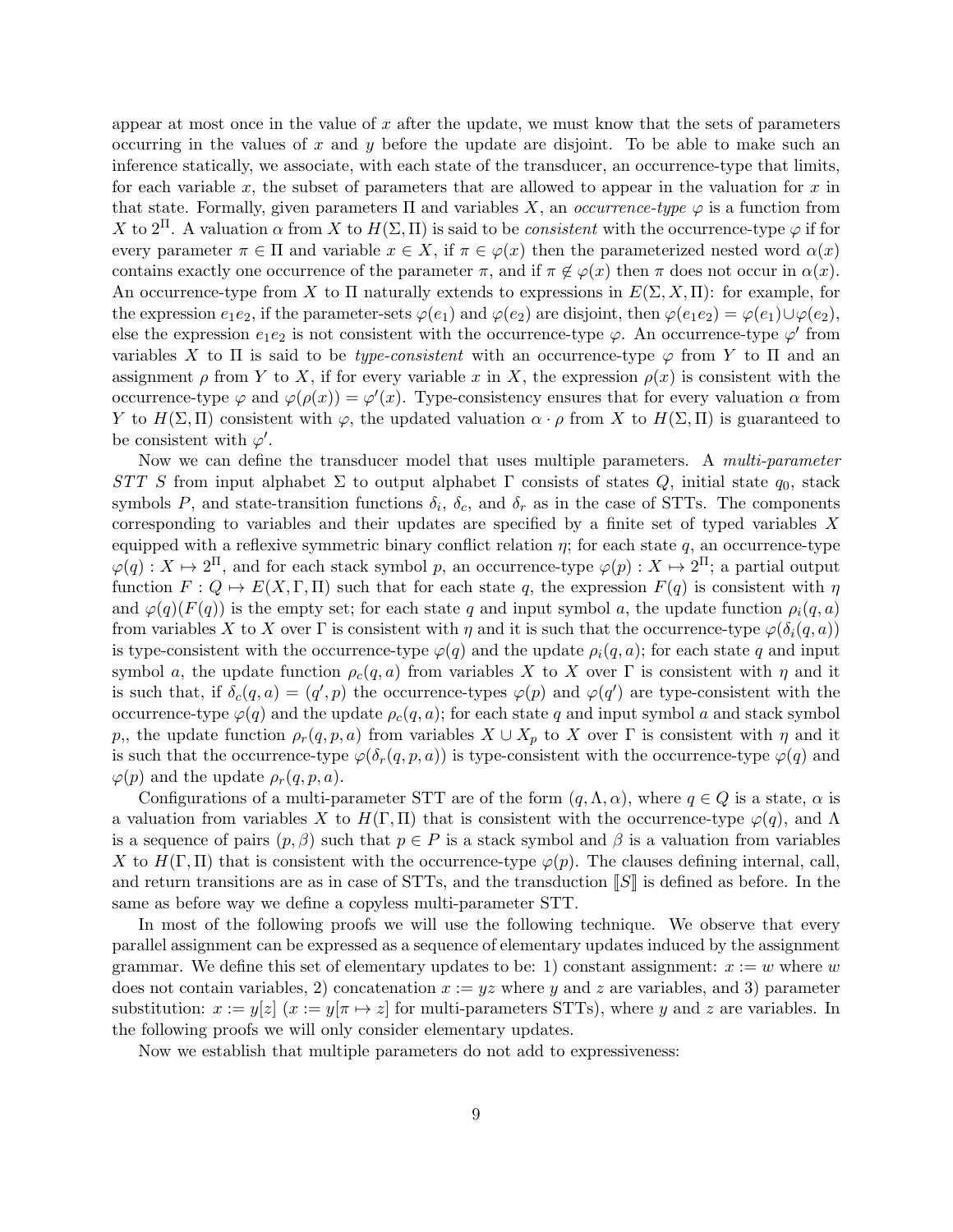**Theorem 3 (Multi-parameter STTs)** A nested-word transduction is definable by an STT iff it is definable by a multi-parameter STT.

**Proof.** Given an STT S constructing a multi-parameter STT  $S'$  is trivial. We use the parameter set  $\Pi = \{?\}$ , given a state q in S, we will have a corresponding state q in S' and for every type-0 variable x in q,  $\varphi(q, x) = \emptyset$  while for every type-1 variable y will have  $\varphi(q, y) = \{?\}.$ 

We now prove the other direction. Given a multi-parameter STT  $S = (Q, q_0, P, \Pi, X, \eta, \varphi, F, \delta, \rho)$ with  $|X| = n$  and  $|\Pi| = k$ , we construct an STT  $S' = (Q', q'_0, P', X', \eta', F', \delta', \rho')$ . We need to simulate the multi-parameter variables using only one hole variables. We do this by using more hole variables to represent a single multi-parameter variable and maintaining in the state some information on how to combine them.

The idea is that we maintain a compact representation of every multi-parameter variable. Consider a variable x with value  $\langle a \langle b \pi_1 b \rangle \langle c \rangle \langle b \pi_2 b \rangle a$ . One possible way to represent x using multiple variables, each with only one parameter in its value, is the following:  $x_1 = \langle a?a \rangle$ ,  $x_2 = \langle b?b \rangle \langle c \rangle$ ,  $x_3 = \langle b?b \rangle$ , and maintaining in the state the information regarding how to combine these three values to get x. For this, we use a function of the form  $f(x_1) = (x_2, x_3)$ ,  $f(x_2) = \pi_1$ ,  $f(x_3) = \pi_2$ that tells us to replace the ? in  $x_1$  with  $x_2x_3$  and the holes in  $x_2, x_3$  with  $\pi_1, \pi_2$ , respectively. Intuitively the function  $f$  encodes the shape of the tree for every variable in  $X$ . The state also needs to remember the root of the tree corresponding to each variable. We do this with an additional function g:  $g(x) = x_1$  means that  $x_1$  is the root of the symbolic tree representing x.

We now formalize this idea.  $X'$  will contain at most  $(2k - 1)n$  variables of type-1 and n variables of type-0. At every step, assuming we are in state q, every variable x will have  $2|\varphi(x)|-1$ corresponding type-1 variables that represent it if  $\varphi(x) \neq \emptyset$ , and one type-0 variable if  $\varphi(x) = \emptyset$ . Since  $\varphi(x) \leq k$  at every step we can assume that for every variable  $x \in X$ , there are exactly  $2k - 1$ variables in  $S'$  corresponding to it. We denote this set by  $V(x)$ .

The states in Q' are triplets containing:  $q \in Q$ ,  $g: X \mapsto X'$ ,  $f: X' \mapsto (X' \times X') \cup \Pi \cup \{\varepsilon\}.$ At every step in the computation, each multi-parameter variable in  $X$  is represented as a tree over X'. The function f maintains the symbolic shape of such a tree. The function g tells us, given a variable in X what is the variable in  $X'$  representing the root of the tree. We are going to have  $|Q| \cdot (|X'|^2 + |\Pi| + 1)^{|X'|} \cdot |X'|^{|X|}$  states, where  $|X'| = 2|\Pi| \cdot |X|$ .

There is still a technicality to deal with: at every step, to maintain the counting argument, we need to compress the shape f using the observation that we do not need internal nodes to represent only one parameter. Whenever this happens, we can just replace the node with its child, since one variable is enough to represent one parameter. We call this step compression.

We now define the unfolding  $f^*$  of the function f that, given a variable in  $x \in X'$  provides the corresponding multi-parameter content that it represents:

- $f^*(x) = x$  if  $f(x) = \varepsilon$
- $f^*(x) = x[\pi_i]$  if  $f(x) = \pi_i$
- $f^*(x) = x[f^*(y)f^*(z)]$  if  $f(x) = (y, z)$

We then maintain the following invariant at every point in the computation: the evaluation of  $f^*(g(x))$  in S' is exactly the same as the evaluation of x in S.

At the beginning every variable is initialized to  $\varepsilon$  and so we can represent it with  $g(x) = x'$ (where  $x' \in X'$  is the type-0 variable corresponding to  $x \in X$ ) and  $f(x') = \varepsilon$ . Here the desired invariant about  $f^*$  clearly holds.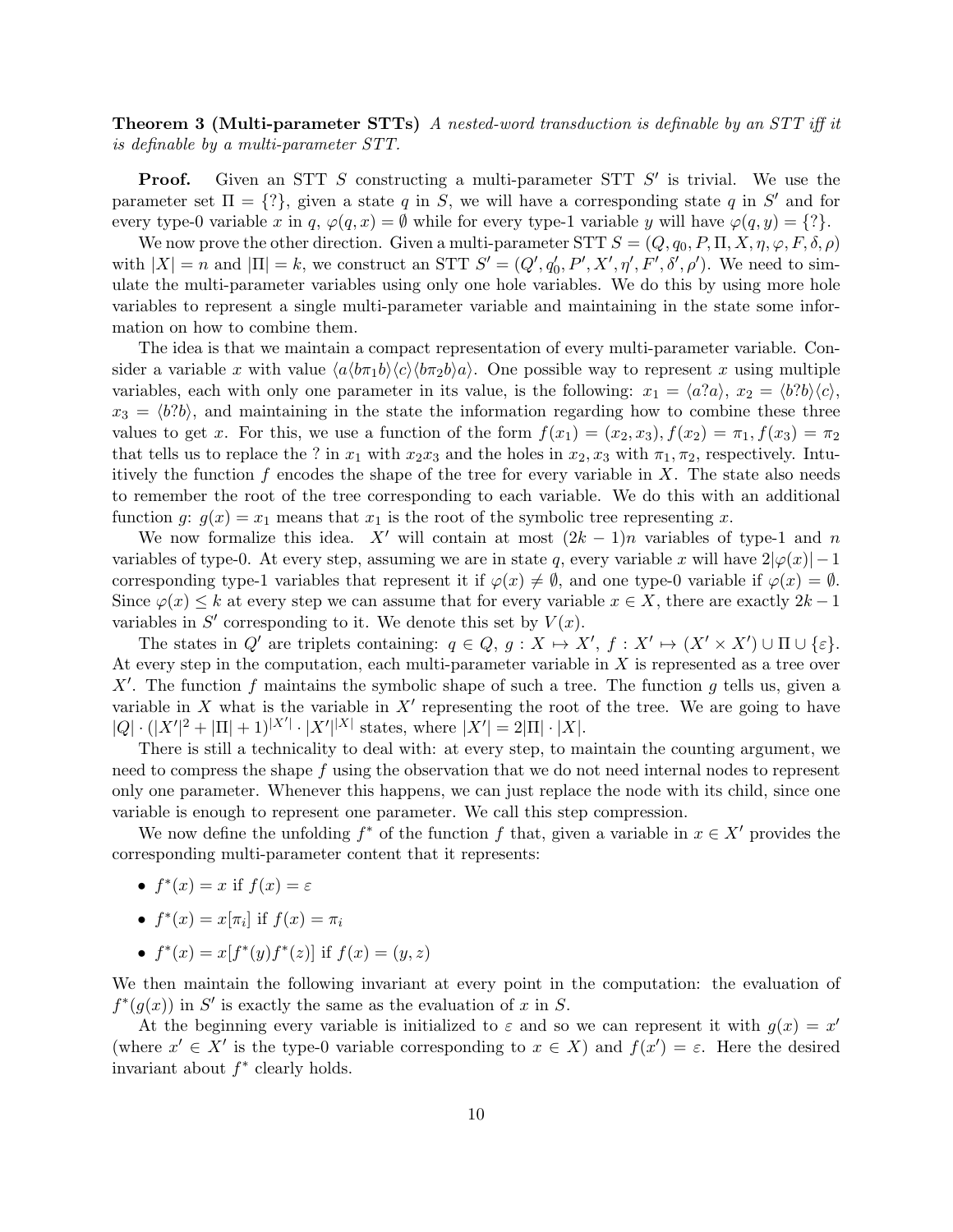

Figure 2: Parameter tree for the variable  $x = \pi_1 \pi_2 \pi_3 \pi_4$ . In this case (on the left)  $g(x) = x_5$  and  $f(x_5) = (x_1, x_6), f(x_6) = (x_2, x_7), f(x_7) = (x_3, x_4), f(x_1) = \pi_1, f(x_2) = \pi_2, f(x_3) = \pi_3, f(x_4) = \pi_4.$ Each variable is of type-1. After the update we have that  $x_5 := ax_5$  and we take two fresh variables  $x', x''$  to update the tree to the one on the right where we set  $f(x'') = (x_1, x'), f(x') = \pi_5$ . Since we have 5 parameters and 9 nodes, the counting argument still holds. Before the update  $f^*(x_5)$ evaluates to  $\pi_1 \pi_2 \pi_3 \pi_4$  and after the update  $f^*(x_5)$  evaluates to  $a \pi_1 \pi_5 \pi_2 \pi_3 \pi_4$ .

Let us give the construction at every possible elementary update. Consider a state  $(q, f, g)$  (we only write the parts that are updated and skip the trivial cases):

- $x := w$ : where w is a constant in the same way as we show in the previous example the content of x can be summarized with  $|\varphi(x)|$  variables.
- $x := yz$ : we want to reflect the update in the functions f and g. First of all we copy the variables in  $V(y)$ ,  $V(z)$  into two disjoint subsets in  $V(x)$  (we can do this since for the consistency restriction ensures that  $\varphi(y) + \varphi(z) \leq k$ . We then need to create a new node to be the new root of the two subtrees referring to  $y$  and  $z$  and update consistently the shapes. By induction hypothesis y and z use  $2(\varphi(y) + \varphi(z)) - 2 \leq 2k - 2$  variables. So we can still use at least 1 variable. We take unused  $x'_1 \in V(x)$ . Then  $g'(x) = x'_1$ ,  $f'(x'_1) = c(g(y))c(g(z))$  where  $c(v)$  is the copy in  $V(x)$  of v. Compress the result.
- $\mathbf{x} := \mathbf{y}[\pi \mapsto \mathbf{z}]$ : as before we copy the variables in  $V(y)$ ,  $V(z)$  into two disjoint subsets in  $V(x)$ . We update the variable containing  $\pi$  in y to the tree representing z and we update the corresponding variable. Basically after having copied, take x' such that  $f(x') = \pi$  and  $x' \in$  $V(x)$  belongs to the tree rooted in  $c(g(y))$ , then  $f'(x') = f(g(z)), x' := x'[g(z)]$ . The counting argument still holds due to the bounded number of parameters.

Figure 2 shows an example of update involving a combination of elementary updates.

We still have to show what happens when we have a call or a return. It's actually easy to see that the functions at every point can be stored on the stack at a call and recombined at a return with a similar construction, since all variables are reset at calls.

We need to define the conflict relation  $\eta'$  such that the single use restriction is preserved. For all  $x \neq y \in X$  such that  $\eta(x, y)$  holds, then for all  $x' \in V(x)$ ,  $y' \in V(y)$ ,  $\eta'(x', y')$  holds. Also for all  $x' \in X', \eta'(x', x')$  holds. Since all the assignments that involve conflicting variables are reflected by assignment over the corresponding trees, this construction is consistent with the new conflict relation.  $\square$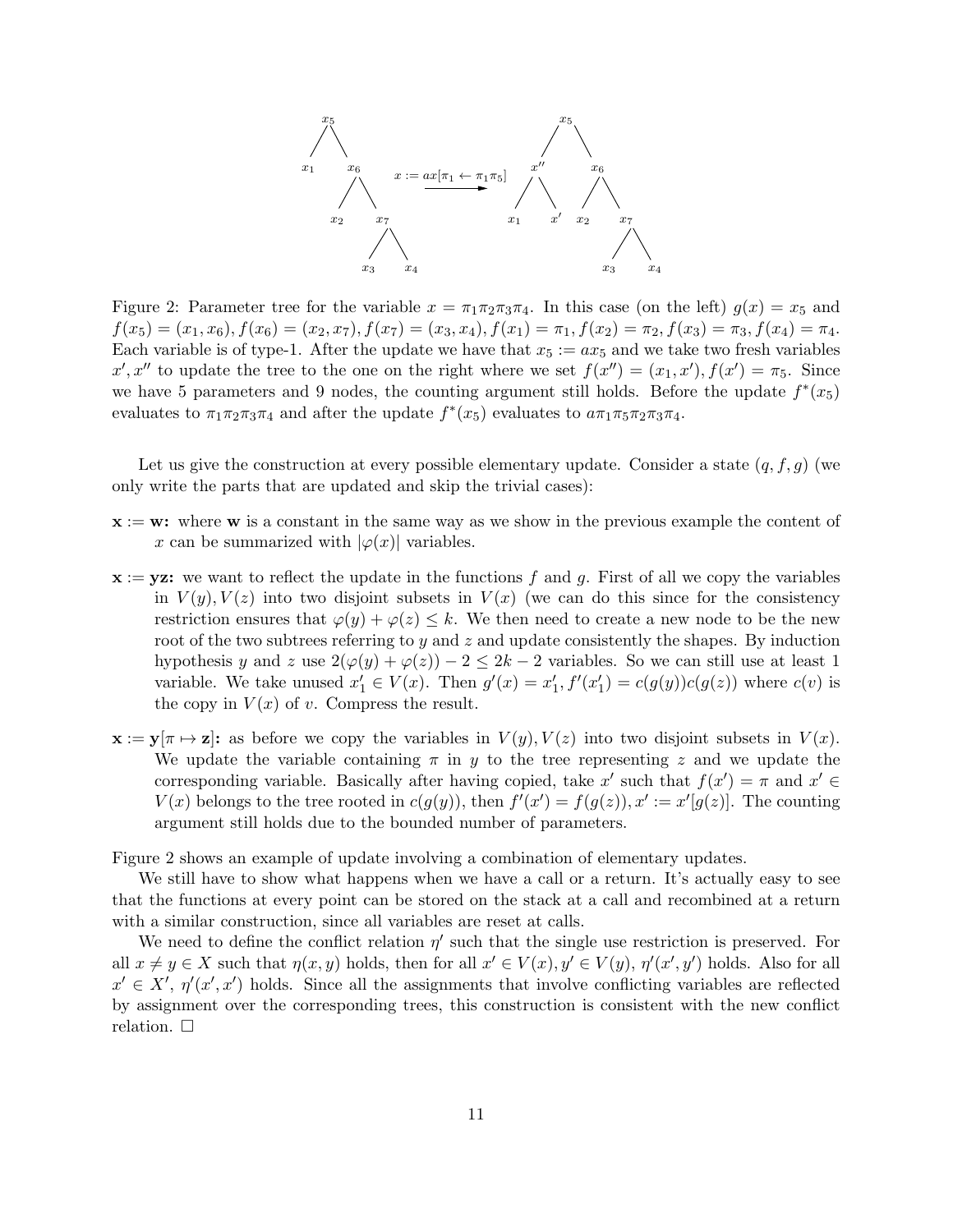#### 3.3 Bottom-up Transducers

A nested-word automaton is called bottom-up if it resets its state along the call transition: if  $\delta_c(q, a) = (q', p)$  then  $q' = q_0$ . The well-matched nested word sandwiched between a call and its matching return is processed by a bottom-up NWA independent of the outer context. It is known that bottom-up NWAs are as expressive as NWAs over well-matched words [12]. We show that a similar result holds for transducers also: there is no loss of expressiveness if the STT is disallowed to propagate information at a call to the linear successor. Note than every STT reinitializes all its variables at a call. An STT S is said to be a *bottom-up STT* if for every state  $q \in Q$  and symbol  $a \in \Sigma$ , if  $\delta_c(q, a) = (q', p)$  then  $q' = q_0$ .

#### **Theorem 4 (Bottom-up STTs)** Every STT-definable transduction is definable by a bottom-up STT.

**Proof.** Let S be an STT with states Q, initial state  $q_0$ , stack symbols P, variables X with a conflict relation  $\eta$ , output function F, state-transition functions  $\delta_i$ ,  $\delta_c$ , and  $\delta_r$ , and variable-update functions  $\rho_i$ ,  $\rho_c$ , and  $\rho_r$ . We will construct an equivalent bottom-up STT S'.

Given a nested-word  $w = a_1 a_2 \ldots a_k$ , for each position  $1 \leq i \leq k$ , let LWM $(w, i)$  be the (wellmatched) nested word  $a_j, \ldots a_i$ , where j is the minimal index l such that  $a_j, \ldots a_i$  is well-matched. Formally given a well-matched nested word  $w = a_1 a_2 \ldots a_k$ , let us inductively define LWM $(w, i)$ in the following manner: let  $LWM(w, 0) = \varepsilon$ , and for  $1 \leq j \leq k$ , if position j is internal, then LWM $(w, j) = w^{j-1} a_j$ ; if position j is a call position, then LWM $(w, j) = \varepsilon$ ; and if position j is a return position with the matching call at position  $i < j$ , then LWM $(w, j) = LWM(w, i-1)a_i LWM(w, j-1)a_j$ . Each such  $LWM(w, j)$  is well-matched, and represents the subword from the innermost unmatched call position up to position j. For a well-matched word w,  $LWM(w, k)$  equals w. Moreover let  $LC(w, i)$  denote the last unmatched call at position i. If we the first position j in LWM $(w, i)$  is greater then 1, then  $LC(w, i) = j - 1$  and otherwise it is undefined.

Since  $S'$  must reinitialize its state after a call, at every step, the state will keep track of the state of  $S$  for every possible starting state after the call. Intuitively,  $S'$  delays the application of a call transition of S, and computes the summary of all possible executions of S on the subword between a call and the corresponding matching return, and this summary can be combined with the information stored on the stack to continue the simulation after the return. For this purpose, the state of S' keeps a function  $f: Q \mapsto Q$ . When reading the *i*-th symbol of w,  $f(q)$  represents the state that S would have reached reading the subword  $LWM(w, i)$  starting in state q. The initial value of f is the identity function  $f_0$  that maps each state q to q. On an internal symbol a, the function f is updated to f' such that for each state q,  $f'(q) = \delta_i(f(q), a)$ . At a call symbol  $\langle a, b \rangle$ current value of f is stored on the stack, along with the symbol a, and f is reset to  $f_0$ . Given the current value f, to process a return symbol b), if the popped value is  $f'$  along with the call symbol a, then the updated value  $f''(q)$  is defined for each state q as follows. The value  $f'(q) = q_1$  is the relevant state of S before the matching call  $LC(w, i - 1)$ . Let  $\delta_c(q_1, a) = (q_2, p)$ . If  $f(q_2) = q_3$ , then we know that the transducer  $S$  goes from state  $q_2$  to state  $q_3$  on the subword sandwiched between the matching call and return LWM $(w, i - 1)$ . Then, the updated state  $f''(q)$  should be  $\delta_r(q_3, p, b)$ .

Now let us explain how  $S'$  achieves summarization of variable updates of  $S$ . When processing a position i for each variable  $x \in X$  and state  $q \in Q$ , we will have a variable  $x_q$  that contains the value of x assuming S started reading  $LWM(w, i)$  in state q. Initially, and upon every call, for each variable x we have  $x_q = ?$  or  $x_q = \varepsilon$ , depending on its type. At every input a we perform for each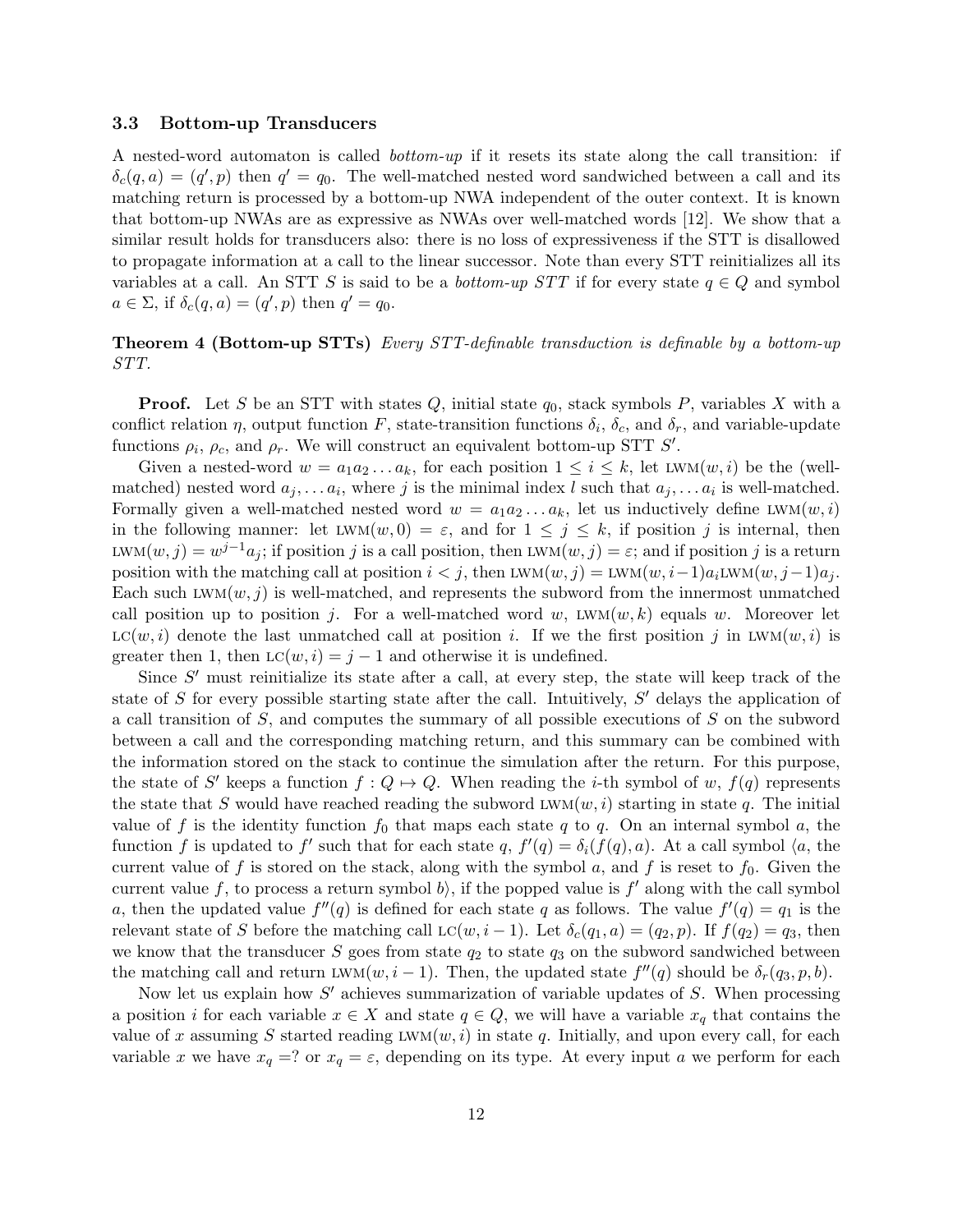variable  $x_q$ , the update  $\rho(f(q), a, x)$  with each variable y appearing in the right-hand side replaced by  $y_a$ .

We now need to define a conflict relation  $\eta'$  and show that the updates are consistent with this relation. For all  $x, y \in X$ , for all  $q \neq q' \in Q$ ,  $\eta'(x_q, y_{q'})$  holds; and for all  $q \in Q$ , for all  $x, y$  such that  $\eta(x, y)$  holds,  $\eta'(x_q, y_q)$  holds. Clearly all the right-hand side variables of a single assignment are variables corresponding to the same state, and so, if every expression originally is consistent with  $\eta$ , then every new expression is consistent with  $\eta'$ . We now shot that if  $\eta'(x, y)$  holds, right-hand side for x' contains x, and right-hand side for updating y' contains y, then  $\eta(x', y')$  holds. All variables appearing in right-hand sides for updating variables labeled with the same state, always correspond to the same state. So the two ways we can have a conflict among two assignments are either if two variables  $x_{q_1}, y_{q_1} \in X'$  such that  $\eta(x, y)$ , appear in two different assignment to  $w_q$  and  $z_{q'}$  for some  $w, z \in X$ , or  $x_q, y_{q'} \in X'$  such that  $q \neq q'$ , appear in two different assignment to  $w_{q_1}$  and  $z_{q'_1}$  for some  $w, z \in X$  and  $q_1 \neq q'_1$ . For the reason of before the second case is trivial since  $q_1$  is different from  $q'_1$ . In the former case, we have indeed that either  $q = q'$  or they are different. But in both the cases one of the conflict rules applies so, again we are done.  $\Box$ 

#### 3.4 Regular Look Ahead

Now we consider an extension of the STT model in which the transducer can make its decisions based on whether the remaining (well-matched) suffix of the input word belongs to a regular language of nested words. Such a test is called *regular look ahead*. A key property of the STT model is the closure under regular look ahead. Furthermore, in presence of regular-look-ahead, conflict relation can be trivial, and thus, copyless STTs suffice.

**Definition of Regular Look Ahead:** Given a nested-word  $w = a_1 a_2 ... a_k$ , for each position  $1 \leq i \leq k$ , let  $WMS(w, i)$  be the (well-matched) nested word  $a_i, \ldots, a_j$ , where j is the maximal index l such that  $a_i, \ldots a_l$  is well-matched. Thus,  $\text{wMS}(w, i)$  is the longest well-matched suffix starting at position i. Then, a look-ahead test at step i can test a regular property of the word  $WMS(w, i)$ . Let L be a regular language of nested words, and let A be a (deterministic) bottom-up NWA for  $reverse(L)$ (such an NWA exists, since regular languages are closed under the reverse operation [12]). Then, while processing a nested word, testing whether the word  $WMS(w, i)$  belongs to L corresponds to testing whether the state of A after processing reverse(wms( $w, i$ )) is an accepting state of A. Since regular languages of nested words are closed under intersection, the state of a single bottom-up NWA A reading the input word in reverse can be used to test membership of the well-matched suffix at each step in different languages. Also note that since  $A$  is bottom-up, its state after reading  $reverse(\text{WMS}(w, i))$  is same as its state after reading  $reverse(a_i \dots a_k)$ . This motivates the following formalization. Let  $w = a_1 \ldots a_k$  be a nested word over  $\Sigma$ , and let A be a bottom-up NWA with states R processing nested words over  $\Sigma$ . Given a state  $r \in R$ , we define the r-look-ahead labeling of w to be the nested word  $w_r = r_1 r_2 \ldots r_k$  over the alphabet R such that for each position  $1 \leq j \leq k$ , the call/return/internal type of  $r_j$  is the same as the type of  $a_j$ , and the corresponding symbol is the state of the NWA A after reading  $reverse(a_i \dots a_k)$  starting in state r. Then the A-look-ahead labeling of w, is the nested word  $w_A = w_{r_0}$ . An STT-with-regular-look-ahead consists of a bottom-up NWA A over  $\Sigma$  with states R, and an STT S from R to  $\Gamma$ . Such a transducer defines a streaming tree transduction from  $\Sigma$  to  $\Gamma$ : for an input word  $w \in W(\Sigma)$ , the output  $\llbracket S, A \rrbracket(w)$  is defined to be  $\llbracket S \rrbracket(w_A)$ .

Closure under Regular Look Ahead: The critical closure property for STTs is captured by the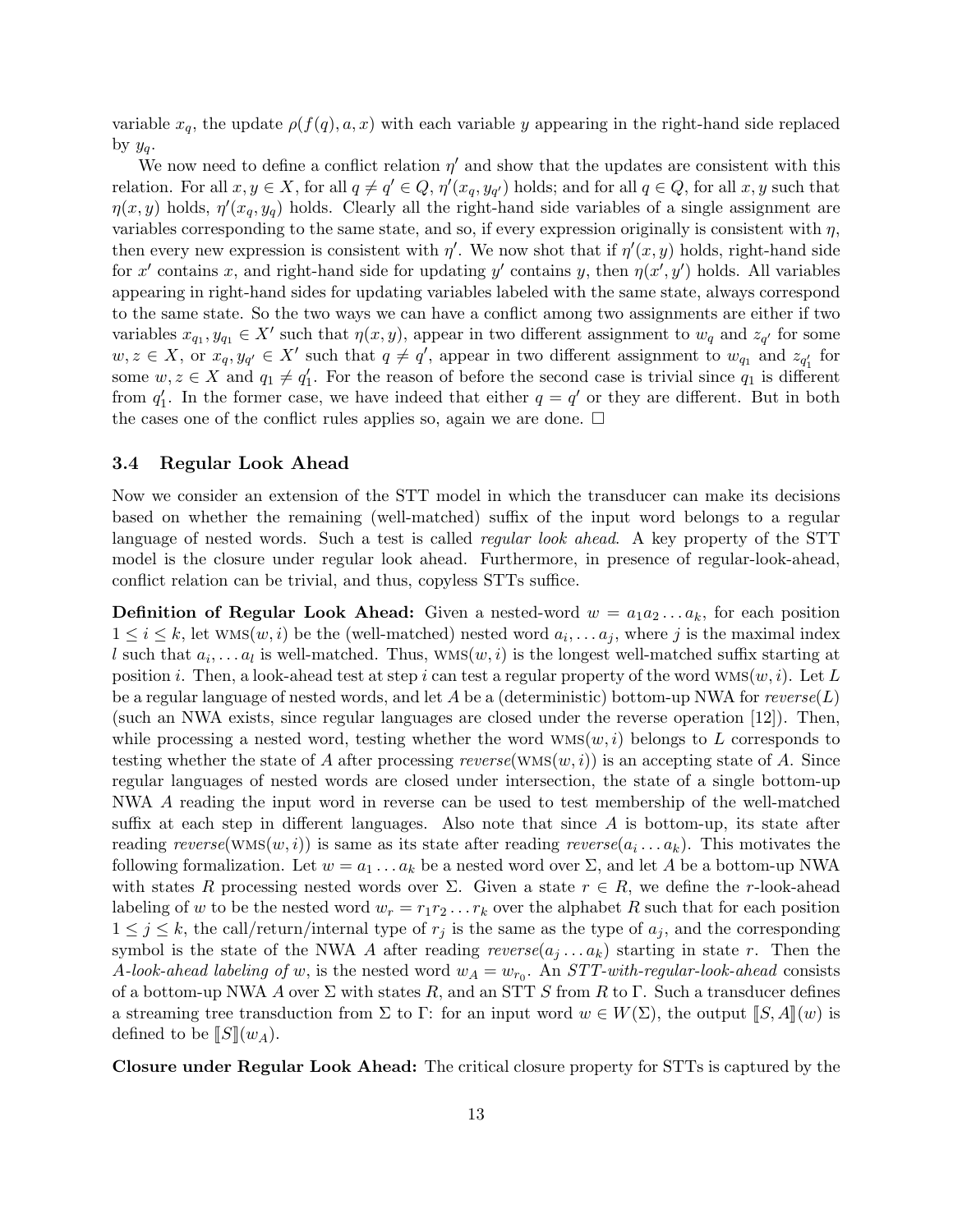next theorem which states that regular look-ahead does not add to the expressiveness of STTs. This closure property is key to establishing that STTs can compute all MSO-definable transductions.

**Theorem 5 (Closure under Regular-Look-Ahead)** The transductions definable by STTs with regular look-ahead are STT-definable.

**Proof.** Let A be an NWA with states R, initial state  $r_0$ , stack symbols P, and state-transitions functions  $\delta''_i, \delta''_r, \delta''_r$ , and a bottom-up STT  $S = (Q, q_0, P, X, \eta, F, \delta, \rho)$  over R. We construct an STT  $S' = (Q, q_0, P, X', \eta', F', \delta', \rho')$  equivalent to S. The STT S' will be bottom-up.

We use again the definition  $LWM(w, i)$  that we defined in the proof of theorem 4 denoting Informally given a nested-word  $w = a_1 a_2 ... a_k$ , for each position  $1 \leq i \leq k$ , let LWM $(w, i)$  be the (well-matched) nested word  $a_j, \ldots, a_i$ , where j is the minimal index l such that  $a_j \ldots a_i$  is well-matched. This definition will be useful in establishing correctness of our constructions using induction. One useful observation is that for a well-matched nested word  $w$ , and an STT  $S$ , if  $\delta^*(q, \Lambda, \alpha), w) = (q', \Lambda', \alpha'),$  then  $\Lambda = \Lambda'$ , and in fact this value does not influence the execution of S. Hence, for a well-matched nested word w, we can omit the stack, and write  $\delta^*(q, \alpha)$ ,  $w) = (q', \alpha')$ .

When processing the *i*-th symbol of the input nested word  $w$ , the transition of the STT  $S$ depends on the state of A after reading the suffix  $WMS(w, i)$ . Since the STT S' cannot determine this value based on the prefix read so far, it needs to simulate S for every possible choice of  $r \in R$ . We will discuss different state components maintained by  $S'$  to achieve this goal. The STT  $S'$  keeps in every state a function  $h : R \mapsto R$  and a function  $f : R \mapsto Q$  such that after reading the *i*-th symbol of the input word w, for every state r of A,  $h(r)$  gives the state of A when started in state r after reading  $reverse(WMS(w, i))$ , and  $f(r)$  gives the state of S after reading LWM $(w_r, i)$ .

In the initial state, h is the identity function that maps each state r to itself, and f is the constant function that maps each r to the initial state  $q_0$ . Suppose the current functions are f and h, and the next symbol is an internal symbol a. The updated values  $f'(r)$  and  $h'(r)$ , for each state r, are calculated as follows. Let  $r_1 = \delta''_i(r, a)$ . This means that if A starts reading the current subword in reverse in state r, it labels the current position with  $r_1$ . Then  $h'(r)$  should be set to  $h(r_1)$ . Note that  $f(r_1)$  gives the current state of S under the assumption that A labels the subword so far starting in state  $r_1$ , and this state is updated using the transition function of S using the symbol  $r_1$ :  $f'(r)$  is set to  $\delta_i(f(r_1), r_1)$ . At a call symbol a, the current values of f and h are stored on the stack, along with the symbol  $a$ , and the two functions are reset to their respective initial values. Suppose the current functions are  $f$  and  $h$ , the next symbol is a return symbol  $b$ , and the popped values are functions  $f'$  and  $h'$  together with call symbol a. The updated value  $h''(r)$  is computed for each state r as follows. Let  $\delta''_c(r, b) = (r_1, p)$ . If  $h(r_1) = r_2$ , then we know that the NWA A goes from state  $r_1$  to state  $r_2$  on the reversed subword sandwiched between the matching call and return. Then, the state of A before the call (assuming the state after the return is r) is  $r_3 = \delta''_r(r_2, p, a)$ . Then, the desired  $h''(r)$  is  $h'(r_3)$  (note: the pushed value  $h'$  summarizes the subword before the call). The updated value  $f''(r)$  can now be computed by propagating information forwards. The state  $q_1 = f'(r_3)$  gives the state of S before the call assuming the subword upto the call is processed starting in state  $r_3$ . Note that the state of S after the call is guaranteed to be its initial state, and thus, does not depend on the context (this is where we use the fact that  $S$  is bottom-up). The state  $q_2 = f(r_2)$  gives the state of S before the return, and this correctly captures the state of S on the subword sandwiched between the call and return. Set  $f''(r)$  to  $\delta'_r(q_2, (q_1, r_3), r_1)$ .

Finally, let us describe how S' keeps track of the variables. The set of variables is  $X' = \{x_r | x \in$  $X, r \in R$ . After processing the *i*-th input symbol  $x_r$  contains the value of x in S after reading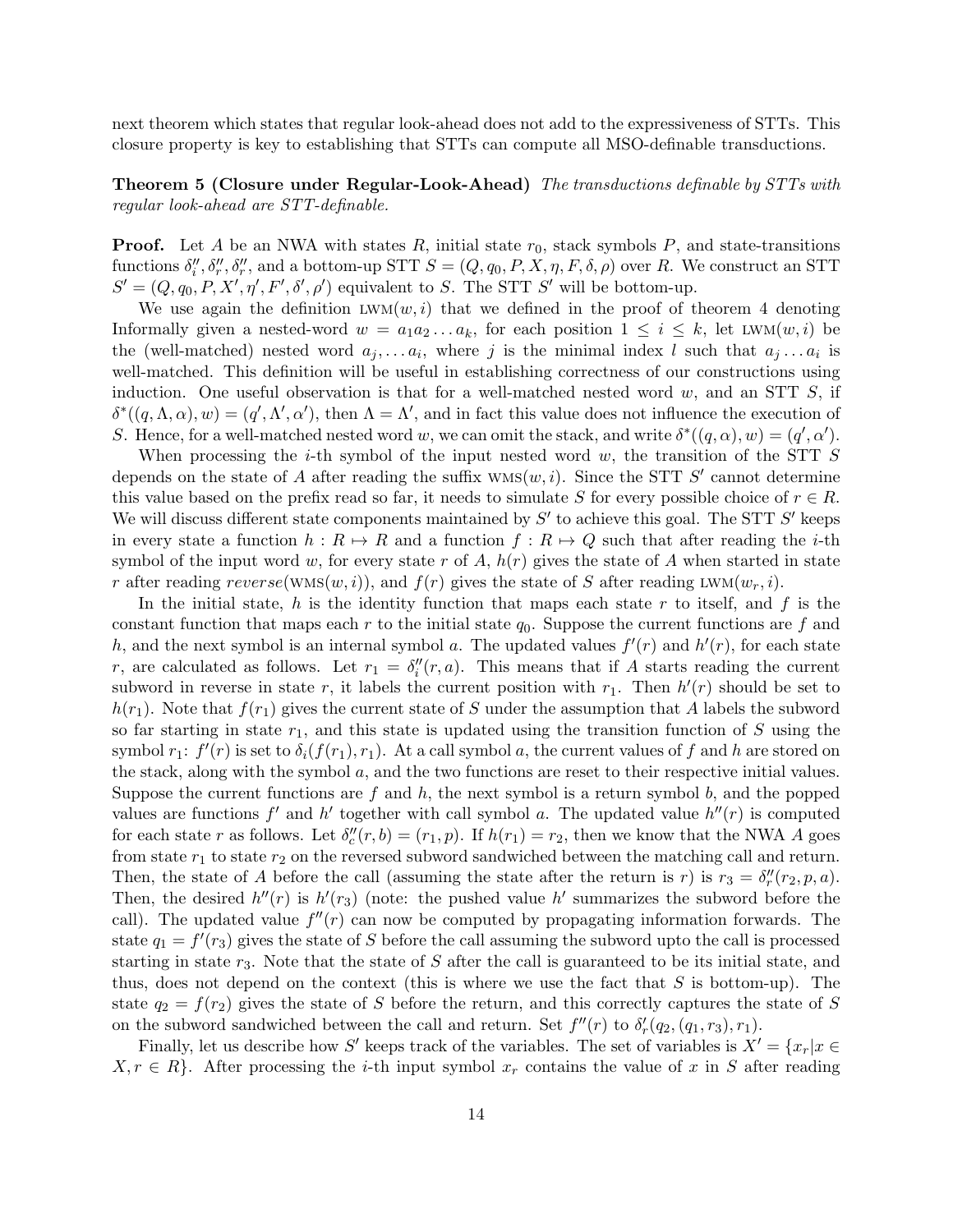$LWM(w_r, i).$ 

Let us now define the new conflict relation. For all  $x, y \in X$  such that  $\eta(x, y)$  and for all  $r \in R$ , we have that  $\eta'(x_r, y_r)$  (preserves the conflicts of S) and for all  $x, y \in X$  and for all  $r_1 \neq r_2 \in R$ , we have that  $\eta'(x_{r_1}, y_{r_2})$  (at every point only 1 r is relevant for the final output). At every step we update all the variables using the states induced by the transition relation  $\delta$  of A. While reading the symbol a, if  $\delta(q', a) = q$  (reading backward), we will update the variables labeled with q' using those of q. Notice that two "sets" of variables may use the same "set" if  $\delta(q_1, a) = \delta(q_2, a) = q$ . However only one of these "set" will be used when we reach the end of the input. In fact  $F'$  will only use the variables labeled with  $r_0$ .

We now show that this construction preserves single use restriction. The proof is very similar to that of bottom-up STTs. Clearly all the right-hand side variables of a single assignment are taken from the same state and so if there was no conflict relation on a single right hand side, we still have no conflicts on single right-hand sides. The harder part to show is that if  $x\eta' y$ ,  $x' := fun(x)$ and  $y' = fun(y)$  then  $x' \eta y'$  holds. As we said the all the variables on the right-hand sides of variables labeled with the same states always have the same state. So the two ways we can have a conflict among two assignments are either if two variables  $x_{r_1}, y_{r_1} \in X'$  such that  $x \eta y$ , appear in two different assignments to  $w_r$  and  $z_{r'}$  for some  $w, z \in X$ , or  $x_r, y_{r'} \in X'$  such that  $r \neq r'$ , appear in two different assignment to  $w_{r_1}$  and  $z_{r'_1}$  for some  $w, z \in X$  and  $r_1 \neq r'_1$ . For the reason of before the second case is trivial since  $r_1$  is different from  $r'_1$ . In the former case we have to do a bit of reasoning. We have indeed that either  $r = r'$  or they are different. But in both the cases one of the conflict rules applies so, again we are done.  $\Box$ 

Copyless STTs with RLA: Recall that an STT is said to be copyless if  $\eta$  only contains the reflexive relation. In an STT, an assignment of the form  $(x, y) := (z, z)$  is allowed if x and y are guaranteed not to be combined, and thus, if only one of x and y contributes to the final output. In presence of regular-look-ahead test, the STT can check which variable contribute to the final output, and avoid redundant updates, and can thus be copyless.

Theorem 6 (Copyless STT with RLA) A nested-word transduction f is STT-definable iff it is definable by a copyless STT with regular-look-ahead.

**Proof.** One direction is immediate consequence of the closure under RLA of STTs. We now need to prove the other direction. Let S be a bottom-up STT with states  $Q$ , initial state  $q_0$ , stack symbols P, variables X with conflict relation  $\eta$ , output function F, state-transition functions  $\delta_i$ ,  $\delta_c$ , and  $\delta_r$ , and variable-update functions  $\rho_i$ ,  $\rho_c$ , and  $\rho_r$ . We create a *copyless* STT S' and an RLA automaton A such that  $[S', A](w)$  is equivalent  $[S](w)$ . S' hast states Q', initial state  $q'_0$ , states and  $S'$  and  $S'$  and  $S'$  and  $S'$ stack symbols  $P'$ , variables X, output function F, state-transition functions  $\delta'_i$ ,  $\delta'_c$ , and  $\delta'_r$ , and variable-update functions  $\rho'_i$ ,  $\rho'_c$ , and  $\rho'_r$ . S' will not be bottom-up.

We construct a bottom-up automaton A over an alphabet R such that a state  $r \in R$  contains information about which variables will contribute to the final output.  $S'$  will then use the same set of variables of S but at every point it will update only those contributing to the final output, and resets the others.

Let us first of all prove that if we only update the variables contributing to the final output, the update function is copyless. This is the same as proving that the set of contributing variables does not form a conflict. But this is the definition of conflict relation! This can easily verified using induction with the output function as base case.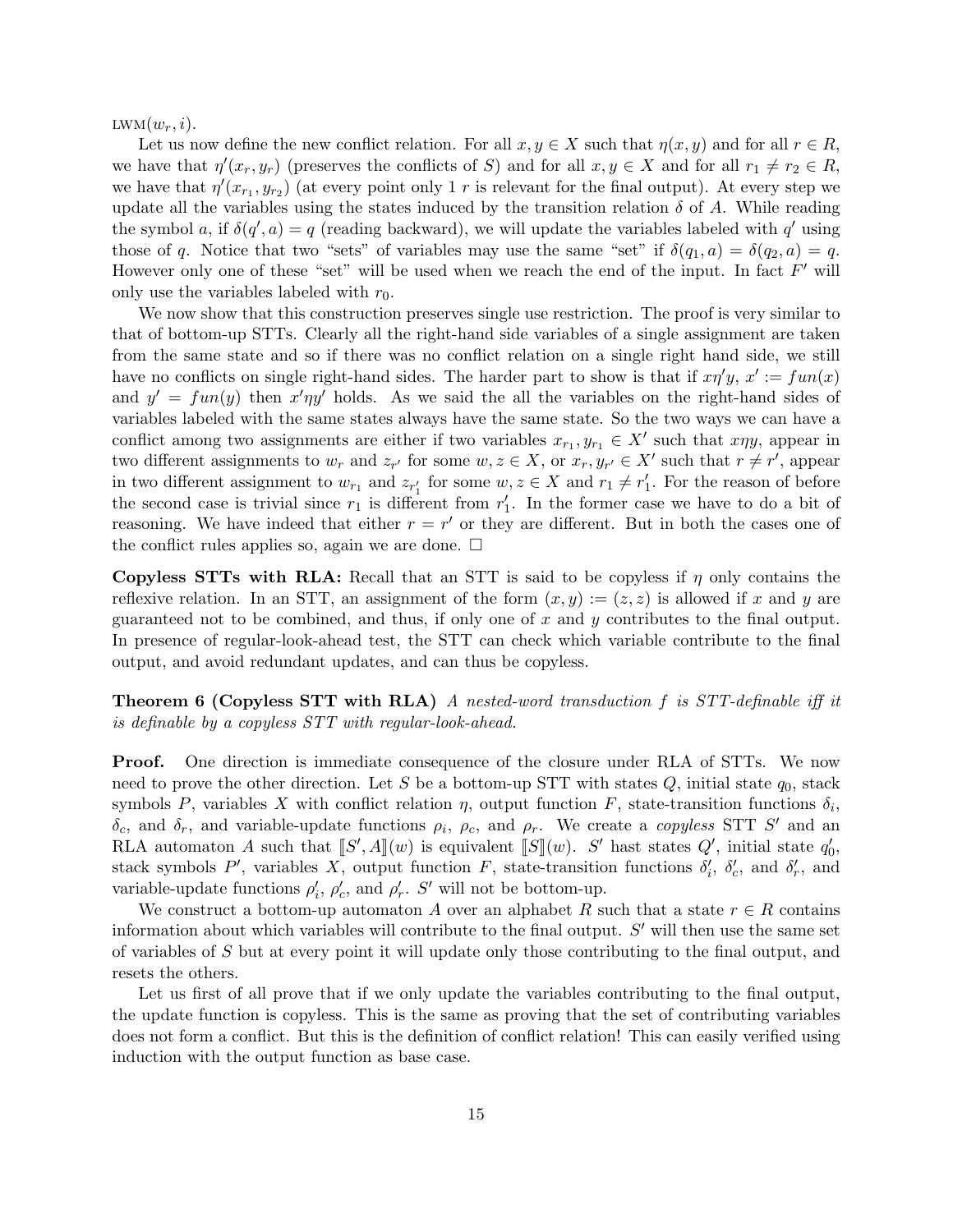Now we show the construction of the automaton A. Since A has to be bottom-up when reading a call (return in the input) we will have to reset the state and this will require some extra bookkeeping. Particularly after a call we will have to compute the contributing variables without knowing (due to the reset) what's the contributing set of variables at the call. We now show the construction.

Every state r is going to be a tuple  $((s, h<sub>1</sub>, h<sub>2</sub>), f, g)$  where s is the next symbol of the input string, f is a partial function from  $Q \times 2^X$  to  $2^X$ , g is a partial function from Q to Q,  $h_1$  is a partial function from  $2^X$  to  $2^X$ , and  $h_2$  is a partial function from  $Q \times 2^X$  to  $2^X$ . Given the input word w, after processing the  $i$ -th symbol in the input (remember that  $A$  reads backward) then

- $f(q, Y) = Y'$  if, when S reads  $WMS(w, i)$  starting in state q, assuming the set of contributing variables at the end of  $WMS(w, i)$  is Y, Y' is the current set of relevant variables.
- $g(q) = q'$  if, when S reads WMS $(w, i)$  starting in state q, ends in q'.
- $h_1(q, Y) = Y'$  if, when S reads  $WMS(w, i)$  starting in state q, assuming the set of contributing variables at the end of  $WMS(w, i)$  is Y, and  $LC(w, i+1) = j$ , then Y' is the set of contributing variables at the end of  $WMS(w, j)$ .
- $h_2(q, Y) = Y'$  if, when i is call position, and S reads  $WMS(w, i)$  starting in state q, assuming the set of contributing variables at the end of  $WMS(w, i)$  is Y, then Y' is the set of contributing variable at position  $\text{RET}(w, i)$ .  $\text{RET}(w, i)$  is the position of the return matching the call in position i.

The information stored in  $h_1$  and  $h_2$  is useful when processing at call symbols, and is used by  $S'$  to maintain the necessary set of relevant variables as it explores the hierarchical structure.

The initial state  $r_0 \in R$  of A will be  $((\varepsilon, h_{10}, h_{20}), f_0, g_0)$  where  $h_{10}, h_{20}$  are always undefined,  $f_0(q, Y) = Y$  and  $g_0(q) = q$ . The initial state  $q'_0$  of S' will be  $(q_0, \{x_f\})$ .

We now show how the state of A is updated. We assume we are in the state  $((s, h_1, h_2), f, g)$  $(h_1 \text{ and } h_2 \text{ are defined only on calls})$  and we show how to compute  $((s', h'_1, h'_2), f', g')$  (remember that  $A$  reads the word backward) on input  $s'$ .

- s' is an internal symbol: in this case  $f', g'$  will be simply updated using the transition function of S in the following way:  $f'(q, Y) = Y'$  where  $\delta_i(q, s') = q'$ ,  $f(q', Y) = Y''$  and Y' is the union of the variables in the RHS of  $\rho_i(q, s', x)$  for all  $x \in Y''$  and  $g'(q) = g(q')$ .
- $s'$  is an return symbol: processing a return backward, is actually a call for A. Since A is bottom up the state that we will reach will always be  $r_0$ . The current state along with the return symbol is propagated on the stack (that is,  $f' = f$ ,  $g' = g$ ,  $h'_1 = h_1$  and  $h'_2 = h_2$ ).
- s' is an call symbol: let's call for simplicity  $f_p, g_p, h_{1p}, h_{2p}, s_p$  the components received from the stack at the call (a return reading backward).  $f'(q_1, Y_1) = Y_2$  and  $g'(q_1) = q_4$  and  $h'_1(q_1,Y_1) = Y$  and  $h'_2(q_1,Y_1) = Y_3$  where,  $\delta_c(q_1,s') = (q_0,p)$ ,  $g(q_0) = q_2$ ,  $\delta_r(q_2,p,s_p) = q_3$ ,  $g_p(q_3) = q_4$ ,  $f_p(q_3, Y_1) = Y_3$  and  $Y_p, Y$  are the set of stack and normal variables on the right hand side of  $\rho_r(q_2, p, s_p, x)$  for all  $x \in Y_3$ , and  $Y_2$  are the variables on the right hand side of  $\rho_c(q_1, s', x)$  for all  $x \in Y_p$ .

Now we need to define the update functions for S'. The states  $Q'$  of S' are pairs over  $Q \times$  $(2^X \cup \{x_f\})$ . After processing the *i*-th position in the input, S' is in state  $(q, y)$ , if: 1) q is the state reached by S when processing  $LWM(w, i)$  starting in  $q_0$  (since it is bottom-up), and 2) Y is the set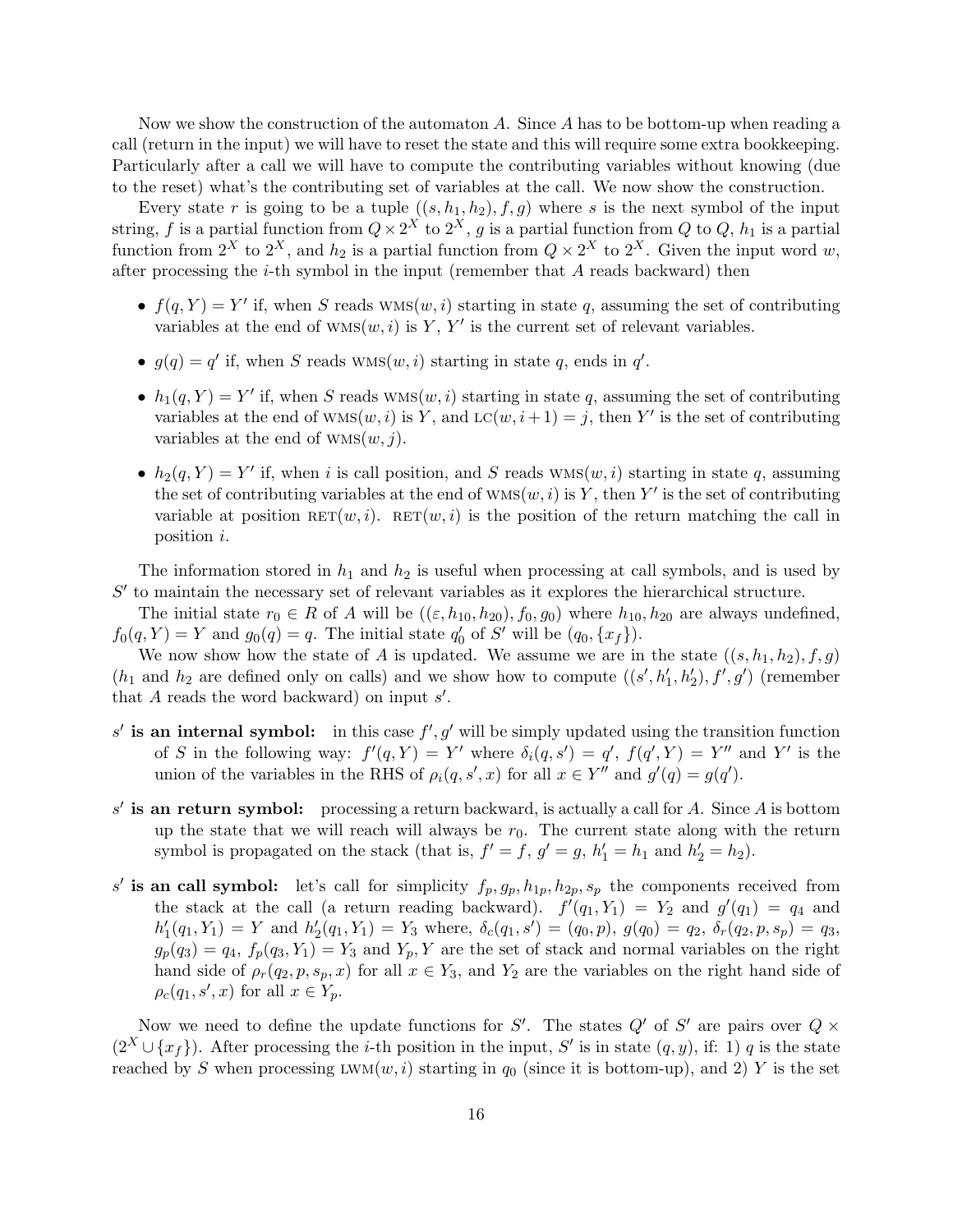of variables contributing to the final output at the end of  $WMS(w, i + 1)$ . We assume without loss of generality that the output in each state is some special assignment to a variable  $x<sub>f</sub>$ . The stack symbols  $P'$  of  $S'$  are tuples over  $P \times \Sigma \times (2^X \cup \{x_f\}) \times (2^X \cup \{x_f\})$ . The role of the four components will be clear in the construction.

The initial state of S' is  $q'_0 = (q_0, \{x_f\})$ . Let's assume S' is in state  $(q, Y)$  and it reads the input symbol  $a = ((s, h_1, h_2), f, g)$ .

- s is an internal symbol:  $\delta'_i((q, Y), a) = (q', Y)$  where  $q' = \delta_i(q, s)$  and  $\rho'_i((q, Y), a, x) = \rho_i(q, s, x)$ if  $x \in f(q, Y)$ , and  $\rho'_{i}((q, Y), a, x) = \varepsilon$  otherwise.
- s is an call symbol:  $\delta'_{c}((q, Y), a) = (q_0, Y'), (p, a, Y, Y'')$  where  $(q, p) = \delta_{c}(q, s), Y' = h_1(q, Y),$  $Y'' = h_2(q, Y), \rho'_c((q, Y), a, x) = \rho_c(q, s, x)$  if  $x \in f(q, Y),$  and  $\rho'_c((q, Y), a, x) = \varepsilon$  otherwise.
- s is an return symbol:  $\delta'_r((q, Y), (p, a_p, Y', Y''), a) = (q', Y')$  where  $q' = \delta_r(q, p, s)$  and  $\rho'_r((q, Y), (p, a_p, Y', Y''), a, x) = \rho_r(q, p, s, x)$  if  $x \in Y'',$  or  $\rho'_r((q, Y), (p, a_p, Y', Y''), a, x) = \varepsilon$ otherwise.

This concludes the proof.  $\square$ 

#### 3.5 Closure Under Composition

Now we proceed to show that STTs are closed under sequential composition. Many of our results rely on this crucial closure property.

**Theorem 7 (Composition Closure)** Given two STT-definable transductions,  $f_1$  from  $\Sigma_1$  to  $\Sigma_2$ and  $f_2$  from  $\Sigma_2$  to  $\Sigma_3$ , the composite transduction  $f_2 \cdot f_1$  from  $\Sigma_1$  to  $\Sigma_3$  is STT-definable.

**Proof.** Using theorems 6 and 4, we consider  $S_1$  to be a copyless STT with RLA and  $S_2$  to be a bottom-up STT. We are now given a copyless STT  $S_1 = (Q_1, q_{01}, P_1, X_1, F_1, \delta_1, \rho_1)$  with RLA automaton A and a bottom-up STT  $S_2 = (Q_2, q_{02}, P_2, X_2, F_2, \delta_2, \rho_2)$ . We construct a multiparameter STT S with RLA automaton A. We then use theorem 3 to remove the multi-parameters and closure under RLA (theorem 5) to show that there exists an equivalent STT.

The main idea is that we want to simulate the possible executions of  $S_2$  on the output of  $S_1$ in a single execution. We can do this by keeping a summary of  $S_2$  in the state and a bigger set of variables. At every point our transducer has to remember what the output of  $S_2$  would be reading the content of the variables in  $S_1$  starting in every possible state. A crucial property of the content of the variables in  $S_1$  is that they contain well-matched words. In this way we do not need to collect any stack information for the possible simulations of  $S_2$ .

Let's show the intuition with an example. Let's say  $S$  has only one variable  $x$  and  $S'$  has only one variable y. At some point in the computation on input  $a, x$  (whose value was ?) is updated to  $ax[?b]$ . We would like to reflect this update on y but we do not know in which state we will start processing the value contained in  $x$  (assuming this will contribute to the final output), and we still do not know the value that will be stored in the parameter. The first piece of information we need to track is that of knowing, for every possible state q, which state we will reach in  $S_2$ processing the string in x starting reading its content from state  $q$ . The problem is actually harder since we have the parameter. But we can extend this idea and keep a function  $f$  in the state, that in this particular moment will store  $f(q_1, q_2, x) = \delta_2(q_1, a), \delta_2(q_2, b)$  that are the states that we reach reading the contents of  $x$  before and after the parameter, assuming we start reading the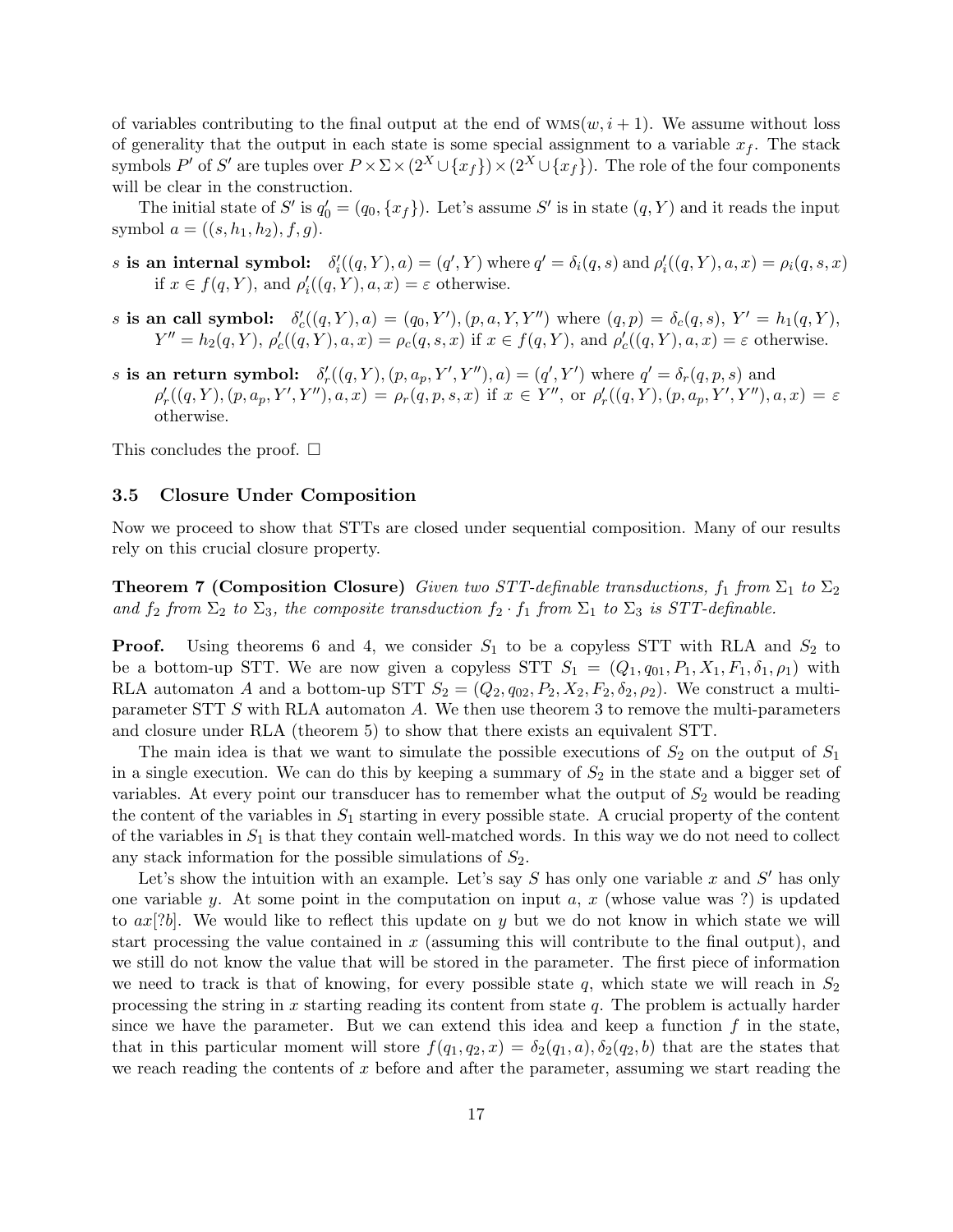part before the ? in  $q_1$  and the one after the ? in  $q_2$ . Now we need to know how y gets updated. Clearly the update of  $y$  depends on which state we start reading  $x$ . Again we need consider for every pair of states that process the part on the left and on the right of the ?. We show an example of how we update when reading on the right of the parameter. Let's assume  $\rho_2(q, y, b) = cy$ . At this point we do not know what is the previous value of  $y!$ . Fortunately we can fix this by treating the old value of y as a parameter. This tells us that the parameter alphabet will at least contain a parameter for every variable in  $X_2$ . We will have then a variable  $g(q', q, (x, R), y)$  that is the value of y after reading the value on the right of the ? in x starting to read the left part in state  $q'$  and the right part in state q. This variable at the beginning will be simply set to  $y'$ , a symbolic parameter representing the value of y right after processing the value that will be stored in the ?. We will then perform the updates following the transition relation. So for the case  $\rho_2(q, y, b) = cy$ the value of  $g(q', q, (x, R), y)$  will now be cy'. Notice, since  $S_2$  is bottom up, if there are pending calls, a summary of the part on the left of a parameter  $g(q,(x,L), y)$  will simply contain the value of y when reading the last well-matched stretch before the ? starting in  $q_0$ . If there aren't pending calls, then it will contain the value of y when reading  $(x, L)$  starting in state q.

We now give the formal construction. We denote with  $X_{i,j}$  the set of type-j variables in  $X_i$ . The states Q of  $S = S_2 \cdot S_1$  are tuples  $(q, f_0, f_{1l}, f_{1r})$  where  $q \in Q_1$ ,  $f_0: Q_2 \times X_{1,0} \mapsto Q_2$ ,  $f_{1l}:$  $Q_2 \times X_{1,1} \mapsto Q_2$  and  $f_{1r} : Q_2 \times Q_2 \times X_{1,1} \mapsto Q_2$ .  $f_0(q,x) = q'$  when, if x contains  $\alpha \in W_0(\Sigma_2)$ , then  $\delta_2^*((q_1, \varepsilon, \underline{\ }), \alpha) = (q', \varepsilon, \underline{\ }).$   $f_{1l}(q_1, x) = q'_1$  when, if x contains  $\alpha? \beta \in W_1(\Sigma_2)$  then  $\delta_2^*((q_1, \varepsilon, \underline{\ }), \alpha) =$  $(q'_1, \_, \_)$ .  $f_{1r}(q_1, q_2, x) = q'_2$  when, if x contains  $\alpha? \beta \in W_1(\Sigma_2)$  and  $\delta_2^*((q_1, \varepsilon, \_, \alpha) = (\_, \Lambda, \_, \_)$  then  $\delta_2^*((q_2, \Lambda, \_), \beta) = (q'_2, \varepsilon, \_).$ 

The function  $f_0$  (respectively  $f_{1l}$  and  $f_{1r}$ ) keeps track of which state  $S_2$  would reach reading the content of a variable of type-0 (respectively type-1) of  $S_1$  starting in any given state.

We now show how we maintain the invariants defined above at every update. We assume we are in state  $(q, f_0, f_{1l}, f_{1r})$  and we only write the parts that are updated. As before we only consider elementary updates. We analyze the type-1 case (the 0 case is easier). At every step we indicate with  $f'_{l}, f'_{r}, g'$  the updated functions.

- $\mathbf{x} := \mathbf{w}$ : where  $\mathbf{w}$  is a constant  $\alpha$ ? $\beta \in W_1(\Sigma_2)$ . Let  $(q'_1, \Lambda, \_) = \delta_2^*((q_1, \varepsilon, \_), \alpha)$  and  $(q'_2, \varepsilon, \_) =$  $\delta_2^*((q_2, \Lambda, \Lambda, \Lambda)$  in  $f'_{1l}(q_1, x) = q'_1$  and  $f'_{1r}(q_1, q_2, x) = q'_2$ .
- $x := yz$ : we consider without loss of generality the case where y is a type-0 variable and x, z are type-1. We simply use the function stored in the previous state to "synchronize" the states of  $y$  and  $z$ .
	- Let  $q'_1 = f_0(q_1, y)$  in  $f'_{1l}(q_1, x) = f_{1l}(q'_1, z)$  and  $f'_{1r}(q_1, q_2, x) = f_{1r}(q'_1, q_2, z)$ .
- $\mathbf{x} := \mathbf{y}[\mathbf{z}]$ : we consider the case where  $x, y, z$  are type-1 variables (the other one is simpler). We need to "synchronize" the left parts and the right parts to update the function  $f$ . Let  $q'_1 = f_{1l}(q_1, y)$  and  $q'_2 = f_{1r}(q'_1, q_2, z)$  in  $f'_{1l}(q_1, x) = f_{1l}(q'_1, z)$  and  $f'_{1r}(q_1, q_2, x) =$  $f_{1r}(q_1, q'_2, y).$

We now define what are the variables  $X$  of  $S$ . Variables are going to be defined by the union of the following tuples:  $g_0: Q_2 \times X_{1,0} \times X_2$ ,  $g_{1l}: Q_2 \times X_{1,1} \times X_2$  and  $g_{1r}: Q_2 \times Q_2 \times X_{1,1} \times X_2$ . Variable values range over  $\Sigma_3 \cup \Pi$  where  $\Pi = \{x' | x \in X_2\} \cup \{?\}$ .  $g_0(q_1, x, y)$  is the variable representing the value of y in  $S_2$  after reading the content of x (of type-0) of  $S_1$  starting in state  $q_1 \in Q_2$ . The parameters appearing y are symbolic representation of the variable values of  $S_2$  when it starts processing the value stored in the variable x. For example, if  $g_0(q_1, x, y)$  contains the value  $ay'$ , it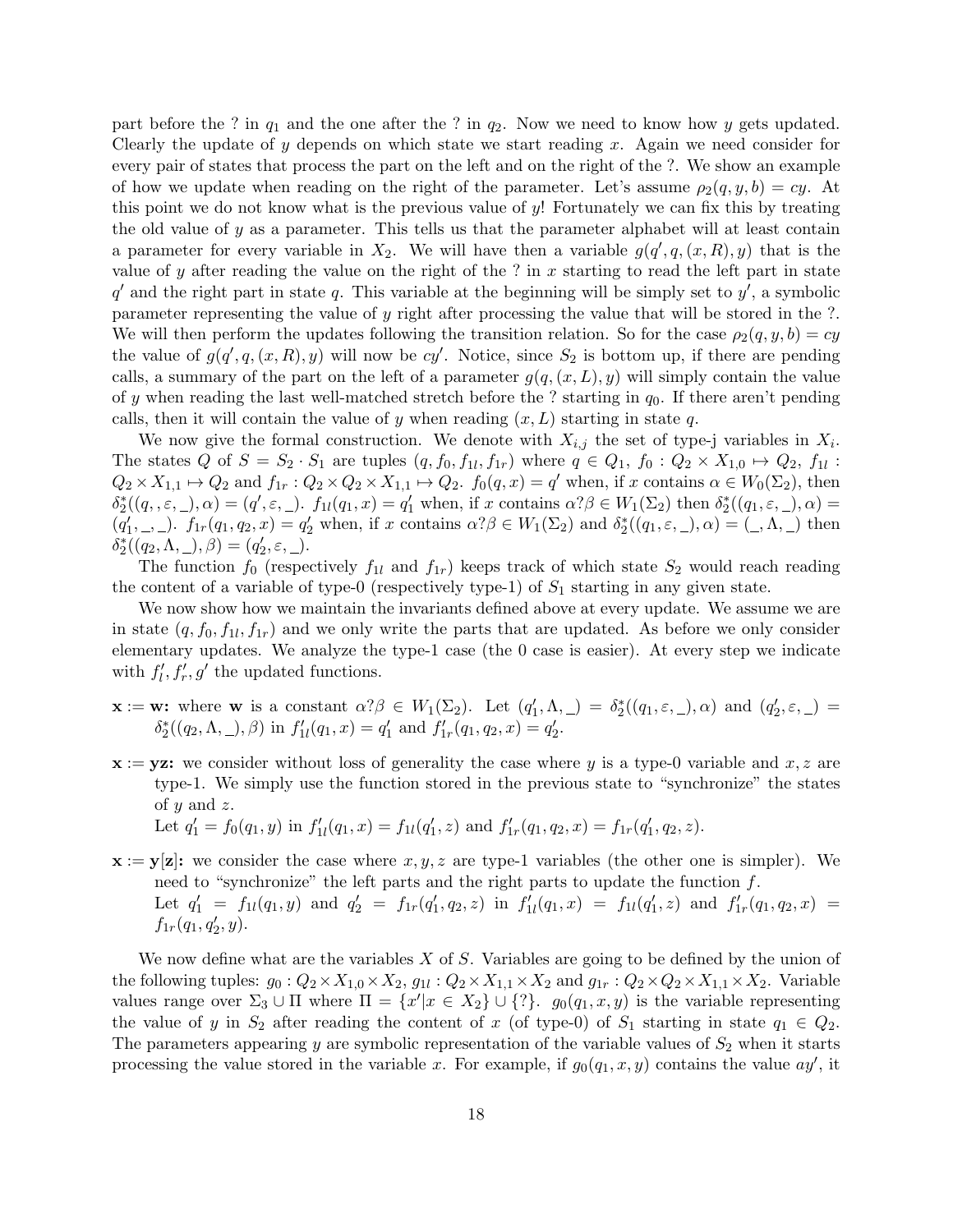means that  $y'$  is the parameter representing the value of y in the state  $q_1$  when we start reading the content of x.  $g_{1l}(q_1, x, y)$  is the value of y after reading the content of x (of type-1) on the left of the hole assuming we start reading the content of x in state  $q_1$ . Notice again that, since  $S_2$  is bottom up, if there are pending calls, this value will be the same for every  $q \in Q_2$  since we only consider the last well-matched stretch in the left part of x.  $g_{1r}(q_1, q_2, x, y)$  is the value of y after reading the content of x on the right of the ? assuming we start reading the left part of x in state  $q_1$  and the right part in state  $q_2$ .

The careful reader will notice that the parameter alphabet also contains ?. Indeed  $S_2$  will be using type-1 variable and we still need to deal with this kind of update. When ? appears in the g representation of a variable we do not have to worry too much about it and we can treat it as a normal parameter. The problem occurs in the following situation: let's say at a particular step  $g(q, x, y) = y'$  but y is a type-1 variable. This can only mean that the ? appears in y'. Now let's assume the next update is of the form  $y := y[a]$ . As we can see we still do not have the ? appearing in the representation of y. We record this fact with a function and delay the substitution using an extra variable for the parameters. We give an intuition of how to handle this issue but we do not show the full construction for sake of readability. The next paragraph provides an informal explanation of how to perform symbolic updates and substitution in the summarized variables.

As an example, suppose that at some point the values x and y are  $x', y'$  (they both have holes). We use the variables  $x_2 = ?$ ,  $y_2 = ?$  to represent their parameters. Then, after processing a wellmatched subword, we may have an update of this form  $x := abax[ccy[a?c]]bb$  and  $y := ab$ ?. Notice that the reflexivity of  $\eta$  ensures that  $x'$  and  $y'$  can appear at most once in the valuation of a variable at any point. This configuration will be captured by (assuming q is fixed)  $x := abaxbb, x_7 = ccy$ ,  $y_2 = a$ ?c and  $y = ab$ ?. In addition we need to keep information on where the actual parameter of every variable is. We use a function  $p: Q \times X \mapsto X^*$  where  $p(q, x)$  doesn't contain the same symbol twice for every x and q (this implies boundedness). The function p will record  $p(q, x) = xy$ and  $p(q, y) = \varepsilon$ . This means that if now we want to reflect the update  $x := x[a]$  we need to perform  $x := x[x' \mapsto x_i[y' \mapsto y_i] \to a$ ]]. In the following we ignore the details regarding the variables of the form  $x_?$ . Notice that they do not change the form of the construction since are only used as place holder for the summarization.

Now let's come back to our variable summarization. We now show the updates performed in S for every elementary update in S'. We assume we are in a state  $q_{cur} = (q, f_0, f_{1l}, f_{1r})$  (we only write the parts that are updated). We analyze the type-1 cases. We assume the occurrence-type function  $\varphi: Q \times X \mapsto \Pi$  to be well defined according to the following assignments (we will prove consistency later).

- $\mathbf{x} := \mathbf{w}$ : where **w** is a constant  $\gamma$ ? $\beta \in W_1(\Sigma_2)$ . We simply need to simulate  $S_2$  on the content of x taking advantage of the fact that it is well-matched. Let  $\alpha_r(x) = x'$  for all  $x \in S_2$ . Let  $(\_, \Lambda, \alpha_1) = \delta_2^*((q_1, \varepsilon, \alpha_r), \gamma)$  and  $(\_, \varepsilon, \alpha_2) = \delta_2^*((q_2, \Lambda, \alpha_r), \gamma)$ . Then we have  $g'_{1l}(q_1, x, y) := \alpha_1(y)$  and  $g'_{1r}(q_1, q_2, x, y) := \alpha_2(y)$ .
- $x := yz$ : we consider without loss of generality the case where y is a type-0 variable and x, z are type-1. We need to substitute the values of the variables after reading y in the corresponding parameters in z in order to simulate the concatenation. Let  $q'_1 = f_0(q_1, y)$  and  $q''_1 = f_{1l}(q'_1, z)$  in  $g'_{1l}(q_1, x, u) := g_{1l}(q'_1, z, u)[u'_i \mapsto g_0(q_1, y, u_i)]$  for all  $u_i \in \varphi(q_{cur}, g_{1l}(q'_1, z, u))$  and  $g'_{1r}(q_1, q_2, x, u) := g_{1r}(q'_1, q_2, z, u)$ .

 $x := y[z]$ : we consider the case where  $x, y, z$  are type-1 variables. We need to "synchronize" the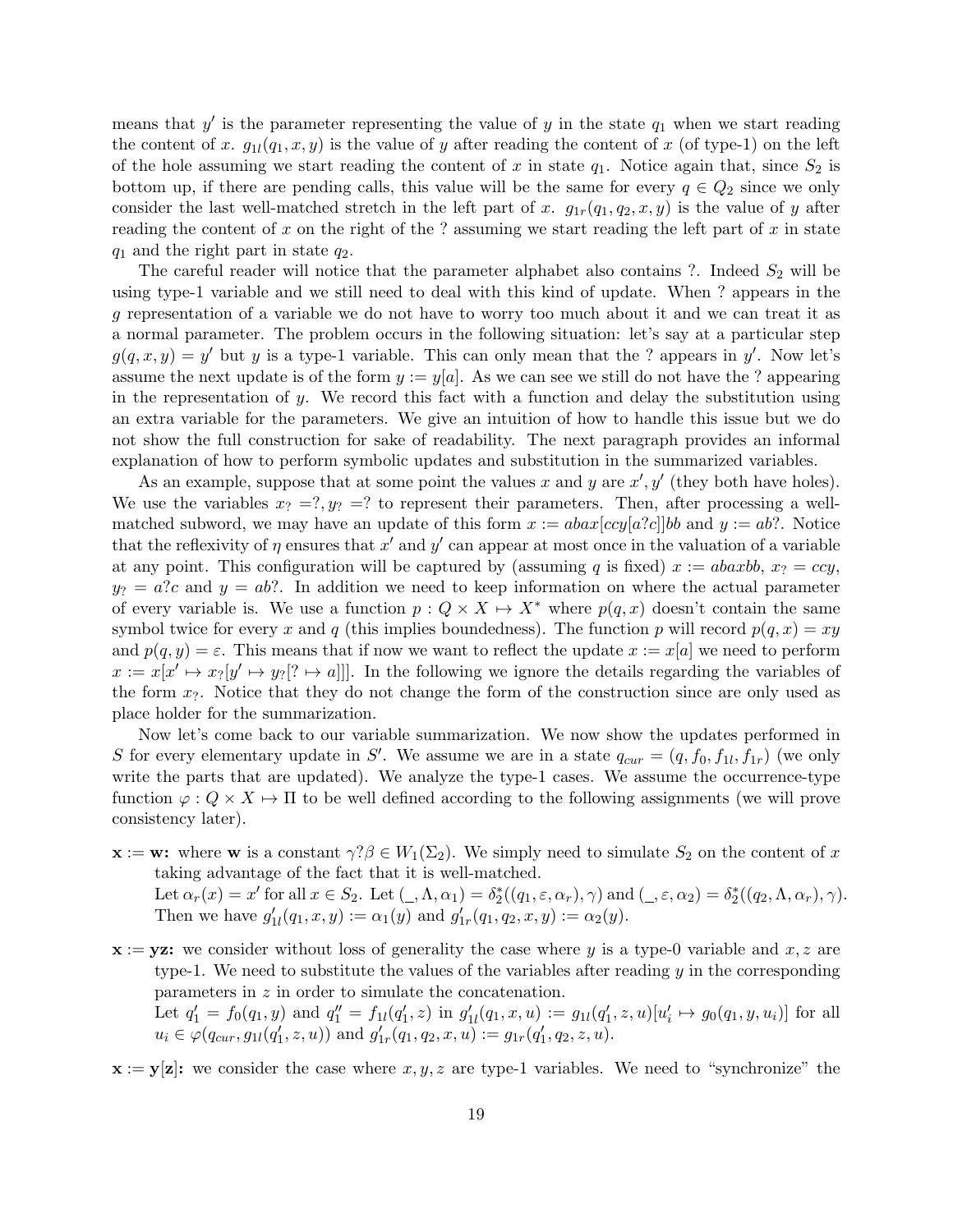variables representing the left and right parts in a way similar to the previous case. Let  $q'_1 = f_{1l}(q_1, y), q'_2 = f_{1r}(q'_1, q_2, z), q''_1 = f_{1l}(q'_1, z), q''_2 = f_{1r}(q_1, q'_2, y)$  in  $g'_{1l}(q_1, x, u) :=$  $g_{1l}(q'_1, z, u)[u'_i \mapsto g_{1l}(q_1, y, u_i)]$  for all  $u'_i \in \varphi(q_{cur}, g_{1l}(q'_1, z, u))$  and  $g'_{1r}(q_1, q_2, x, u) := g_{1r}(q_1, q'_2, y)[u'_i \mapsto g_{1r}(q'_1, q_2, z, u_i)]$  for all  $u'_i \in \varphi(q_{cur}, g_{1r}(q_1, q'_2, y)).$ 

We now need to show that the above construction preserves the single use restriction. First of all we need to show that the assignments are *consistent* with respect to the parameters. We actually show a slightly stronger result that will be useful later: the set of variables in  $X_2$  corresponding to the parameters appearing in the right-hand side of a single variable  $g(\ldots)$  never violates the conflict relation  $\eta_2$  of  $X_2$ . Formally, for every  $x \in X$ ,  $q \in Q$ ,  $u, v \in \varphi(q, x)$ ,  $(u, v) \notin \eta_2$  and particularly  $u \neq v$ . This results is intuitively immediate from the definition of conflict relation. Let's assume by contradiction that at some point in the computation some parameters  $u', v'$  appearing in  $\varphi(q, x)$ and  $u\eta_2v$ . This means that there exists a run of  $S_2$  in which two u and v flow into x. But this cannot happen otherwise we violate the single use restriction.

We now need to show that there exists a conflict relations  $\eta$  over the new set of variables consistent with the proposed updates. We know that the assignments in  $S_1$  are copyless. Thanks to this we know that every time we have an assignment of the form  $x := yz$  or  $x := y|z|$  then  $y \neq z$ . Inspecting the updates we perform it is easy to see that, for whatever  $\eta$  we will pick the reflexivity will not be violated (the same variable will not appear twice on the same right-hand side).

We now add the following constraints and show that they are consistent with the assignments. For all  $q_1, q'_1, q_2, q'_2 \in Q_2$ ,  $x \in X_{1,0}, y \in X_{1,1}, u, v \in X_2$ , if  $u\eta_2v$  then 1)  $g_0(q_1, x, u)\eta g_0(q'_1, x, v)$ , 2)  $g_{1l}(q_1, y, u) \eta g_{1l}(q'_1, y, v)$ , and 3)  $g_{1r}(q_1, q_2, y, u) \eta g_{1l}(q'_1, q'_2, y, v)$ . Let's assume there exists an assignment which violates the constraints (we indicate in bold the meta-variables of  $S$  and in italic those of  $S_2$ ). There are two possibilities:

- 1. xηy and they both occur on a right-hand side;
- 2.  $\mathbf{x}\eta\mathbf{y}, \mathbf{x}' := \text{fun}(\mathbf{x}), \mathbf{y}' = \text{fun}(\mathbf{y})$  but  $\mathbf{x}'\eta\mathbf{y}'$  doesn't hold.

We already ruled out the first case when  $\mathbf{x} = \mathbf{y}$ . When  $\mathbf{x} \neq \mathbf{y}$  we want that no assignment violates the above constraints. We check that this is true for the three elementary updates cases. The constant is trivial. For the case  $x := yz$  we have that two variables can only be in conflict inside the parameter substitution part (the  $z$  part) since there is only one summary of  $x$ . As we showed before, the parameters in  $\varphi(q_{cur}, g_{1l}(q_1', z, u))$  cannot represent two variables  $u, v \in X_2$  such that  $u\eta_2v$  so, this case is ruled out.

We now need to deal with the second possibility. Before starting is worthy pointing out that every variable  $x \in X_1$  will appear in at most one of the assignments of  $S_2$  due to the copyless restriction. We want to show that it cannot happen that two variables that are in conflict are assigned to variables that are not in conflict. Let's try to analyze when two variables x, y assigned to different variables can be in conflict. The first case is that of  $x = y$ . In our settings it means that either 1)  $\mathbf{x} = g_{1l}(q'_1, z, u), 2)$   $\mathbf{x} = g_0(q_1, y, u_i)$  or 3)  $\mathbf{x} = g_{1r}(q'_1, q_2, z, u)$ . In case 1 we have that  $\mathbf{x}' = g'_{1l}(q, x, u)$  and  $\mathbf{y}'$  must be  $g'_{1l}(q', x, u)$  for some  $q \neq q'$ , and this means that  $\mathbf{x}' \eta \mathbf{y}'$ . The same reasoning holds for cases 2 and 3. When  $\mathbf{x} \neq \mathbf{y}$  one of the cases of the conflict relation  $\eta$  defined above must hold. In all cases there are two possibilities: either there was a conflict over 2 different variables in  $S_2$  or we are summarizing in two different states. Let's notice that the conflict must be among two variables of the same kind  $g_i(...) \eta g_i(...)$ . We can then rule out cases 1 and 3 where the conflict is trivially also on the left-hand side. We still have to analyze the case where the conflict is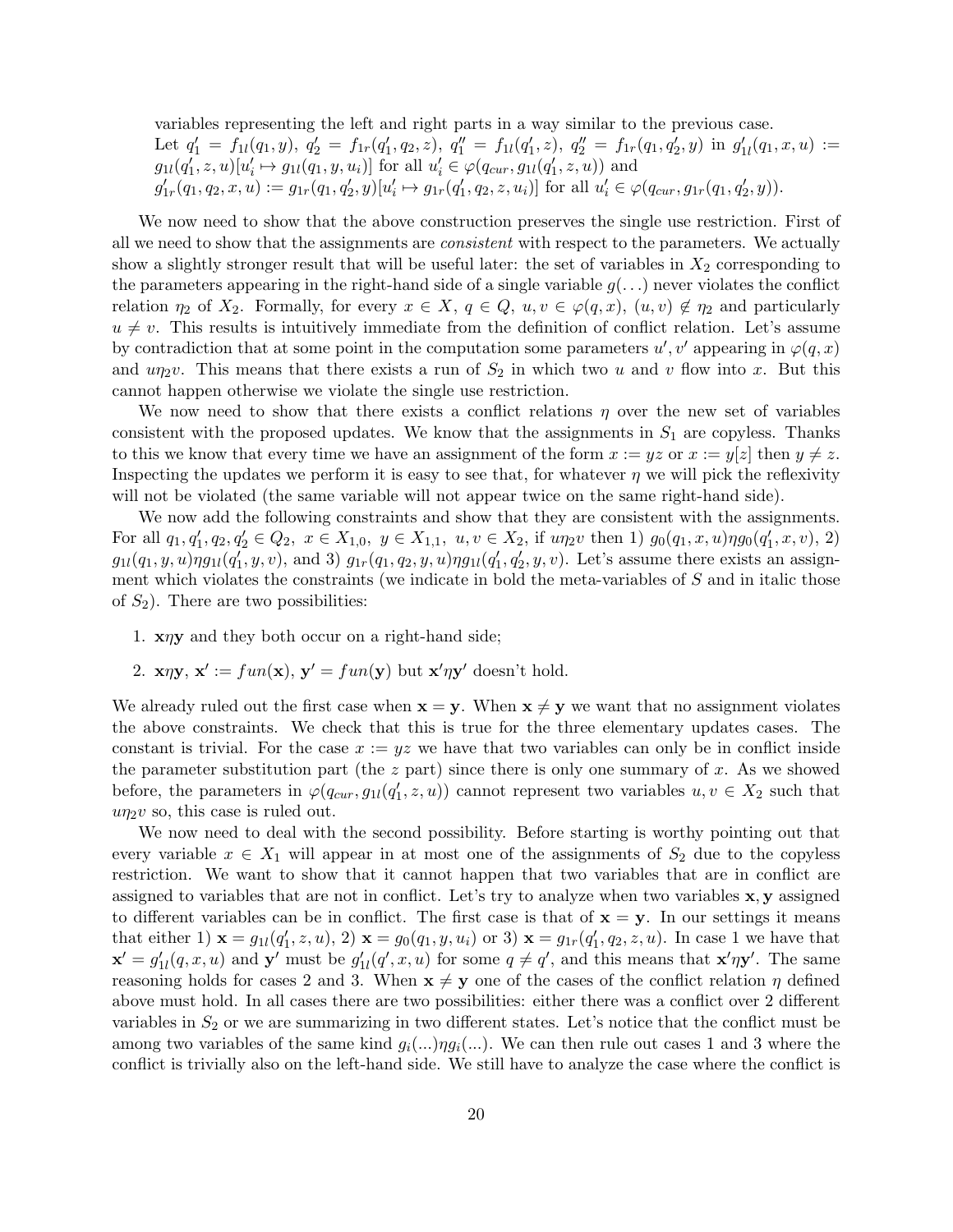in variables over  $g_0$ .  $q_1$  and y are fixed so the only case is where  $\mathbf{x} = g_0(q, y, u)$  and  $\mathbf{y} = g_0(q, y, v)$ and  $u\eta_2v$ . But even in this case the left hand side will be in conflict because it has the same form:  $\mathbf{x}' = g_0(q_1, x, u)$  and  $\mathbf{y}' = g_0(q_1, x, v)$ . For the case  $v := w[z]$  the argument is very similar.

Again we have to deal with calls and returns, but these as usual can be processed storing more information on the stack (functions  $f_0, f_{1l}, f_{1r}$  and variables). As in the proof of multi-parameter STT we will store on the stack all the information regarding the variables stored on the stack and at a return we will use them to construct the new values for the state. This can be easily done since at every call the variables get stored on the stack and reset. We can in fact do the same with our variables of S. Using an argument similar to the previous one, the assignments will not violate the single use restriction. Notice that the fact that the variables are reset at calls is crucial for this construction.

Our final machine will be a multi-parameter STT with RLA. Since we showed that multiparameter and RLA are feature that the model can simulate (see theorems 3 and 5) we are done.  $\Box$ 

#### 3.6 Restricted Inputs

A nested word captures both linear and hierarchical structure. There are two natural classes of nested words: strings are nested words with only linear structure, and ranked trees are nested words with only hierarchical structure. Let us consider how the definition of STT can be simplified when the input is restricted to these two special cases.

Mapping Strings: Suppose we restrict the inputs to contain only internal symbols, that is, strings over Σ. Then the STT cannot use its stack, and we can assume that the set P of stack symbols is a singleton set. This restricted transducer can still map strings to nested words (or trees) over Γ with interesting hierarchical structure, and hence, is called a *string-to-tree* transducer. This leads to the following definition: a streaming string-to-tree transducer (SSTT) S from input alphabet  $\Sigma$ to output alphabet Γ consists of a finite set of states Q; an initial state  $q_0 \in Q$ ; a finite set of typed variables X; a partial output function  $F: Q \mapsto E_0(X, \Gamma)$  such that for each state q, a variable x appears at most once in  $F(q)$ ; a state-transition function  $\delta_i: Q \times \Sigma \mapsto Q$ ; and a variable-update function  $\rho_i: Q \times \Sigma \mapsto \mathcal{A}(X, X, \eta, \Gamma)$ . Configurations of such a transducer are of the form  $(q, \alpha)$ , where  $q \in Q$  is a state, and  $\alpha$  is a type-consistent valuation for the variables X. The semantics [S] of such a transducer is a partial function from  $\Sigma^*$  to  $W_0(\Gamma)$ . We notice that in this setting the convelops restriction is enough to conture MSO completency since the model is closed under BLA copyless restriction is enough to capture MSO completeness since the model is closed under RLA (i.e. a reflexive  $\eta$  is enough).

Theorem 8 (Copyless String-To-Tree STT are Closed under RLA) The transductions definable by copyless SSTTs with regular look-ahead are also definable by copyless SSTTs.

**Proof.** Let A be an DFA with states R, initial state  $r_0$ , and state-transitions function  $\delta_A$  over an input alphabet Σ. Given a copyless string-to-tree STT  $S = (Q, q_0, X, F, \delta, \rho)$  over R, we construct an equivalent copyless STT  $S' = (Q', q'_0, Z, F', \delta', \rho')$  over  $\Sigma$ . Clearly since the input is a string we can consider S to only have transitions of the form  $\delta_i$  and variable updates of the form  $\rho_i$  that for simplicity we will denote by  $\delta$  and  $\rho$ .

The transition of the STT  $S$  at a given step depends on the state of  $A$  after reading the reverse of the suffix. Since the STT  $S'$  cannot determine this value based on the prefix, it needs to simulate S for every possible choice. For a string  $w = a_1 \dots a_k$ , and a state  $r \in R$ , define the string  $w_r$  over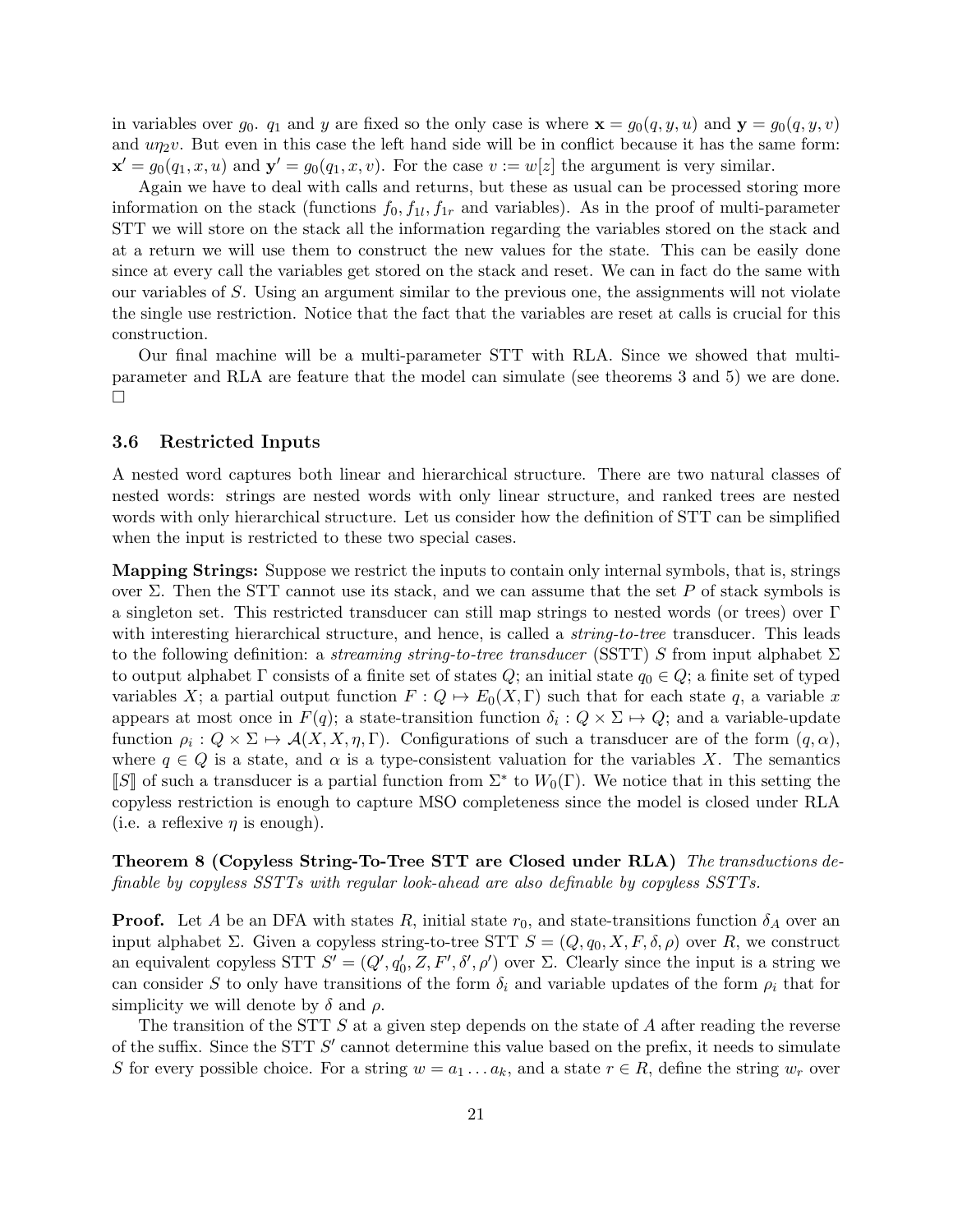R to be equal to  $r_1r_2 \tld r_k$  such that for each position  $1 \leq j \leq k$ , the corresponding symbol is the state of the DFA A after reading  $reverse(a_j \ldots a_k)$  starting in state r. At the end of the string we will be interested in  $w_A = w_{r_0}$ .

We will discuss different state components maintained by  $S'$  in  $Q'$ . Every state in  $Q'$  contains a function  $h : R \mapsto R$  and a state  $f : R \mapsto Q$  such that after reading the j-th symbol, for every state r of A,  $h(r)$  gives the state of A when started in state r after reading reverse $(w_1 \ldots w_j)$ , and  $f(r)$  gives the state of S after reading  $(w_1 \ldots w_j)_r$ . The state will also contain two functions g and p that we will discuss later. In the initial state  $q'_0$ , h is the identity function that maps each state r to itself, and f is the constant function that maps each r to the initial state  $q_0$ .

Suppose the current functions are f and h, and the next symbol is a symbol a. The updated values  $f'(r)$  and  $h'(r)$ , for each state r, are calculated as follows. Let  $r_1 = \delta_A(r, a)$ . This means that if  $A$  starts reading the current subword in reverse in state  $r$ , it labels the current position with  $r_1$ . Then  $h'(r)$  should be set to  $h(r_1)$ . Note that  $f(r_1)$  gives the current state of S under the assumption that  $A$  labels the subword so far starting in state  $r_1$ , and this state is updated using the transition function of S using the symbol  $r_1$ :  $f'(r)$  is set to  $\delta(f(r_1), r_1)$ .

Finally, let us describe how  $S'$  keeps track of the variables. For each state r of A and variable x of S, S' keeps a copy  $g(r, x)$  that is supposed to capture the value of x assuming the next symbol is labeled with r. Let us see how these values can be updated when processing a symbol  $a$ . If  $r_1 = \delta'_A(r, a)$  then the updated values  $g'(r, -)$  are obtained from  $g(r_1, -)$  by applying the variableupdate function  $\rho(f(r_1), r_1)$ . The problem is that there may be another state r' with  $r_1 = \delta'_i(r', a)$ , and this implies that the updated values  $g'(r',-)$  also depend on  $g(r_1,-)$ . This sharing poses a challenge since the update in S' needs to be copyless. Starting with  $g(r, x) = g(r', x)$ , the variableupdate assignments can add output symbols at the two ends of this string in different manners for  $g(r, x)$  and  $g(r', x)$ .

Our solution relies on a symbolic representation and a careful analysis of sharing. First of all we will need multi-parameters STTs to be able to represent variables. We will create a copyless multi-parameter STT and then use the fact that the translation from multi-parameter STT to STTs preserves the copyless property. The STT  $S'$  uses a set  $Z$  of variables which store actual values of output strings, and a "shape" function  $q: R \times X \mapsto T(Z)$  (where be is the set of ordered trees over Z, even though we will only need trees where every variable appears at most once). The number of variables in  $Z$  that we need will be explained shortly. Given a valuation of all the z-variables, we can substitute these values in g to get the value for each variable of S for a given state-label  $r$ .

What we really collect in the shape function  $g(r, x) = z(z_1, z_2)$ , for example, is a way to use the variables to get the current valuation of x assuming the next symbol is  $r$ . For example the current value of x assuming the next symbol is r in this case is  $z[\pi_1 \mapsto z_1, \pi_2 \mapsto z_2]$ . This example shows that we need multi-parameter STTs. In particular our parameter alphabet will be  $\Pi = \{?\} \cup \{\pi_1, \ldots, \pi_{|X|}\}\$  where ? is the actual parameter of the variable we are representing and  $\{\pi_i\}$  is the parameter representing the i-th children of a node in the tree. In our case, if a variable contains a parameter  $\pi_i$ , it contains also  $\pi_j$  for every  $j < i$  and they appear in order.

We can immediately se that the parameter ? will appear in some position of the tree (we will force it to be a leaf) that may change during the computation. This tells us that we need a new function in the state recording the position of ?. We use a function  $p : R \times X \mapsto Z \cup \{\varepsilon\}$  that tells us which variable in the tree contains the ?.  $p(r, x)$  is  $\varepsilon$  when x is of type-0.  $p(r, x) = z$  means that the variable z contains a value of the form  $\alpha$ ? $\beta$ .

A tree t over  $Z$  is said to be repetition-free if no symbol occurs twice in t. Given two repetition-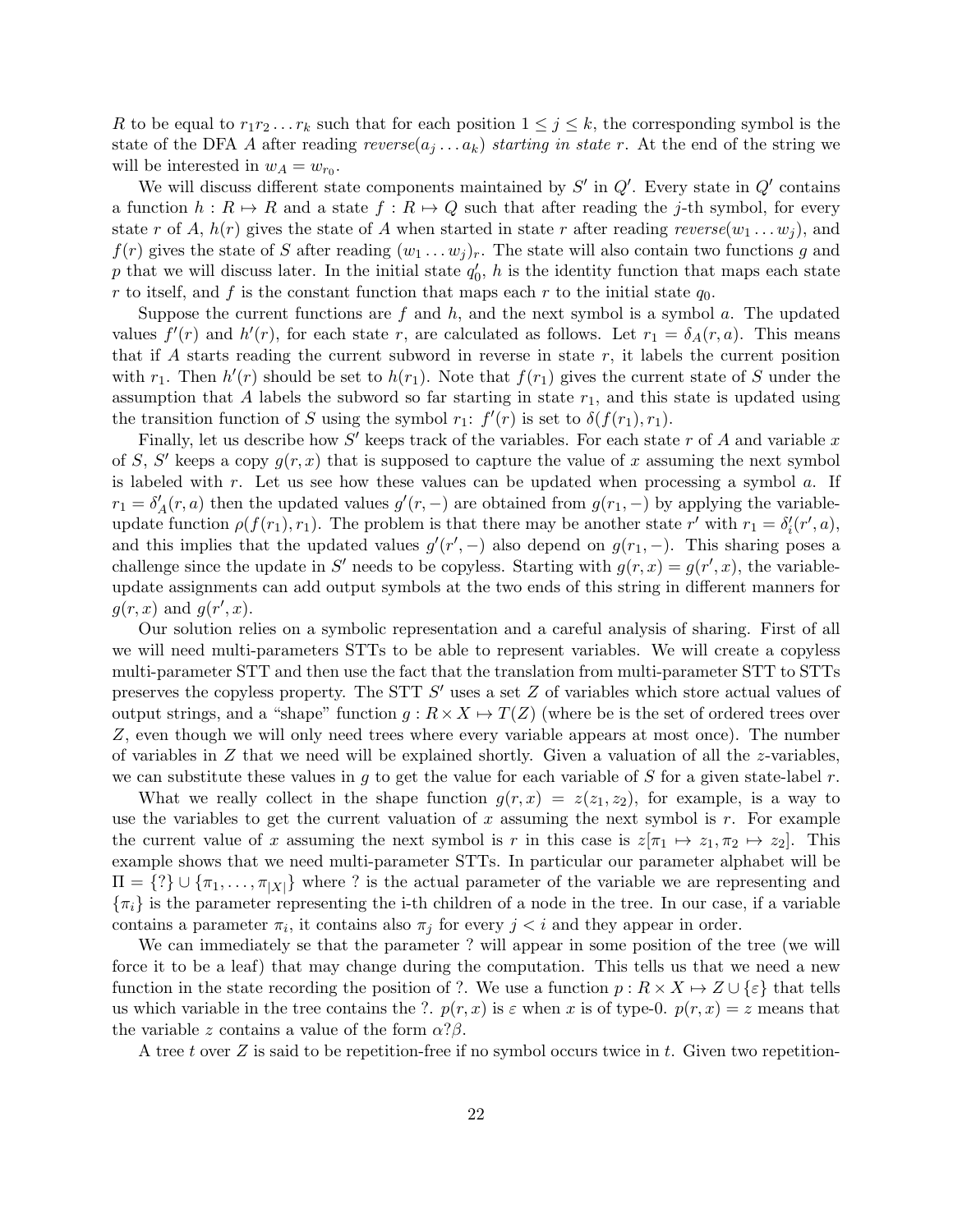free trees t and t', a tree s is a maximal shared prefix-subtree between t and t' if (1) if there exists two extensions of s,  $s_1, s_2$  that are subtrees of t and t' (a tree s' is an extension of a tree s if they can be made equal by deleting zero or more subtrees from  $s'$ ), (2) s is not a proper subtree of any  $s'$  (s is a subtree of s' but they are not the same), such that s' is a shared prefix-tree of both t and  $t'$ , and (3) s contains at least one node. Given two repetition-free trees t and  $t'$ , let  $N(t, t')$  denote the number of maximal shared prefix-subtree between  $t$  and  $t'$ .

Our representation maintains the following invariants for the shapes:

- 1. Each shape  $g(r, x)$  is repetition-free.
- 2. For all states  $r, r', \sum_{x,y \in X} N(g(r, x), g(r', y))$  is at most |X|.
- 3. The shapes are compressed: if the subtree  $z_1(\ldots,z_2(\ldots),\ldots)$  occurs in a shape  $g(r, x)$  and  $z_2$  is not equal to  $p(r, x)$ , then there must be a shape  $g(r', y)$  which either contains  $z_1$  but not a subtree of the form  $z_1(\ldots,z_2(\ldots),\ldots)$  or contains  $z_2$  but not a subtree of the form  $z_1(\ldots,z_2(\ldots),\ldots)$ . In the case where  $z_2$  is equal to  $p(r,x)$  we require that  $z_1$  has more than one child.
- 4. ?s are not shared: for all r, x, if  $p(r, x) = z$ , then z is not a shared and it is a leaf in  $g(r, x)$ .
- 5. No shape contains more than  $|\Pi| + 1$  leaves.

The first invariant ensure the bounded size of shapes. Notice that the second invariant implies that for  $x \neq y$ , for each r,  $g(r, x)$  and  $g(r, y)$  are disjoint. The second invariant implies that for every state r, the tree  $g(r, x)$ , for all x cumulatively, can have a total of  $|X||R|$  maximal shared prefix-subtree with respect to all other strings. The compression assured by the third invariant then implies that the sum  $\sum_{x\in X} |g(r,x)|$  is bounded by  $|X| + 2|X||R|$ . As a result it suffices to have  $|R|(|X|+2|X||R|)$  variables in Z. The fourth invariant helps us dealing with variable substitution. Notice that this invariants implies that the variables  $p(r, x)$  never contain any parameter other than ?. The fifth invariant guarantees the well formedness of our assignments.

Given a shape g with parameter function  $p$ , and an internal symbol  $a$ , to compute the updated values  $g'(r, x)$  and  $p'(r, x)$ , we need to consider the right-hand side  $\rho(f(r_1), r_1)(x)$ , for  $r_1 = \delta_A(r, a)$ , and replace each variable y with the current shape  $g(r_1, y)$ . As in case of the proof of the lemma, we split the update into a sequence of simpler updates.

Given a shape  $g(r, x)$  we denote with  $c(r, x, z')$  the sequence of children of the subtree t of  $g(r, x)$  such that the root of t is z'. In the following, whenever not stated, we assume that at end of every update a "normalization" is applied to avoid violation of the invariants 3 and 4. For the third invariant this means that, if after an update we have a shape  $q(r, x)$  with a subtree  $z(z_1, \ldots, z_{i-1}, z_i, z_{i+1}, \ldots z_n)$ , such that both z and  $z_i$  occur only in this shape we normalize the shape in the following way: 1) z is set to  $z[\pi_i \mapsto z_i]$  and 2)  $g(r, x)$  is updated to  $z(z_1, \ldots, z_{i-1}, c(r, x, z_i), z_{i+1}, \ldots z_n)$  and the parameters in z are consistently renamed. Similarly for the case where  $z_i$  contains ? and  $i = n = 1$ .

For what concern the fourth invariant, the normalization works as follows. If after an update we have a shape  $g(r, x)$  such that  $p(r, x) = z$  is a shared variable (by construction it can only be a leaf), we do the following: 1) for every  $r', x'$  such that  $p(r', x') = z$ , generate a fresh variable  $z_{r', x'}$ and set it to ?, 2) update z to  $z$ <sup>[?</sup>  $\mapsto \pi$ <sub>1</sub>] 3) in every shape  $g(r', x')$  where z appears update the subtree rooted in z inserting  $z_{r',x'}$  as the only child and set  $p(r',x')$  to  $z_{r',x'}$ .

We analyze a richer set to elementary updates to better understand the construction.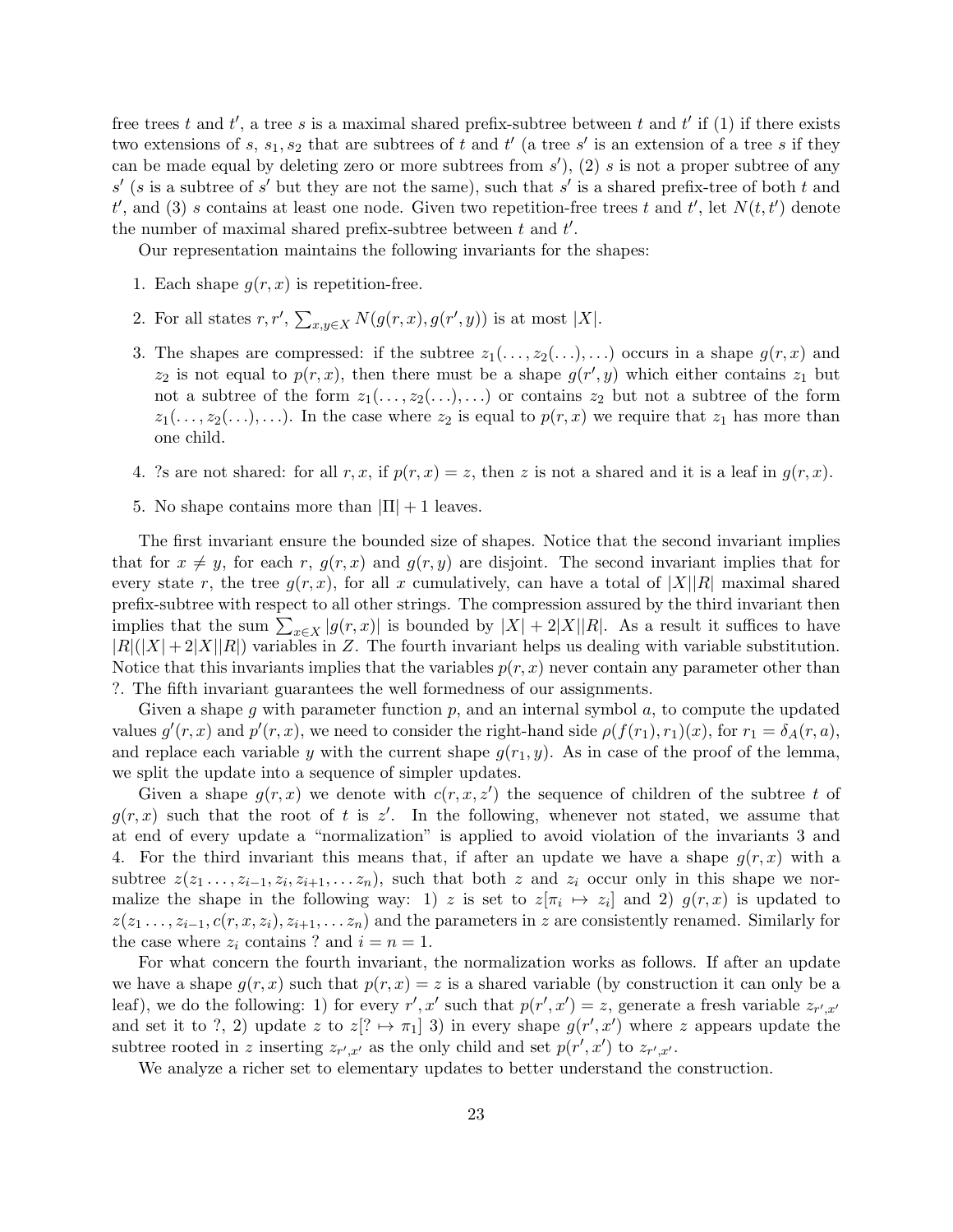Consider the case  $x := \langle axb \rangle$ . If  $g(r_1, x)$  has root z. If z does not occur in any other  $g(r', y)$ , then we update  $g'(r, x)$  to  $g(r_1, x)$ , and update z to  $\langle azb \rangle$ . If z does occur in some other  $g(r', y)$ , then we use a "fresh" symbol  $z_f$  that does not occur in any  $g(\_,\_)$ , and update the shape  $g'(r,x)$ to  $z_f(g(r_1, x))$ , and set  $z_f$  to  $\langle a\pi_1b\rangle$ . Assuming g satisfies the three shape invariants, it is easy to show that the updated shape continues to satisfy the invariants. The case of appending a symbol to x is similar.

Consider the case  $(x, y) := (y, x)$ . We swap the values of  $g(r, x)$  and  $g(r, y)$ , and this clearly maintains all the invariants. The reset to  $\varepsilon$  case is also trivial.

Consider the assignment  $(x, y) := (xy, \varepsilon)$  (where without loss of generality x is of type-1 and y is type-0). Suppose  $g(r_1, x)$  has root  $z_x$ , and  $g(r_1, y)$  has root  $z_y$ . We have four possible cases in which we update  $g(r, x), g(r, y)$  in different ways:

- none of  $z_x$  and  $z_y$  occurs in some other  $g(r', x')$ . In this case we set  $z_x$  to  $z_x z_y$  and we update  $g'(r, x)$  to  $z_x(c(r, x, z_x), c(r, y, z_y'))$ . Doing this we also have consistently renumber the parameters in  $z_x$  (we will ignore this detail from now on). We now have  $z_y$  unused so we can assign it to  $g'(r, y)$  and update it to  $\varepsilon$ . We do actually have to be careful. In fact we want to preserve the invariant that for all  $r', x', p(r', x')$  is a leaf (for the sharing invariant we will normalize later). In this case nothing bad can happen since  $y$  is a type-0 variable, but if it was of type 1 we would have had to consider the case where  $p(r_1, y)$  was equal to  $x_y$  and avoid to merge it with other variables. This case is really similar to the case when both  $z_x$ and  $z_y$  are shared.
- $z_x$  occurs in some other  $g(r', x')$  while  $z_y$  does not. We can't update  $z_x$  since it would also change its value in its other occurrences. We need therefore to remember the update in the shape. We set  $z_y$  to  $\pi_1 z_y$  (where  $z_y$  parameter are shifted by 1) and we update  $g'(r, x)$  to  $z_y(g(r_1, x), c(r, y, z_y))$ . Since the assignment does not violate the third invariant we can take a fresh variable  $z_f$  that we use to represent the value of y and we update it to  $\varepsilon$ . We then assign  $g'(r, y)$  to  $z'_{f}$ .
- $z_y$  occurs in some other  $g(r', x')$  while  $z_x$  does not. Similar to previous case.
- both  $z_x$  and  $z_y$  occur in some other  $g(r', x')$ ,  $g(r'', y')$  respectively. Even this case is similar. We take a fresh  $z_f$  and update it to  $z_x z_y$ . We consistently update  $g'(r, x)$  to  $z_f(g(r_1, x), g(r_1, y))$ . The third invariant clearly holds so we can take a free variable to update  $g'(r, y)$ .

Now let's consider the assignment  $(x, y) := (x[y], ?)$  (where without loss of generality x and y are of type-1. The updates are going to be similar to those of the previous case. However we need to use the function p to understand how to plug the shapes together). Suppose  $p(r_1, x)$  is  $z_{px}$ .  $g(r_1, y)$  has root  $z_y$  and  $p(r_1, x)$  is  $z_{py}$ .

We have four possible cases in which we update  $g(r, x), g(r, y)$  in different ways:

- none of  $z_{px}$  and  $z_y$  occurs in some other  $g(r', x')$ . In this case we set  $z_{px}$  to  $z_{px[? \rightarrow z_y]}$  and we update  $g'(r, x)$  to  $g(r_1, x)$  where we replace the subtree rooted in  $z_{px}$  with  $g(r_1, y)$ . We now have that  $z_y$  is unused so we can assign it to  $g'(r, y)$  and update it to  $\varepsilon$ . To record the position of the parameter we update  $p'(r, x)$  to  $p(r_1, y)$  if different from  $z_y$  and we leave unchanged otherwise.  $p'(r, y)$  is set to  $(z_y, 0)$ .
- $z_{px}$  occurs in some other  $g(r', x')$  or  $z_{py}$  does. This case violates the fourth invariant, so it can't occur.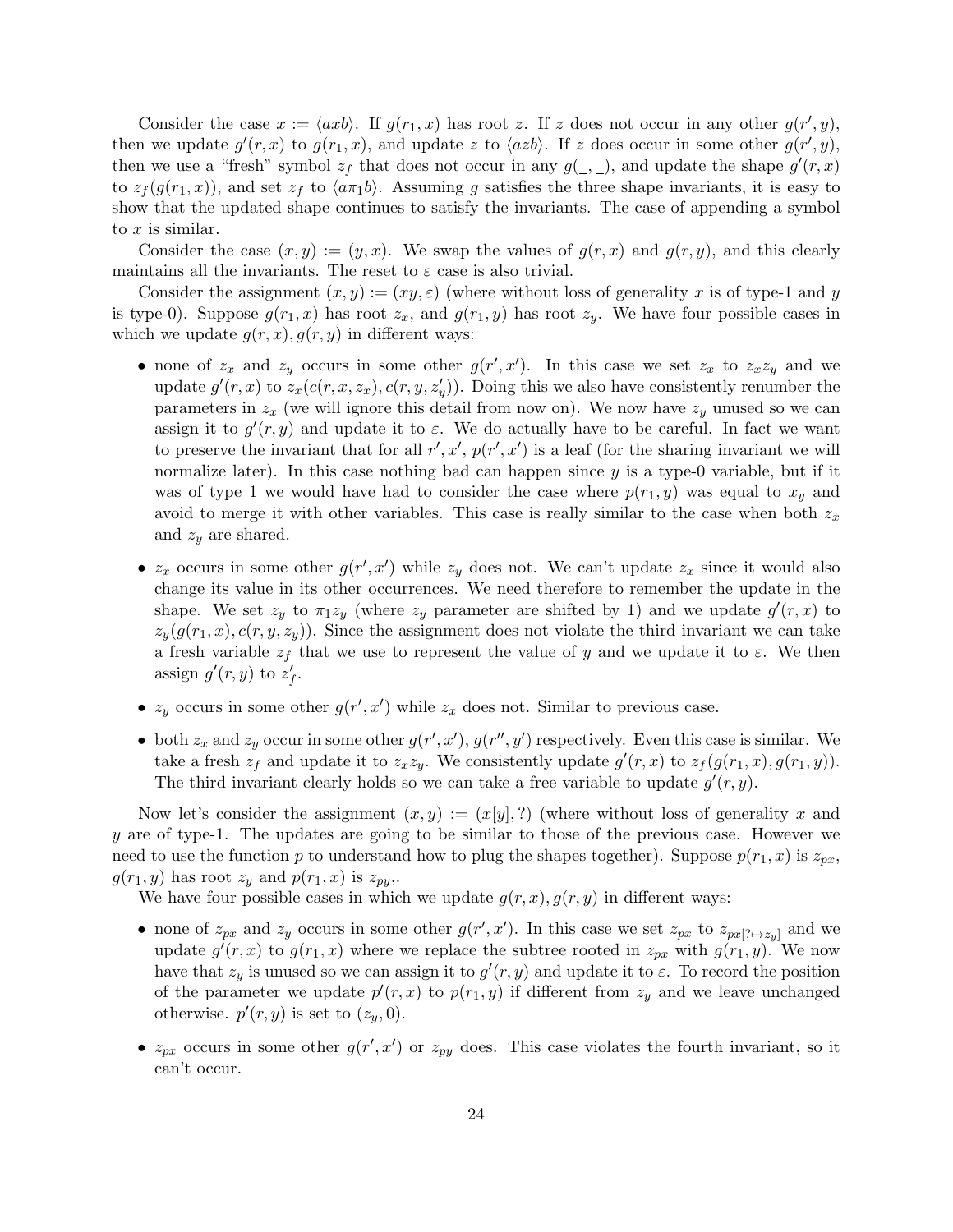•  $z_y$  occurs in some other  $g(r', x')$  while  $z_{px}$ , z and  $z_{py}$  do not. In this case we set  $z_{px}$  to  $z_{px}$ [? $\mapsto \pi_1$ ] and we update  $g'(r, x)$  to  $g(r_1, x)$  where we replace the subtree rooted in  $z_{px}$  with  $z_{px}(g(r_1, y))$ . Now if the third invariant is violated we can compress  $z_{px}$  we can apply the normalization and get a free variable  $z_f$  otherwise we have it already. To record the position of the parameter we update  $p'(r, x)$  to  $r_1, y$  if different from  $(z_f, 0)$  and we leave unchanged otherwise.  $p'(r, y)$ is set to  $(z_f, 0)$ .

 $\Box$ 

**Mapping Ranked Trees:** In a ranked tree, each symbol a has a fixed arity  $k$ , and an a-labeled node has exactly k children. Ranked trees can encode terms, and existing literature on tree transducers focuses primarily on ranked trees. Ranked trees can be encoded as nested words of a special form, and the definition of an STT can be simplified to use this structure. For simplicity of notation, we assume that there is a single 0-ary symbol  $\mathbf{0} \notin \Sigma$ , and every symbol in  $\Sigma$  is binary. The set  $B(\Sigma)$  of *binary trees* over the alphabet  $\Sigma$  is then a subset of nested words defined by the grammar  $T := 0 \left[ \sqrt{a} T T a \right]$ , for  $a \in \Sigma$ . We will use the more familiar tree notation  $a \langle t_1 t_r \rangle$ , instead of  $\langle a t_l t_r a \rangle$ , to denote a binary tree with a-labeled root and subtrees  $t_l$  and  $t_r$  as children. The definition of an STT can be simplified in the following way if we know that the input is a binary tree. First, we do not need to worry about processing of internal symbols. Second, we restrict to bottom-up STTs due to their similarity to bottom-up tree transducers, where the transducer returns, along with the state, values for variables ranging over output nested words, as a result of processing a subtree. Finally, at a call, we know that there are exactly two subtrees, and hence, the propagation of information across matching calls and returns using a stack can be combined into a unified combinator: the transition function computes the result corresponding to a tree  $a(t<sub>l</sub> t<sub>r</sub>)$ based on the symbol a, and the results of processing the subtrees  $t_l$  and  $t_r$ .

A bottom-up ranked-tree transducer (BRTT) S from binary trees over  $\Sigma$  to nested words over Γ consists of a finite set of states Q; an initial state  $q_0 \in Q$ ; a finite set of typed variables X equipped with a conflict relation  $\eta$ ; a partial output function  $F: Q \mapsto E_0(X, \Gamma)$  such that for each state q, the expression  $F(q)$  is consistent with  $\eta$ ; a state-combinator function  $\delta: Q \times Q \times \Sigma \mapsto Q$ ; and a variable-combinator function  $\rho: Q \times Q \times \Sigma \mapsto \mathcal{A}(X_l \cup X_r, X, \eta, \Gamma)$ , where  $X_l$  denotes the set of variables  $\{x_l | x \in X\}$ ,  $X_r$  denotes the set of variables  $\{x_r | x \in X\}$ , and conflict relation  $\eta$  extends to these sets naturally. The state-combinator extends to trees in  $B(\Sigma)$ :  $\delta^*(0) = q_0$ and  $\delta^*(a \langle t_l t_r \rangle) = \delta(\delta^*(t_l), \delta^*(t_r), a)$ . The variable-combinator is used to map trees to valuations for X:  $\alpha^*(0) = \alpha_0$ , where  $\alpha_0$  maps each type-0 variable to  $\varepsilon$  and each type-1 variable to ?, and  $\alpha^*(a \langle t_l t_r \rangle) = \rho(\delta^*(t_l), \delta^*(t_r), a) [X_l \mapsto \alpha^*(t_l)][X_r \mapsto \alpha^*(t_r)].$  That is, to obtain the result of processing the tree t with a-labeled root and subtrees  $t_l$  and  $t_r$ , consider the states  $q_l = \delta^*(t_l)$  and  $q_r = \delta^*(t_r)$ , and valuations  $\alpha_l = \alpha^*(t_l)$  and  $\alpha_r = \alpha^*(t_r)$ , obtained by processing the subtrees  $t_l$ and  $t_r$ . The state corresponding to t is given by the state-combinator  $\delta(q_l, q_r, a)$ . The value  $\alpha^*(x)$ of a variable x corresponding to t is obtained from the right-hand side  $\rho(q_l, q_r, a)(x)$  by setting variables in  $X_l$  to values given by  $\alpha_l$  and setting variables in  $X_r$  to values given by  $\alpha_r$ . Note that the consistency with conflict relation ensures that each value gets used only once. Given a tree  $t \in B(\Sigma)$ , let  $\delta^*(t)$  be q and let  $\alpha^*(t)$  be  $\alpha$ . Then, if  $F(q)$  is undefined then  $\llbracket S \rrbracket(t)$  is undefined, else  $\llbracket S \rrbracket(t)$  equals  $\alpha(F(q))$  obtained by evaluating the expression  $F(q)$  according to valuation  $\alpha$ .

**Theorem 9 (Expressiveness of Ranked Tree Transducers)** A partial function from  $B(\Sigma)$  to  $W_0(\Gamma)$  is STT-definable iff it is BRTT-definable.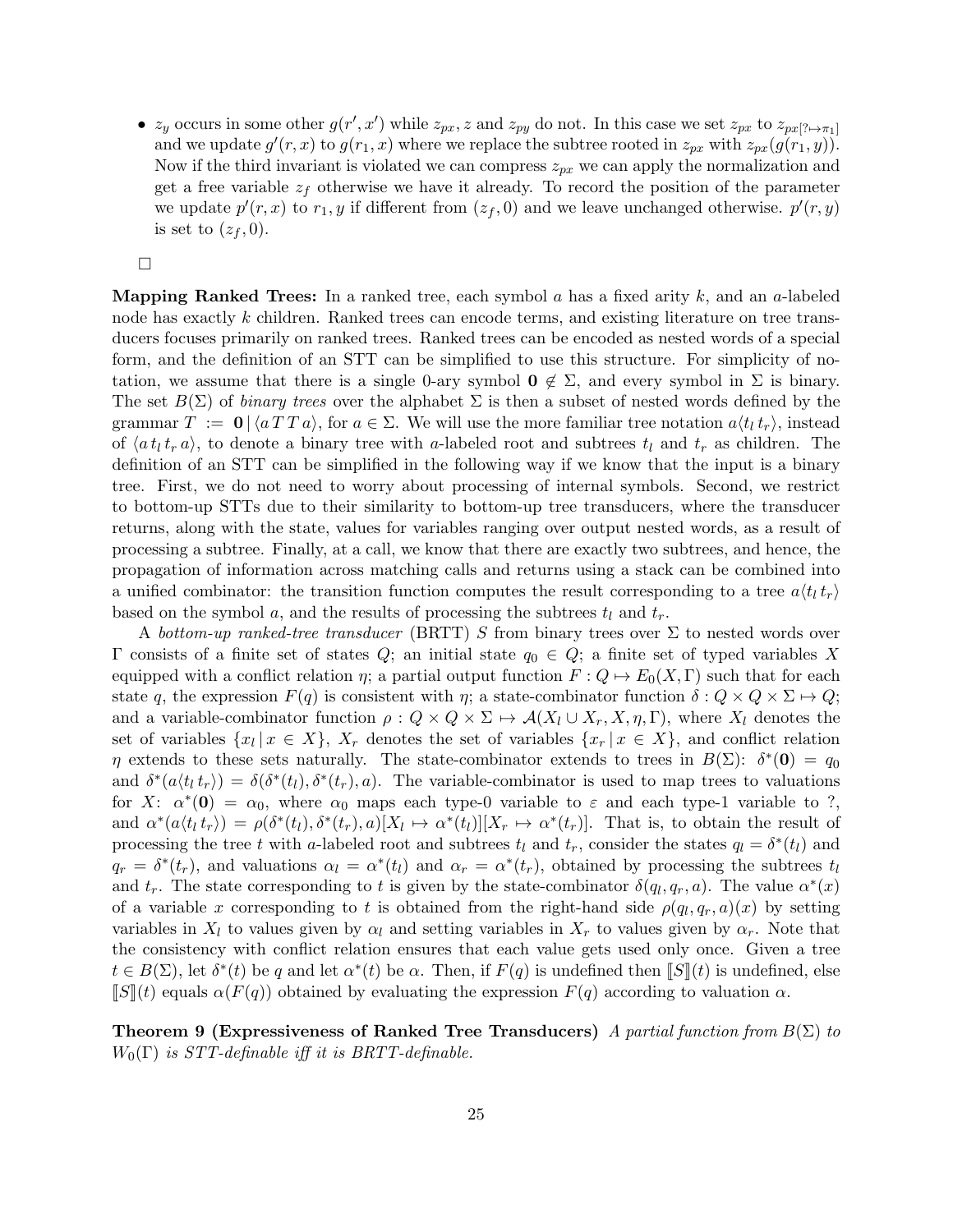**Proof.** We give a sketch for the constructions. We first show that given a BRTT S from  $B(\Sigma)$ to  $W_0(\Gamma)$  we can construct a STT S'. This translation is quite easy. At every call we store on the state the current information. Since the input is a binary tree we only need  $|X|$  variables, where X is the set of variables of S. Let's assume we are in the state i right after a call. Now all the variables are reset and we can process the left child. After that we store the computation on the stack of the right child. At its return we will have the values of  $X_l$  on the stack and those of  $X_r$  in the variables so we can combine them. Now that we read the matching return of  $i$  we can continue the computation in the same way.

We know from theorem 4 that bottom-up STTs are as expressive as STTs. Given a bottom-up STT  $S$  we construct a BRTT  $S'$ . Again we know the trees are binary and since  $S$  is bottom-up it resets its computation at every call. We omit the details of the proof but we give some intuition. Since the tree is ranked there will not be internal symbol. It should be easy to identify, by inspection of the STT rules, the set of leaves and the corresponding computation. This gives us the first rules in  $S'$ . Now we need to construct the internal nodes rules. This can be done in a similar way to that for leaves. We only need to inspect all the return rules and use the state popped from the stack for the computation regarding first child and the current state for the one regarding the second child.  $\Box$ 

#### 3.7 Restricted Outputs

Let us now consider how the transducer model can be simplified when the output is restricted to the special cases of strings and ranked trees. The desired restrictions correspond to limiting the set of allowed operations in expressions used for updating variables.

Mapping Nested Words to Strings: Each variable of an STT stores a potential output fragment. These fragments get updated by addition of outputs symbols, concatenation, and insertion of a nested word in place of the hole. If we disallow the substitution operation, then the STT cannot manipulate the hierarchical structure in the output. More specifically, if all variables of an STT are type-0 variables, then the STT produces outputs that are strings over Γ. The set of expressions used in the right-hand sides can be simplified to  $E_0 := \varepsilon |a|x_0| E_0 E_0$ . That is, each right-hand side is a string over  $\Gamma \cup X$ . Such a restricted form of STT is called a *streaming tree-to*string transducer (STST). While less expressive than STTs, this class is adequate to compute all tree-to-string transformations, that is, if the final output of an STT is a string over  $\Gamma$ , then it does not need to use holes and substitution:

**Theorem 10 (STST Expressiveness)** A partial function from  $W_0(\Sigma)$  to  $\Gamma^*$  is STT-definable iff it is STST-definable.

If we want to compute string-to-string transformations, then the STT does not need a stack and does not need type-1 variables. Such a transducer is both an SSTT and an STST, and this restricted class coincides with the definition of streaming string transducers (SST) [14].

Mapping Nested Words to Ranked Trees: Suppose we are interested in outputs that are binary trees in  $B(\Gamma)$ . Then, variables of the transducer can take values that range over such binary trees, possibly with a hole. The internal symbols, and the concatenation operation, are no longer needed in the set of expressions. More specifically, the grammar for the type-0 and type-1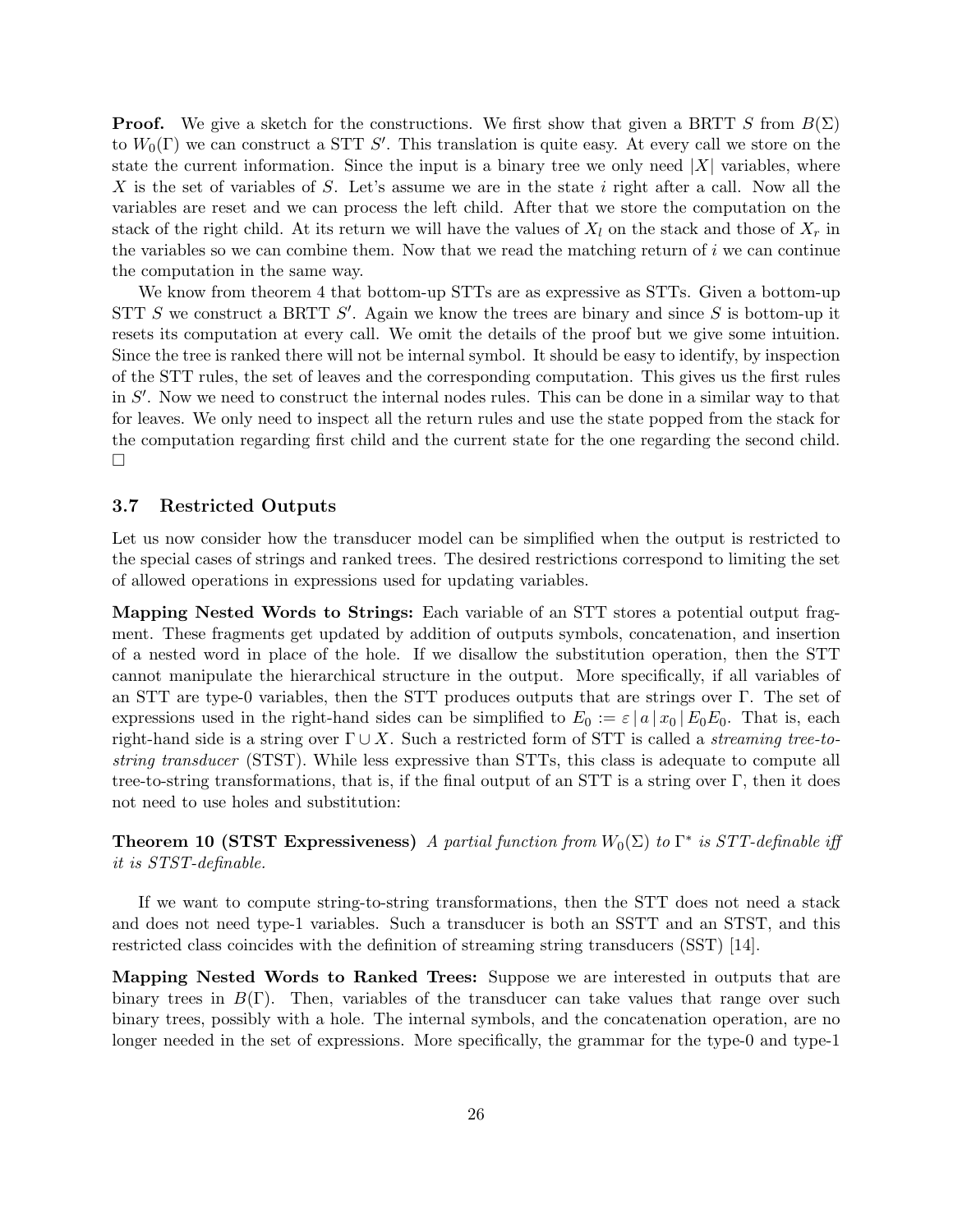expressions can be modified as:

$$
E_0 := \mathbf{0} |x_0| a \langle E_0 E_0 \rangle |E_1[E_0]
$$
  
\n
$$
E_1 := ? |x_1| a \langle E_0 E_1 \rangle |a \langle E_1 E_0 \rangle |E_1[E_1],
$$

where  $a \in \Gamma$ ,  $x_0 \in X_0$  and  $x_1 \in X_1$ . To define transformations from ranked trees to ranked trees, we can use the model of bottom-up ranked-tree transducers with the above grammar.

## 4 Expressiveness

The goal of this section is to prove that the class of nested-word transductions definable by STTs coincides with the class of transductions definable using Monadic Second Order logic (MSO). Our proof relies on the known equivalence between MSO and Macro Tree Transducers over ranked trees.

#### 4.1 MSO for Nested Word Transductions

Formulas in monadic second-order logic (MSO) can be used to define functions from (labeled) graphs to graphs [2]. We adapt this general definition for our purpose of defining transductions over nested words. A nested word  $w = a_1 \ldots a_k$  over  $\Sigma$  is viewed as an edge-labeled graph  $G_w$  with  $k + 1$  nodes  $v_0 \dots v_k$  such that (1) there is a (linear) edge from each  $v_{j-1}$  to  $v_j$ , for  $1 \leq j \leq k$ , labeled with the symbol  $a_j \in \Sigma$ , and (2) for every pair of matching call-return positions i and j, there is an unlabeled (nesting) edge from  $v_{i-1}$  to  $v_{i-1}$ . The monadic second-order logic of nested words is given by the syntax:

$$
\phi := a(x, y) | X(x) | x \leadsto y | \phi \vee \phi | \neg \phi | \exists x. \phi | \exists X. \phi
$$

where  $a \in \Sigma$ , x, y are first-order variables, and X is a second-order variable. The semantics is defined over nested words in a natural way. The first-order variables are interpreted over nodes in  $G_w$ , while set variables are interpreted over sets of nodes. The formula  $a(x, y)$  holds if there an a-labeled edge from the node x to node y (this can happen only when y is interpreted as the linear successor position of x), and  $x \rightarrow y$  holds if the nodes x and y are connected by a nesting edge.

An *MSO nested-word transducer*  $\Phi$  from input alphabet  $\Sigma$  to output alphabet  $\Gamma$  consists of a finite copy set C, node formulas  $\phi^c$ , for each  $c \in C$ , each of which is an MSO formula over nested words over  $\Sigma$  with one free first-order variable x, and edge formulas  $\phi^{c,d}$  and  $\phi^{c,d}_a$ , for each  $a \in \Gamma$ and  $c, d \in C$ , each of which is an MSO formula over nested words over  $\Sigma$  with two free first-order variables x and y. Given an input nested word  $w$ , consider the following output graph: for each node x in  $G_w$  and  $c \in C$ , there is a node  $x^c$  in the output if the formula  $\phi^c$  holds over  $G_w$ , and for all such nodes  $x^c$  and  $y^d$ , there is an a-labeled edge from  $x^c$  to  $y^d$  if the formula  $\phi_a^{c,d}$  holds over  $G_w$ , and there is a nesting edge from  $x^c$  to  $y^d$  if the formula  $\phi^{c,d}$  holds over  $G_w$ . If this graph is the graph corresponding to the nested word u over  $\Gamma$  then  $\llbracket \Phi \rrbracket(w) = u$ , and otherwise  $\llbracket \Phi \rrbracket(w)$  is undefined. A nested word transduction f from input alphabet  $\Sigma$  to output alphabet  $\Gamma$  is MSO-definable if there exists an MSO nested-word transducer  $\Phi$  such that  $\llbracket \Phi \rrbracket = f$ .

By adapting the simulation of string transducers by MSO [18, 13], we show that the computation of an STT can be encoded by MSO, and thus, every transduction computable by an STT is MSO definable.

Theorem 11 (STT-to-MSO) Every STT-definable nested-word transduction is MSO-definable.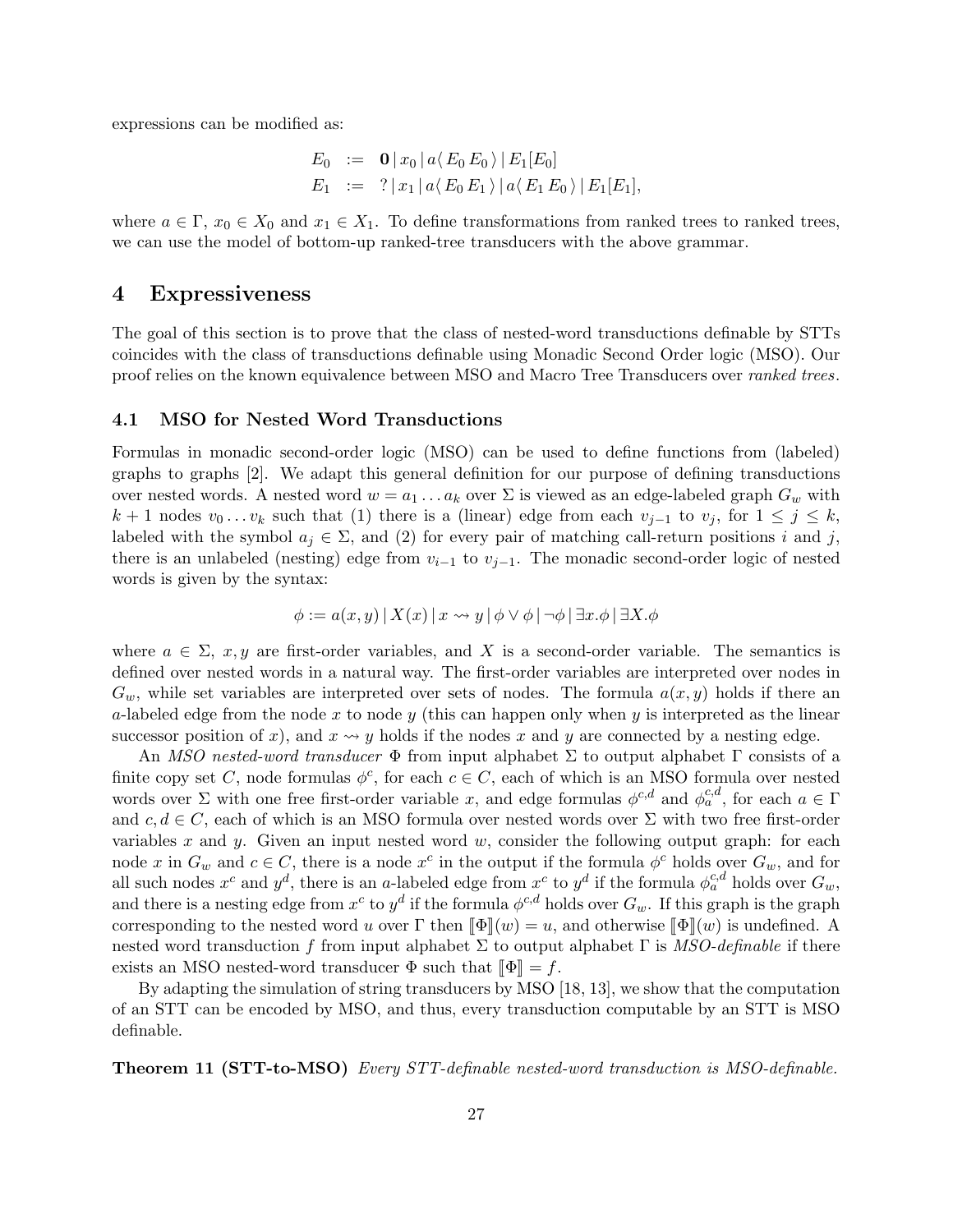**Proof.** Consider a copyless STT S with RLA automaton A. The labeling of positions of the input word with states of the RLA automaton can be expressed in MSO. The unique sequence of states and stack symbols at every step of the execution of the transducer S over a given input nested word w can be captured in MSO using second order existential quantification. Thus, we assume that each node in the input graph is labeled with the corresponding state of the STT while processing the next symbol. The positions corresponding to calls and returns are additionally labeled with the corresponding stack symbol pushed/popped.



Figure 3: Encoding STT computation in MSO

We explain the encoding using an example shown in Fig. 3. Suppose the STT uses one variable x of type-1. The corresponding MSO transducer has eight copies in the copy set (four for each variable). Every variable at every step is represented by 4 nodes in the copy set called input, *output, input?* and *output?*. At every step i the value of each variable corresponds to the sequence of symbols labeling the unique path starting at the input copy and ending at the output copy inserting a ? labeled link between the *input*? and *output*? nodes. The value of the variable when stored on the stack  $(x_p$  in this example) stored on the top-of-the-stack at a given step i is similarly captured by the sequence of symbols labeling the unique path starting at its input copy in column i and ending at the output copy in the same column.

We explain now how variable updates at each step are captured. Consider an internal position i, and consider the variable assignment  $x := ax[c]$ . This means that the value of x for column i is the value of x in column  $i - 1$ , preceded by the symbol a, where we add a c before the parameter position in  $i - 1$ . To process this assignment, we insert an a-labeled edge from the input node of x in column i to the input node of x in column  $i - 1$ , we insert an c-labeled edge from the input? node of x in column  $i - 1$  to the *input*? node of x in column i (this basically shift the parameter position), we insert an  $\varepsilon$ -labeled edge from the *output*? node of x in column i to the *output*? node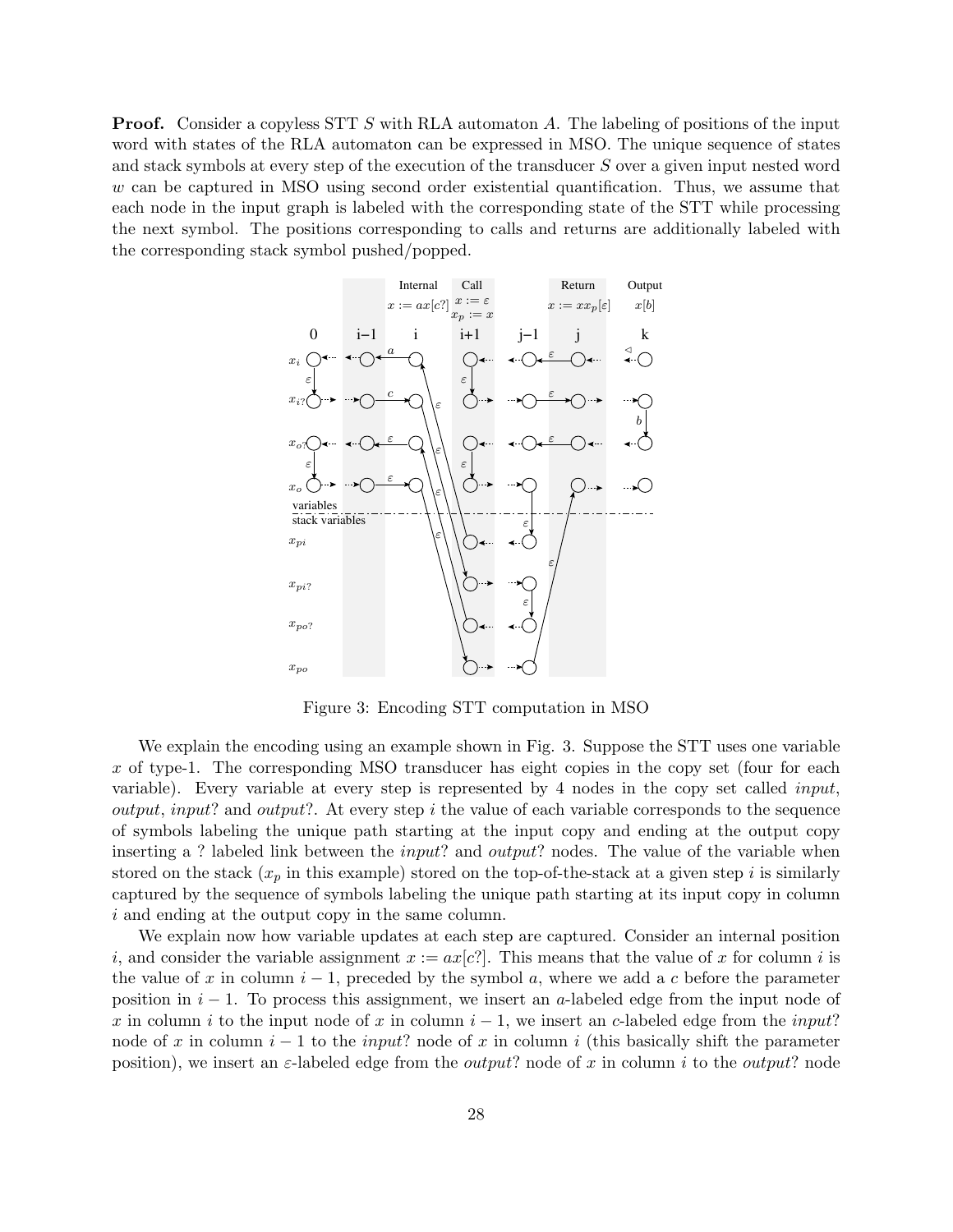of x in column  $i-1$  and we insert an  $\varepsilon$ -labeled edge from the *output* node of x in column  $i-1$  to the *output* node of  $x$  in column  $i$ .

To understand how the values of the variables are propagated on the stack, again see Figure 3. At the call step  $i + 1$ , the assignment  $x_p := x$  in which x is stored on the stack is reflected by the  $\varepsilon$ -labeled edge from the input node of  $x_p$  to input node for x. The other edges are similar to before. Note that the updates until this step do not use  $x_p$ , and thus, there cannot be any edge connecting the input/output nodes for  $x_p$  in column  $i-1$  (where we already have nodes for  $x_p$  even though they do not appear in the figure). In fact, the value of  $x_p$  in column i is preserved unchanged until the corresponding matching return position will be found. At the return step  $j$ , the value of x can depend on the values of x in column  $j-1$ , and the value of  $x_p$  on the top stack, which is captured by the input/output nodes for  $x_p$  in column j – 1. Even though it is not shown in figure, at position j we have to add  $\varepsilon$  edges from the values of  $x_p$  at position j to the values of  $x_p$  at position i to represent the value of  $x_p$  that now is on the top of the stack.

At step 0, each variable is instantiated with  $\varepsilon$  by adding an  $\varepsilon$ -labeled edge from its *input* node to *input*? node and from its *output*? node to *output* node.

To represent the final output, we need an additional column. In the example, the output is  $x[b]$ . So we mark the first edge of x by a special symbol  $\triangleleft$  to indicate where the output string starts and we add a b-labeled edge from the *input*? node of x to the *output*? node of x. We also have to link it to the previous values with  $\varepsilon$  edges.

Note that in this exposition, we have assumed that in the MSO transducer, edges can be labeled with strings over the output alphabet (including  $\varepsilon$ ) instead of single symbols. It is easy to show that allowing strings to label the edges of the output graph does not increase the expressiveness of MSO transducers. Also note that not every node will appear in the final output string. An MSO transducer able to remove the useless edges and nodes can be defined. Using closure under composition we can then build the final transducer.

Some extra attention must be paid to add the matching edges in the output. Fortunately the output at every point is always a well-matched word, and so the matching relation is induced by single assignments (the matching edges are always between nodes in the same column).  $\Box$ 

Nested Words as Binary Trees: Nested words can be encoded as binary trees. This encoding is analogous to encoding of unranked trees as binary trees. Such an encoding increases the depth of the tree by imposing unnecessary hierarchical structure, and thus, is not suitable for processing of inputs. However, it is useful to simplify proofs of subsequent results about expressiveness. The desired transduction  $nw\_bt$  from  $W_0(\Sigma)$  to  $B(\Sigma)$  is defined by

$$
nw\_\text{}bt(\varepsilon) = \mathbf{0}
$$
\n
$$
nw\_\text{}bt(aw) = a\langle nw\_\text{}bt(w)\mathbf{0}\rangle
$$
\n
$$
nw\_\text{}bt(\langle a\ w_1 b \rangle w_2) = a\langle nw\_\text{}bt(w_1)\ b\langle nw\_\text{}bt(w_2)\mathbf{0}\rangle\rangle
$$

Note that the tree corresponding to a nested word  $w$  has exactly one internal node for each position in w. Observe that  $nw\_bt$  is a one-to-one function., and in particular, the encodings of the two nested words aa and  $\langle a a \rangle$  differ. We can define the inverse partial function bt nw from binary trees to nested words as follows: given  $t \in B(\Sigma)$ , if t equals  $nw\_bt(w)$ , for some  $w \in W_0(\Sigma)$  (and if so, the choice of w is unique), then  $bt_{n}w(t) = w$ , and otherwise  $bt_{n}w(t)$  is undefined. The next proposition shows that both these mappings can be implemented as STTs.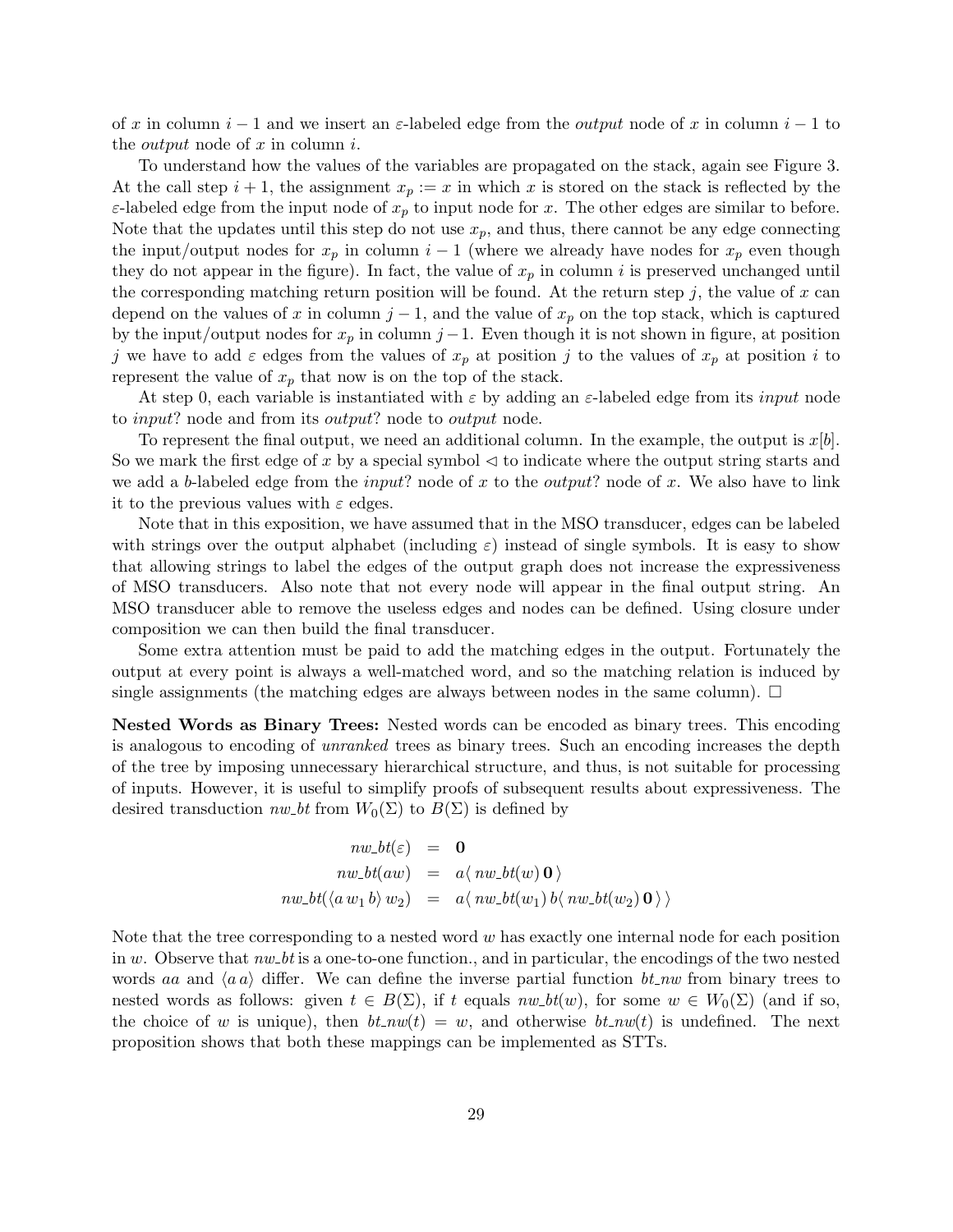Proposition 12 (Nested-Words Binary-Trees Correspondence) The transductions  $nw\_bt$ :  $W_0(\Sigma) \mapsto B(\Sigma)$  and  $bt_{\text{new}} : B(\Sigma) \mapsto W_0(\Sigma)$  are STT-definable.

**Proof.** We give an idea of how to construct such STTs. The transition  $nw\_bt$  can be performed by an STT that basically simulates its inductive definition. We only need one variable  $x$ . Every time an a is read we just update  $x := x[\langle a?0a \rangle]$ . On input  $\langle a \rangle$  we store a and x on the stack. At the corresponding return b), x will contain the value of  $nw_b t(w_1)$  and so we can update  $x :=$  $x_p[\langle ax|0\rangle\langle b\rangle\langle b\rangle]$  and keep reading  $w_2$  and its value will be inserted in x. The initial value of x is ?. The translation  $bt_{\textit{-}nw}$  can be implemented as a BRTT in a trivial way.  $\Box$ 

For a nested-word transduction f from  $W_0(\Sigma)$  to  $W_0(\Gamma)$ , we can define another transduction f that maps binary trees over  $\Sigma$  to binary trees over  $\Gamma$ : given a binary tree  $t \in B(\Sigma)$ , if t equals  $nw\_bt(w)$ , then  $f(t) = nw\_bt(f(w))$ , and otherwise  $f(t)$  is undefined. The following proposition can be proved easily from the definitions of the encodings:

Proposition 13 (Encoding Nested-Word Transductions) If f is an MSO-definable transduction from  $W_0(\Sigma)$  to  $W_0(\Gamma)$ , then the transduction  $\tilde{f}: B(\Sigma) \mapsto B(\Gamma)$  is an MSO-definable binary-tree transduction and  $f = bt_nw \cdot \tilde{f} \cdot nw_-bt$ .

Since STT-definable transductions are closed under composition, to establish that every MSOdefinable transduction is STT-definable, it suffices to consider MSO-definable transductions from binary trees to binary trees.

#### 4.2 Macro Tree Transducers

A Macro Tree Transducer (MTT) [4, 3] is a tree transducer in which the translation of a tree may not only depend on its subtrees but also on its context. While the subtrees are represented by input variables, the context information is handled by parameters. We refer the reader to [4, 3] for a detailed definition of MTTs, and present here the essential details. We only consider deterministic MTTs with regular look ahead that map binary trees to binary trees.

A (deterministic) macro-tree transducer with regular look ahead (MTTR) M from  $B(\Sigma)$  to  $B(\Gamma)$  consists of a finite set Q of ranked states, a list  $Y = y_1, \ldots, y_n$  of parameter symbols, variables  $X = \{x_l, x_r\}$  used to refer to input subtrees, an initial state  $q_0$ , a finite set R of look-ahead types, an initial look-ahead type  $r_0$ , a look-ahead combinator  $\theta : \Sigma \times R \times R \mapsto R$ , and the transduction function  $\Delta$ . For every state q and every look-ahead type r,  $\Delta(q,r)$  is a ranked tree over the alphabet  $(Q \times X) \cup \Gamma \cup Y$ , where the rank of a label  $(q, x)$  is same as the rank of q, the rank of an output symbol  $a \in \Gamma$  is 2, and the rank of each parameter symbol is 0 (that is, only leaves can be labeled with parameters).

The look-ahead combinator is used to define look-ahead types for trees:  $\theta^*(0) = r_0$  and  $\theta^*(a \langle s_l s_r \rangle) = \theta(a, \theta^*(s_l), \theta^*(s_r)).$  Assume that only the tree 0 has the type  $r_0$ , and for every state q,  $\Delta(q, r_0)$  is a tree over  $\Gamma \cup Y$  (the variables X are used to refer to immediate subtrees of the current input tree being processed, and the type  $r_0$  indicates that the input tree has no subtrees).

The MTTR  $M$  rewrites the input binary tree  $s_0$ , and at every step the output tree is a ranked tree whose nodes are labeled either with an output symbol, or with a pair consisting of a state of the MTTR along with a subtree of the input tree. Let  $\mathcal{T}(s_0)$  denote the set of all subtrees of the input tree s<sub>0</sub>. Then, the output t at any step is a ranked tree over  $(Q \times \mathcal{T}(s_0)) \cup \Gamma \cup \{0\}$ . The semantics of the MTTR is defined by the derivation relation, denoted by  $\Rightarrow$ , over such trees.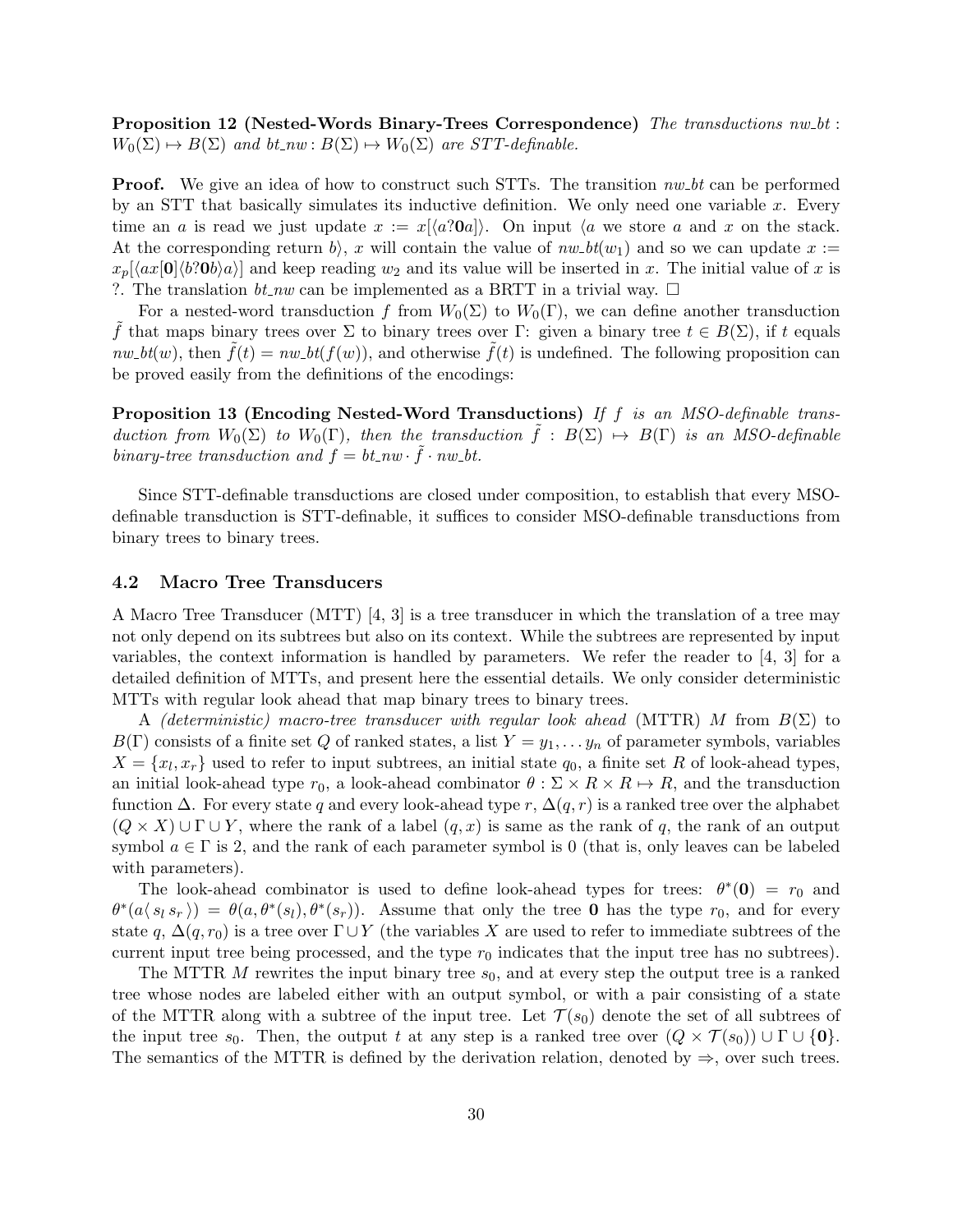Initially, the output tree is a single node labeled with  $[q_0, s_0]$ . Consider a subtree of the output of the form  $u = [q, s](t_1, \ldots, t_n)$ , that is, the root is labeled with the state q of rank n, with input subtree s, and children of this node are the output subtrees  $t_1, \ldots t_n$ . Suppose the look-ahead type of the input subtree s is r, and let  $s_l$  and  $s_r$  be the children of the root. Let  $\chi$  be the tree obtained from the tree  $\Delta(q,r)$  by replacing input variables  $x_l$  and  $x_r$  appearing in a node label with the input subtrees  $s_l$  and  $s_r$  respectively, and replacing each leaf labeled with a parameter  $y_l$  by the output subtree  $t_l$ . Then, in one step, the MTTR can replace the subtree u with the tree  $\chi$ . The rewriting stops when all the nodes in the output tree are labeled only with output symbols. That is, for  $s \in B(\Sigma)$  and  $t \in B(\Gamma)$ ,  $[M](s) = t$  iff  $[q_0, s] \Rightarrow^* t$ .<br>In general MTTs are more expressive than MSO. The

In general, MTTs are more expressive than MSO. The restrictions needed to limit the expressiveness rely on the so-called *single-use* and *finite copying*. They enforce an MTT to process every subtree in the input a bounded number of times. Let M be an MTTR.

- 1. The MTTR M is single use restricted in the parameters (SURP) if for every state q and every look-ahead type r, each parameter  $y_j$  occurs as a node-label at most once in the tree  $\Delta(q, r)$ .
- 2. The MTTR  $M$  is finite-copying in the input (FCI) if there exists a constant  $K$  such that for every tree s over  $\Sigma$  and subtree s' of s, if the (intermediate) tree t is derivable from  $[q_0, s]$ , then t contains at most K occurrences of the label  $[q, s']$  (and thus, each input subtree is processed at most  $K$  times during a derivation).

The following theorem is proved in [3].

**Theorem 14 (Regularity for MTTs)** A ranked-tree transduction f is MSO-definable iff there exists an MTTR M with SURP/FCI such that  $f = M$ .

#### 4.3 MSO Equivalence

We first show that bottom-up ranked-tree transducers are as expressive as MTTs with regularlook-ahead and single-use restriction:

**Theorem 15 (From MTTRs to BRTTs)** If a ranked-tree transduction  $f : B(\Sigma) \rightarrow B(\Gamma)$  is definable by an MTTR with SURP/FCI, then it is BRTT-definable.

**Proof.** First of all we notice that in the same way as before we can extend BRTTs to multiparameter BRTTs. We will consider these ones for sake of clarity. We are given a MTTR with SURP/FCI  $M = (Q_M, Y_M, q_{0M}, R_M, r_{0M}, \theta_M, \Delta_M).$ 

We divide the proof into several steps and in each of them we use a property of the MTT.

- 1. We compute the transduction  $f': B(\Sigma) \mapsto B(R)$  where we replace the input alphabet with its RLA labeling. This transformation can be expressed as a BRTT.
- 2. We compute the function  $f'' : B(R) \mapsto B(R')$  where we label each node of the tree with the set of states in which the MTT processes the corresponding input subtree.
- 3. Now that we have the firing sequence we construct a BRTT that computes the function  $f''' : B(R') \mapsto B(\Gamma)$ . This part relies on the SURP restriction
- 4. We then use closure under composition to show that  $f = f' \cdot f'' \cdot f'''$  is a BRTT definable transformation.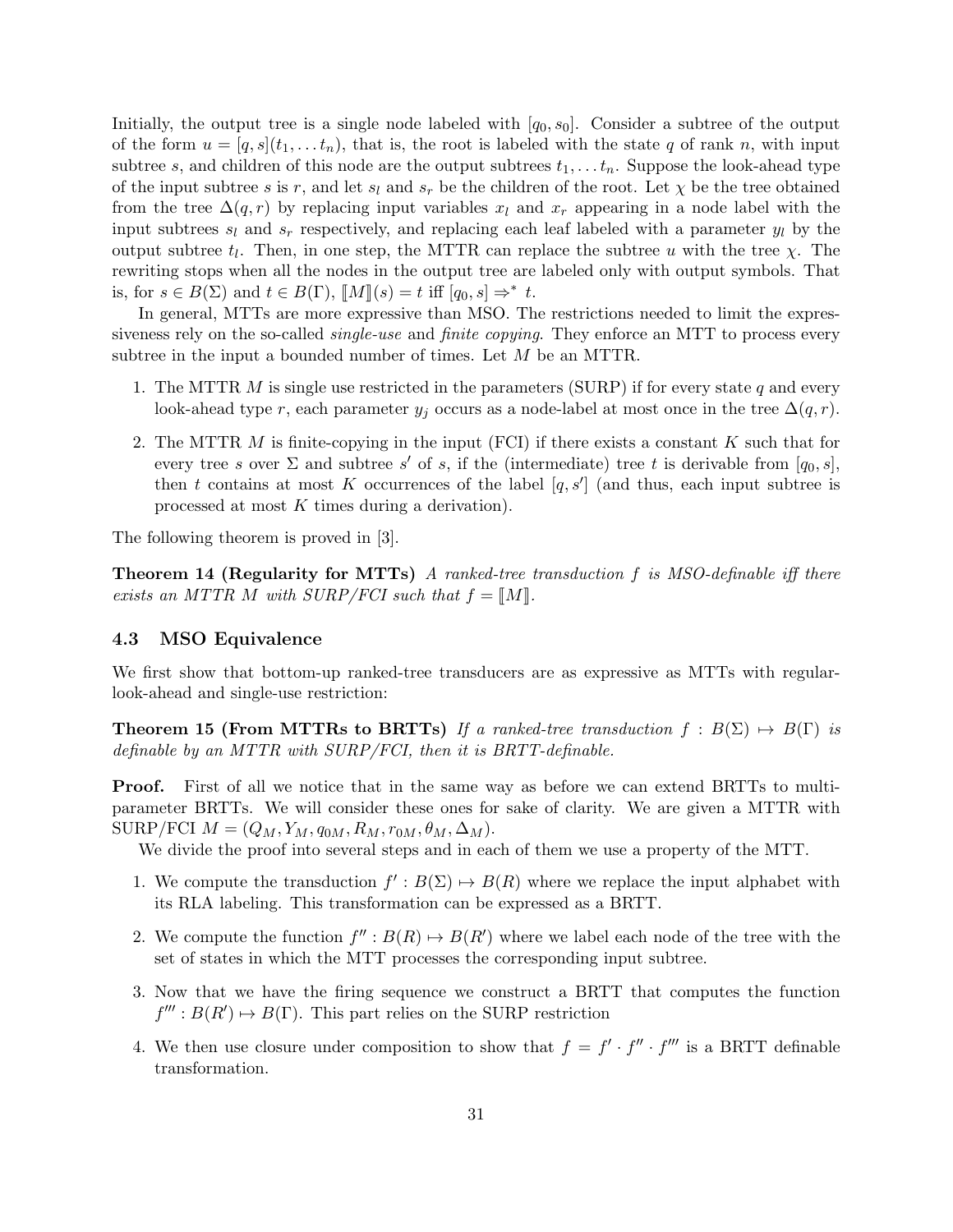Step 1 is trivial since it just follows the rules of the bottom up automaton. In this step the alphabet R is  $R_M \times \Sigma$ . For step 2 we use STTs. STTs can also be viewed as a top down machine and  $f''$  is nothing more than a top down relabeling. We now show the construction  $S_2$  that implements f<sub>2</sub>. We can assume in the following that the MTT is from  $B(R)$  to  $B(\Gamma)$ . We know that at every point a subtree can be processed by at most  $K$  times (the parameter of the FCI) states. We can label the nodes of the tree with the ordered sequence of states that will process it. So given a tree over  $B(R)$  we want to construct a tree over  $B(R')$  where  $R' = R \times S(Q_M, K)$  and  $S(Q_M, K) = \bigcup_{1 \leq k \leq K} Q_M^k$ .

The states of  $S_2$  will be over  $S(Q_M, K) \cup (S(Q_M, K) \times S(Q_M, K))$ . The initial state of  $S_2$  is  $q_{0M}$  (that means the root will be processed only by  $q_{0M}$ ). The invariant we want to maintain is that whenever we are going to process a left subtree our state will be of the form  $(m_1, m_2)$  where  $m_1$  is the sequence of states that will process the left subtree and  $m_2$  the one that will process the future right subtree. When we will start processing the right subtree the state will be  $m_2$ . So, when processing a left child we store on its stack the state  $m_2$  and we will use it at the corresponding return to start processing the right child. At every point the states  $m_i$  can be obtained directly from the right hand sides of the rules of the MTT on the sets of states in  $m$  (where  $m$  is the current state of  $S_2$ ). It's now trivial to do the corresponding labeling using the information stored in the state.

We proceed to step 3. In this step we rely on the SURP property of the MTT. Notice that processing bottom-up the MTT parameter update, behaves in a different way: if the top down update  $y_1 := a(y_2)$  (where  $y_1, y_2$  are both representing parameters of some subtree x) adds an a on the top of y<sub>2</sub>. The corresponding bottom up update is  $x := x[y_1 \mapsto a(y_2)]$ , where the new visible parameter is  $y_2$ . We now formalize this idea.

We want to construct a BRTT  $S_3 = (Q_S, q_{0S}, \Pi, X_S, F_S, \delta_S, \rho_S)$  from  $B(R') \mapsto B(\Gamma)$ .

The state set  $Q_S$  and the transition function  $\delta_S$  are defined to capture the same language on which  $M$  is defined. All the control on variables can be inferred from the input alphabet. In the case of total functions one state will be enough.

Thanks to the FCI restriction we know that each subtree will be processed at most in  $K$  possible ways (for some K).  $X_S$  contains K variables,  $\{x_1, \ldots, x_K\}$ , that after processing a subtree will contain the values of its  $K$  possible computations in M. At the beginning all the variable values are set to  $\varepsilon$ . Our parameter set will be  $\Pi = Y_M$ . Since the MTT is SURP, at every point, any variable can contain at most one occurrence of each  $y_i \in Y_M$ .

Now we define the update functions ok  $S_3$ . Let's start from the leaf rules. Let's assume the current leaf is labeled with a sequence  $m = q_1 \ldots q_j$  and RLA state r. For every  $q_i \in m$  such that  $\Delta(q_i, r) = t_i(y_1, \ldots, y_k)$  (we can assume without loss of generality that all the states have exactly k parameters) we update  $x_i := t_i(y_1, \ldots, y_k)$  where  $y_1, \ldots, y_k$  are parameters. Since the MTT is SURP our variable will have at most one occurrence of each  $y_i$ .

We now analyze the general rules. Let's assume the node we are processing is labeled with a sequence  $m = q_1 \dots q_j$  and RLA state r. For every  $q_i \in m \Delta(q_i, r)$  will be of the form  $t_i(Y,(q_{1,1}^i,x_1),\ldots,(q_{1,a_i}^i,x_1),(q_{2,1}^i,x_2),\ldots,(q_{2,b_i}^i,x_2)),$  where  $q_{1,1}^i\ldots q_{1,a_i}^i$  is the sequence of node processing the left subtree while,  $q_{2,1}^i \ldots q_{2,b_i}^i$  is the sequence of node processing the right subtree. By the construction of  $S_2$ , the left child (and similarly the right) must have been labeled with the sequence  $m_l = q_{1,1}^1 \dots q_{1,a_1}^1 \dots q_1^j$  $a_1^j, \ldots q_1^j$  $_{1,a_j}^j$  such that  $|m_l| \leq K$ . Moreover we will have that for all  $x_i \in X_l$  (similiarly for  $X_r$ ),  $x_i$  will contain the output of M when processing the left child of the current node starting in state  $q_s$  where  $q_s$  is the s-th element of the sequence  $m_l$  (assuming the pa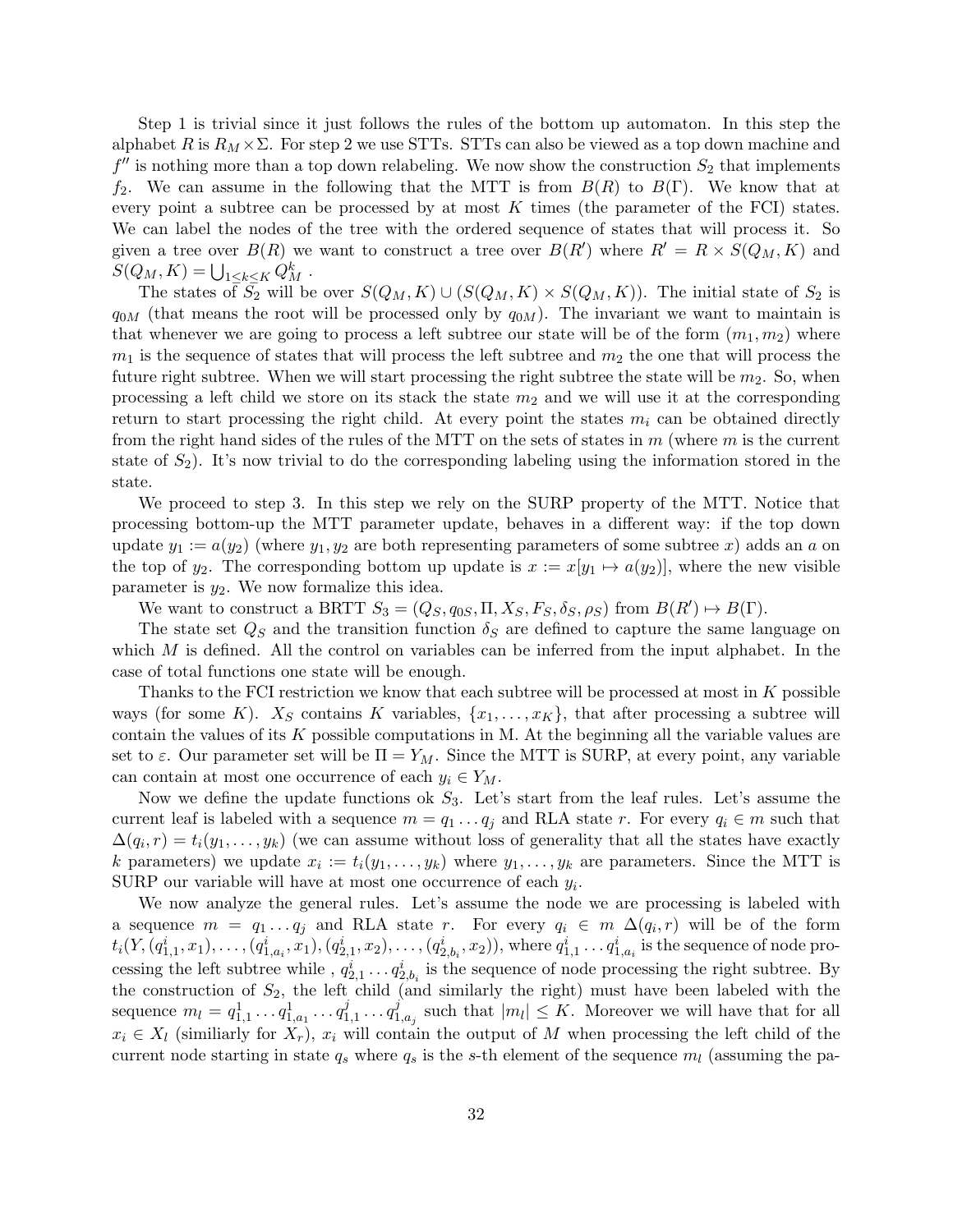rameter are not instantiated yet). Now we have all the ingredients to complete the rule. The right hand side of a variable  $x_i$  will contain the update corresponding to the rule in M where we replace every state with the corresponding variable in the linearization stated above and parameters are updated via substitution. We need to define the conflict relation  $\eta$ . Not surprisingly the transition relation defined above is copyless, so the reflexive relation will be enough. The output function  $F<sub>S</sub>$ will simply output  $x_1$ , the transformation of the input tree starting in  $q_{0M}$ .

In step 4 we use closure under composition to create the final STT. This completes the proof.  $\Box$ 

Now, we can put together all the results to obtain the main result:

**Theorem 16 (MSO Equivalence)** A nested-word transduction  $f : W_0(\Sigma) \rightarrow W_0(\Gamma)$  is STTdefinable iff it is MSO-definable.

## 5 Decision Problems

In this section, we show that a number of analysis problems for our model are decidable.

#### 5.1 Output Analysis

Given an input nested word w over  $\Sigma$ , and an STT S from  $\Sigma$  to  $\Gamma$ , consider the problem of computing the output  $\llbracket S \rrbracket(w)$ . To implement the operations of the STT efficiently, we can store the nested words corresponding to variables in linked lists with reference variables pointing to positions that correspond to holes. To process each symbol in  $w$ , the copyless update of variables can be executed by changing only a constant number of pointers.

**Proposition 17 (Computing Output)** Given an input nested word w and an STT S, the output word  $\llbracket S \rrbracket(w)$  can be computed in time  $O(|w|)$ .

The second problem we consider corresponds to type checking: given regular languages  $L_{pre}$ and  $L_{post}$  of nested words over  $\Sigma$ , and an STT S from  $\Sigma$  to  $\Gamma$ , the type checking problem is to determine if  $\llbracket S \rrbracket(L_{pre}) \subseteq L_{post}$  (that is, if for every  $w \in L_{pre}$ ,  $\llbracket S \rrbracket(w) \in L_{post}$ ).

**Theorem 18 (Type-Checking)** Given an STT S from  $\Sigma$  to  $\Gamma$ , an NWA A accepting nested words over  $\Sigma$ , and an NWA B accepting nested words over  $\Gamma$ , checking  $\mathbb{S}(\mathbb{I}(L(A)) \subseteq L(B)$  is solvable in time  $O(|A|^3 \cdot |S|^3 \cdot n^{kn^2})$  where n is the number of states of B, and k is the number of variables in S.

**Proof.** The construction is similar to the one of closure under composition. From  $S$ ,  $A$ , and  $B$ , we construct an NWA P that accepts a nested word w exactly when w is accepted by A but  $\llbracket S \rrbracket(w)$ is not accepted by B. The states of P are triplets  $(q_A, q_S, f)$  where  $q_A$  keeps track of the state of A,  $q_S$  the state of S, and f is a function that, for every variable x of S and states  $q_1, q_2$  in B,  $f(x, q_1, q_2) = (q'_1, q'_2)$  maps  $x, q_1, q_2$  to a pair of states of  $B(q'_1, q'_2)$  such that there is an execution in B from  $q_1$  to  $q'_1$  on the word contained in x on the left of ? and there is an execution on B from  $q_2$  to  $q'_2$  on the output word contained in x on the right of ? assuming we use the stack produced from the left part. The final states of the machine are those where A is final and the summary of the output leads to a non accepting state in  $B$ .  $\Box$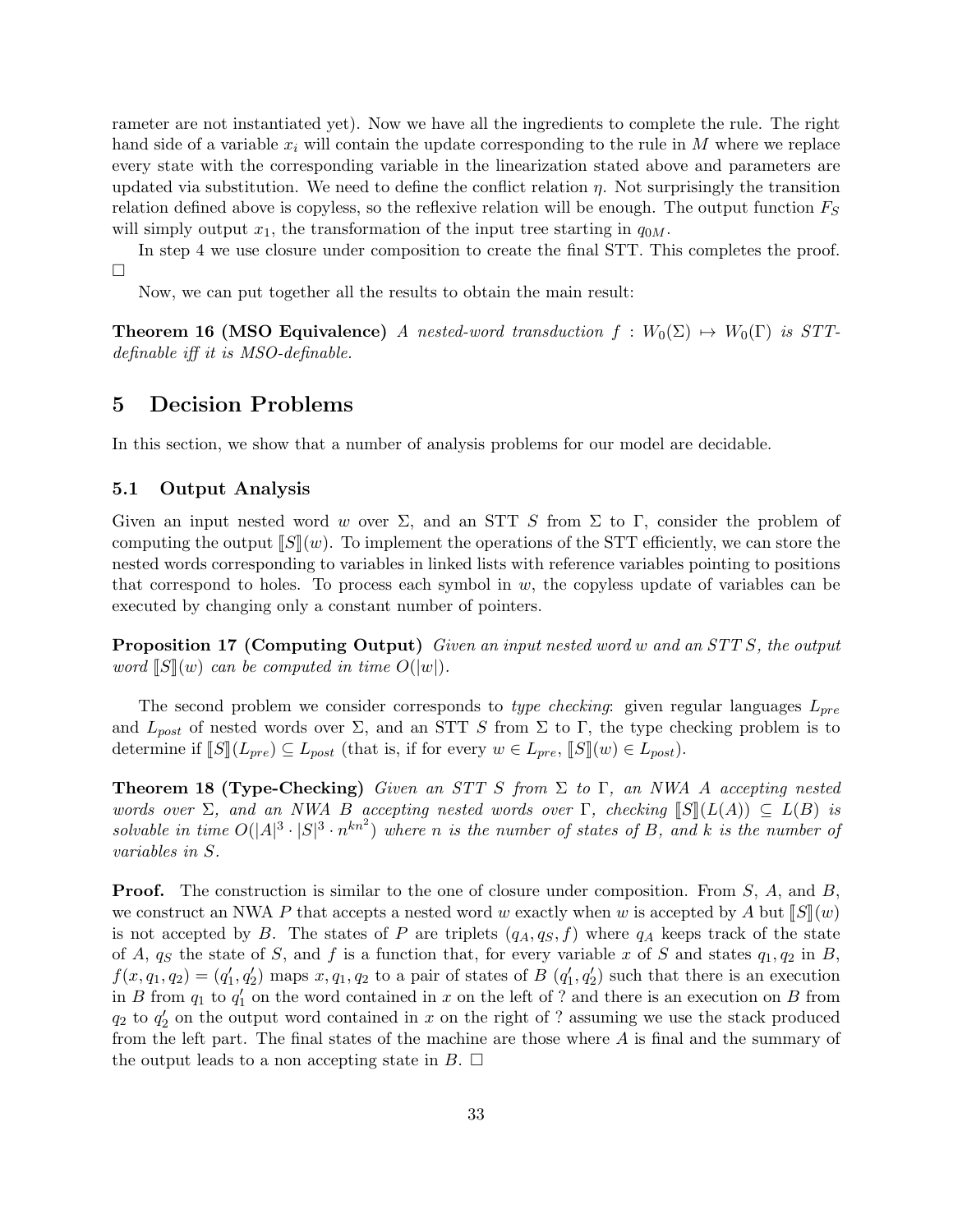As noted in Proposition 2, the image of an STT is not necessarily regular. However, the preimage of a given regular language is regular, and can be computed. Given an STT S from input alphabet  $\Sigma$  to output alphabet  $\Gamma$ , and a language  $L \subseteq W_0(\Gamma)$  of output words, the set  $PreImg(L, S)$ consists of input nested words w such that  $\llbracket S \rrbracket(w) \in L$ .

**Theorem 19 (Computing Pre-Image)** Given an STT S from  $\Sigma$  to  $\Gamma$ , and an NWA B over  $\Gamma$ , there is an algorithm to compute an NWA A over  $\Sigma$  such that  $L(A) = PreImg(L(B), S)$ .

**Proof.** The proof follows from closure under composition. Let's consider B as an STT. Now we can compute  $S'$  as the composition of S and B. It doesn't take too long to convince ourselves that S' considered as an acceptor is exactly A.  $\Box$ 

It follows that given an STT S and a regular language L of output nested words, there is an EXPTIME algorithm to test whether  $Img(S) \cap L$  is non-empty.

#### 5.2 Functional Equivalence

Finally, we consider the problem of checking functional equivalence of two STTs: given two streaming tree transducers  $S$  and  $S'$ , we want to check if they define the same transduction. Given two streaming string transducers  $S$  and  $S'$ , [13, 14] shows how to construct an NFA  $A$  over the alphabet  $\{0,1\}$  such that the two transducers are *inequivalent* exactly when A accepts some word w such that w has equal number of 0's and 1's. The idea can be adopted for the case of STTs, but A now will be a nondeterministic pushdown automaton. The size of A is polynomial in the number of states of the input STTs, but exponential in the number of variables of the STTs. Results in [17, 16] can be adopted to check whether this pushdown automaton accepts a word with the same number of 0's and 1's.

**Theorem 20 (Checking Equivalence)** Given two STTs  $S$  and  $S'$ , the problem of checking whether  $\llbracket S \rrbracket \neq \llbracket S' \rrbracket$  is solvable in NEXPTIME.

**Proof.** Two streaming tree transducers  $S$  and  $S'$  are inequivalent if either:

- 1. for some input u only one of  $[[S]](u)$  and  $[[S']](u)$  is defined or
- 2. for some input u the lengths of  $\llbracket S \rrbracket(u)$  and  $\llbracket S' \rrbracket(u)$  differ or
- 3. for some input u there exist two symbols a, b such that  $a \neq b$  and  $\llbracket S \rrbracket(u) = u_1au_2$  and  $\llbracket S' \rrbracket (u) = v_1bv_2$  such that  $u_1$  and  $v_1$  have the same length.

The first two cases can be checked with lower complexity. The first one as shown in [12] is in PTime, and the second one can be reduced to checking an affine relation over PDA that in [19] is proven to be PTime.

Let us focus on (the more interesting) case 3) in which the outputs differ in some position. Given  $S$  and a symbol  $\alpha$  we construct a nondeterministic visibly pushdown transducer (a visibly pushdown automata with output)  $V_1$  from  $\Sigma$  to  $\{0\}$  such that  $0^n$  is produced by  $V_1$  if for some u,  $\llbracket S \rrbracket(u) = u_1 a u_2$  and  $|u_1| = n$ .

The states of  $V_1$  are pairs  $(q, f)$  where q is a state of S and f is a partition of the variables X of S into 6 categories:  $l$ ) the variable contributes to the final output occurring on the left of a symbol a where a is the symbol we have guessed the two transducers differ in the final output,  $m_l$ ) the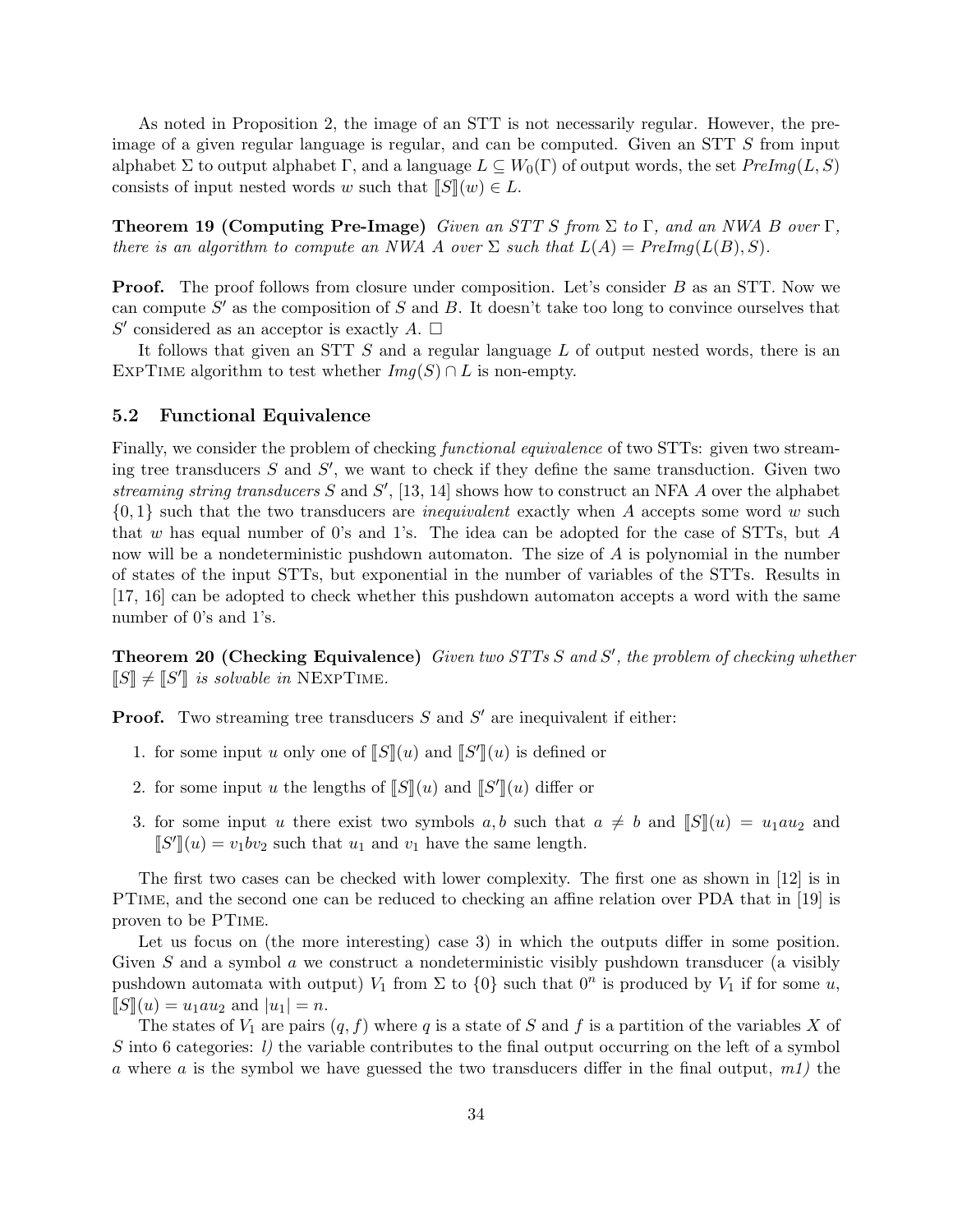variable contributes to the final output and the symbol a appears in this variable on the left of the ?,  $m$ ?) the variable contributes to the final output and the symbol  $\alpha$  will appear in this variable in the ? (a future substitution will add a to the ?,  $m2$ ) the variable contributes to the final output and the symbol a appears in this variable on the right of the ?,  $r$ ) the variable contributes to the final output occurring on the right of a symbol  $a, n$ ) the variable does not contribute to the final output.

At every step,  $V_1$  nondeterministically chooses which of the previous categories each of the variables of  $S_1$  belongs to. In the following we denote as  $f_i$  the partitions defined before (i.e. given f,  $f_{m1}$  is the set of variables mapped to  $mq$ ). A state  $(q, f)$  is initial in  $V_1$  if q is an initial state in S, and  $f_{m1} \cup f_{m2} = \emptyset$ . A careful reader will notice that an STT doesn't have final states but we can get rid of this problem creating a final state  $q_f$  and adding a \*-transition from all the states in which the output function is defined using a symbol  $*$  to label the transition where  $* \notin \Sigma$ . We still have the problem of which variable will contain the output and we can solve it updating  $x$  (the first variable) to the value of the output function. Let's refine the definition then: a state  $(q, f)$ is final in  $V_1$  if  $q = q_f$ ,  $f_{m1} = \{x\}$  (notice that at this point the variable can't contain parameters and it has to be of type-0, so we do not need to consider  $f_{m2}$ ) and  $f_n = X \setminus \{x\}$  (the only variable contributing to the output is x). Clearly  $f_l \cup f_r \cup f_{m?} \cup f_{m2} = \emptyset$ .

Transitions of  $V_1$  ensure that these attributes are consistently updated. We now explain how they work formally. Given  $(q, f)$  on input s we have the following possibilities (we denote by  $f_i$  with  $j \in \{l, m, m, m, m, r, n\}$  the corresponding partition, and given a string  $\alpha$  we say that a variable  $x \in \alpha$  if it occurs in it):

s is internal:  $(q, f)$  steps to  $(q', f')$  where  $\delta_i(q, s) = q'$ . To update f we have 3 possible cases: i) we guess that in this transition, some variable  $x$  is going to contain the guessed position containing the symbol on which the output differ,

ii) the transition is just maintaining the consistency of the partition and the position on which the output differs hasn't been guessed yet,

iii) the transition is just maintaining the consistency of the partition and the position on which the output differs has already been guessed.

Case i): let's assume the guess is that  $\rho_i(q, s, x) = \alpha_1 a \alpha_2 a_3$  and a is the position on which we guess the output differs. To perform a consistent update we need the transition to satisfy the following properties:  $\forall y \in \alpha_1 \cdot y \in f_l, \forall y \in \alpha_2 \alpha_3 \cdot y \in f_r, f'_{m1} = \{x\}$  and  $f_m = \emptyset$  (the only variable that contributes in the middle now is x), given a variable  $y \neq x$  all the variables in  $\rho_i(q, s, y)$  belong to the same partition  $f_j$  and  $y \in f'_j$ . If a variable is assigned a constant we nondeterministically choose which category it will belong to in  $f'$  (we omit this detail in next points). In this case the output is  $0^k$  where k is the sum of the number of input symbols in  $\alpha$  and in  $\{\rho_i(q, s, y)|y \in f'_i\}$ . Some extra hack is needed for assignments where we do parameter substitution:  $\rho_i(q, s, x) = x[a]$ . In this we better have guessed that  $f_{m} = \{x\}$  and  $f'_{m1} = \{x\}.$ 

Case ii and iii): Similar to before.

s is a call: in this case the updates are similar with the difference that we have to store on the stack a state that records the partition of the variables at the call. Reading s,  $(q, f)$  steps to  $(q', f')$ , pushes  $(p, f'')$  where  $\delta_c(q, s) = q', p$ .  $f''$  will be the updated partition talking about the variables in  $X_p$ .  $f'$  is a new partition for the reset variables.

s is a return: returns ar a bit more interesting than calls since we have to deal with the previous value of the variables stored on the stack, but still the definition is the same of that for internal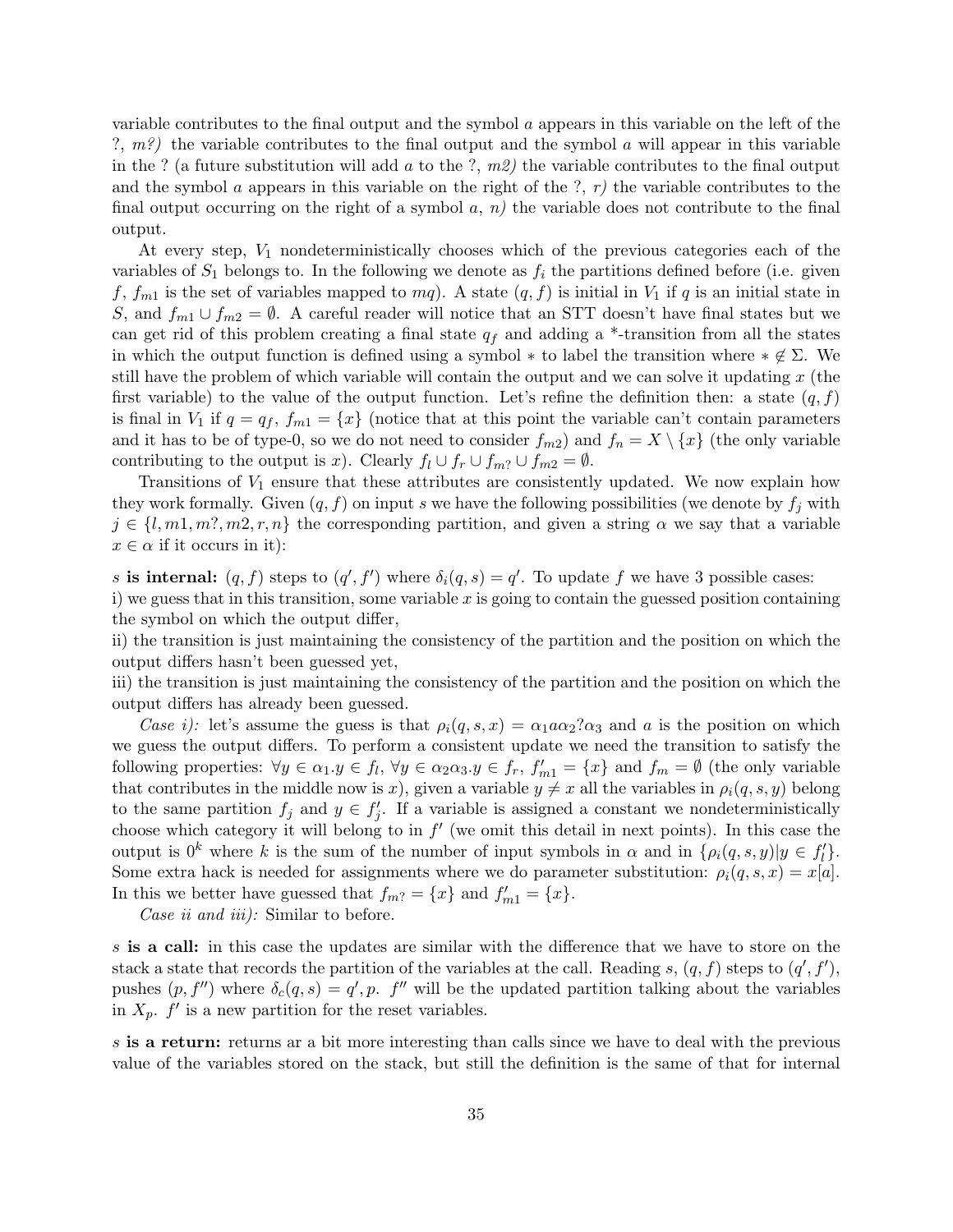action.

Reading s,  $(q, f)$  with  $(p, f')$  on top of the stack, steps to  $(q'', f'')$  where  $\delta_r(q, p, s) = q'$ . We show how the first case differs: let's assume the guess is that for a variable  $x \in X$ ,  $\rho_r(q, s, x) = \alpha a \alpha'$ ? $\alpha''$ and  $a$  is the position on which the output differs. To perform a consistent update we need the transition to satisfy the following properties:  $\forall y \in \alpha \ldotp y \in f_l \cup f'_l, \, \forall y \in \alpha' \alpha'' \ldotp y \in f_r \cup f'_r, \, f''_{m1} = \{x\},\,$  $f_{m1} \cup f_{m2} \cup f_{m2} = \emptyset$  and  $f'_{m1} \cup f'_{m2} \cup f'_{m2} = \emptyset$ , given a variable  $y \neq x$  all the variables in  $\rho_r(q, p, s, y)$ are in  $f_j \cup f'_j$  and  $y \in f''_j$  (for some  $j \in \{l, r, n\}$ ). In this case the output is  $0^k$  where k is the sum of the number of input symbols in  $\alpha$  and in  $\{\rho_r(q, p, s, y)|y \in f_l''\}.$ 

We actually impose the extra condition on transitions that the cardinality of  $f_{m1} \cup f_{m2}$  is always less or equal than 1 since at most one variable can contain the symbol on which the output differs. Moreover another condition is that if a variable doesn't appear in the right hand side of any assignment it should be in  $f_n$ .

Then given S' and a symbol  $b \neq a$  we construct a nondeterministic VPT  $V_2$  from  $\Sigma$  to  $\{1\}$  such that  $1^n$  is produced by  $V_2$  if for some  $u, S(u) = u_1bu_2$  and  $|u_1| = n$ .

Now we take the product  $V = V_1 \times V_2$ . Once we take the product, input labels are no longer relevant, and we can view it as a pushdown automaton that generates/accepts strings over  $\{0,1\}$ .

We want to check if V accepts some string that contains the same number of 0's and 1's (which would ensure that the number of symbols contributed by  $S_1$  to the left of a equals the corresponding number for  $S_2$  to the left of b). This can be solved by constructing the semi-linear set that characterizes the Parikh image of the context-free language of  $V$  [17, 16], and can be solved in NP (in the number of states of  $V$ ).

The number of states of V is polynomial in the number of states of the transducers  $S$  and  $S'$ , but exponential in the number of variables of the transducers (due to the classification of each variable into 6 different categories). This gives the bound NExpTime for the inequivalence check.  $\Box$ 

If the number of variables is bounded, then the size of  $V$  is polynomial, and this gives an upper bound of NP. For the transducers that map strings to nested words, that is, for streaming string-to-tree transducers (SSTT), the above construction yields a Pspace bound:

Theorem 21 (Equivalence of String-to-tree Transducers) Given two SSTTs S and S' that map strings to nested words, the problem of checking whether  $\llbracket S \rrbracket = \llbracket S' \rrbracket$  is solvable in PSPACE.

### 6 Discussion

We have proposed the model of streaming tree transducers to implement MSO-definable tree transformations by processing the linear encoding of the input tree in a single left-to-right pass in linear time. Below we discuss the relationship of our model to the rich variety of existing transducer models, and directions for future work.

Executable models: A streaming tree transducer is an executable model, just like a deterministic automaton or a sequential transducer, meaning that the operational semantics of the machine processing the input coincides with the algorithm to compute the output from the input and the machine description. Earlier executable models for tree transducers include bottom-up tree transducers, visibly pushdown transducers (a VPT is a sequential transducer with a visibly pushdown store: it reads the input nested word left to right producing output symbols at each step) [20],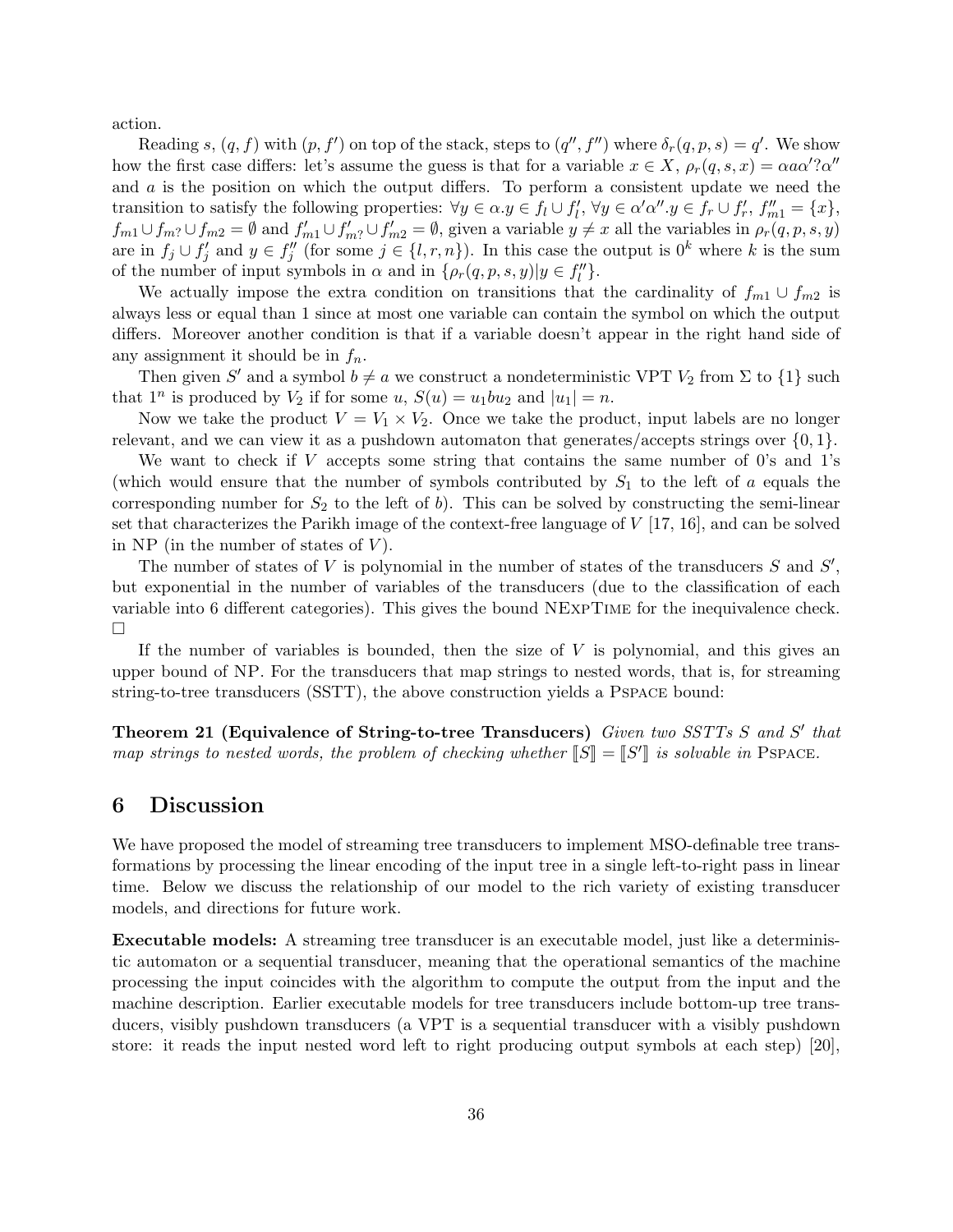and multi bottom-up tree transducers (such a transducer computes a bounded number of transformations at each node by combining the transformations of subtrees) [21]. Each of these models computes the output in a single left-to-right pass in linear time. However, none of these models can compute all MSO-definable transductions, and in particular, can compute the transformations such as swap and tag-based sorting.

Regular look ahead: Finite copying Macro Tree Transducers (MTTs) with regular look ahead can compute all MSO-definable ranked-tree-to-ranked-tree transductions. The "finite copying" restriction, namely, each input node is processed only a bounded number of times, can be equivalently replaced by the syntactic "single use restriction" which restricts how the variables and parameters are used in the right-hand sides of rewriting rules in MTTs. In all these models, regular look ahead cannot be eliminated without sacrificing expressiveness: all of these process the input tree in a top-down manner, and it is well-known that deterministic top-down tree automata cannot specify all tree regular languages. A more liberal model with "weak finite copying" restriction achieves closure under regular look ahead, and MSO-equivalence, by allowing each input node to be processed an unbounded number of times, provided only a bounded subset of these contribute to the final output. It should be noted, however, that a linear time algorithm exists to compute the output [22]. This algorithm essentially uses additional look ahead passes to label the input with the information needed to restrict attention to only those copies that will contribute to the final output (in fact, [22] shows how relabeling of the input can be effectively used to compute the output of every MTT in time linear in the size of the input and the output). Finally, to compute tree-to-string transductions, in presence of regular look ahead, MTTs need just one parameter (alternatively, top-down tree transducers suffice). In absence of regular look ahead, even if the final output is a string, the MTT needs multiple parameters, and thus, intermediate results must be trees (that is, one parameter MTTs are not closed under regular look ahead). Thus, closure under regular look ahead is a key distinguishing feature of STTs.

From SSTs to STTs: The STT model generalizes our earlier work on streaming string transducers (SST): SST is a copyless STT without a stack [13, 14]. While results in Section 5 follow by a natural generalization of the corresponding results for SSTs, the results in Section 3 and 4 require new approach. In particular, equivalence of SSTs with MSO-definable string-to-string transductions is proved by simulating a two-way deterministic sequential transducer, a well-studied model known to be MSO-equivalent [18], by an SST. The MSO-equivalence proof in this paper first establishes closure under regular look ahead, and then simulates finite copying MTTs with regular look ahead. The natural analog of two-way deterministic string transducers would be the two-way version of visibly pushdown transducers [20]: while such a model has not been studied, it is easy to show that it would violate the "linear-bounded output" property of Proposition 1, and thus, won't be MSO-equivalent.

Succinctness: To highlight the differences in how MTTs and STTs compute, we consider two "informal" examples. Let  $f_1$  and  $f_2$  be two MSO-definable transductions, and consider the transformation  $f(w) = f_1(w) f_2(w)$ . An MTT at every node can send multiple copies to children, and thus, has inherent parallelism. Thus, it can compute f by having one copy compute  $f_1$ , and one copy compute  $f_2$ , and the size of the resulting MTT will be the sum of the sizes of MTTs computing  $f_1$  and  $f_2$ . STTs are sequential, and thus, to compute f, one needs the product of the STTs computing  $f_1$  and  $f_2$ . This can be generalized to show that MTTs (or top-down tree transducers) can be exponentially more succinct than STTs. If we were to restrict MTT rules so that multiple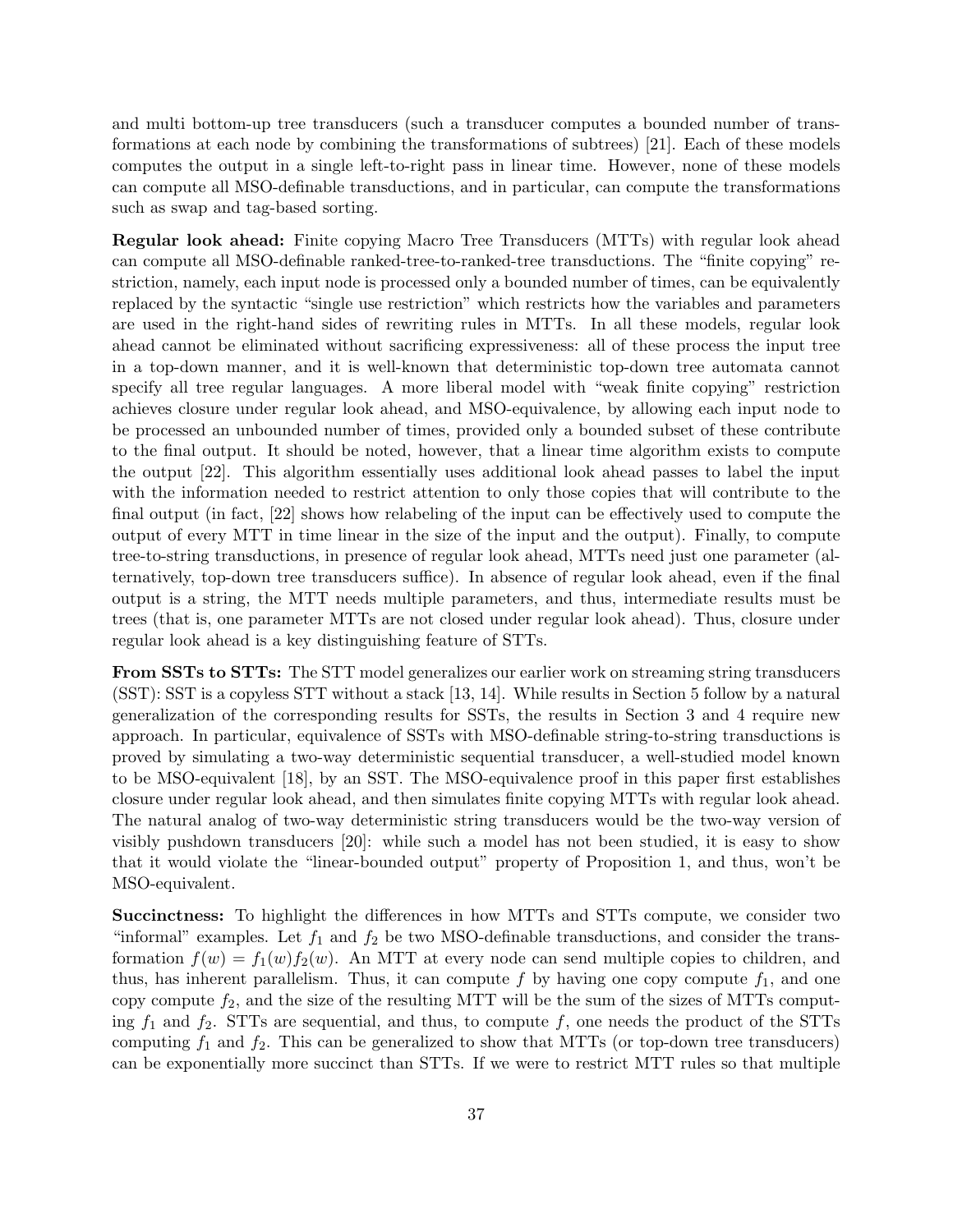states processing the same subtree must coincide, then this gap disappears. In the other direction, consider the transformation f' that maps input  $u \# v \# a$  to uv if  $a = 0$  and vu otherwise. The transduction  $f'$  can be easily implemented by an STT using two variables, one of which stores u and one which stores  $v$ . The ability of an STT to concatenate variables in any order allows it to output either uv or vu depending on the last symbol. In absence of look ahead, an MTT for  $f'$ must use two parameters, and compute (the tree encodings of) uv and vu separately in parallel, and make a choice at the end. This is because, while an MTT rule can swap or discard output subtrees corresponding to parameters, it cannot combine subtrees corresponding to parameters. This example can be generalized to show that an MTT must use exponentially many parameters as well as states compared to an STT.

Input/output encoding: Most models of tree transducers process ranked trees (exceptions include visibly pushdown transducers [20] and Macro forest transducers [23]). While an unranked tree can be encoded as a ranked tree (for example, a word of length  $n$  can be viewed as a unary tree of depth  $n$ ), this is not a good encoding choice for processing the input, since the stack height is related to depth (in particular, processing a word does not need a stack at all). We have chosen to encode unranked trees by nested words; formalization restricted to tree words (that are isomorphic to unranked trees) would lead to a slight simplification of the STT model and the proofs.

Streaming algorithms: Consistent with the notion of a streaming algorithm, an STT processes each input symbol in constant time. However, it stores the output in multiple chunks in different variables, rearranging them without examining them, making decisions based on finite-state control. Unlike a typical streaming algorithm, or a sequential transducer, the output of an STT is available only after reading the entire input. This is unavoidable if we want compute a function that maps an input to its reverse. We would like to explore if the STT model can be modified so that it commits to output symbols as early as possible. A related direction of future work concerns minimization of resources (states and variables).

Complexity of checking equivalence: The problem of checking functional equivalence of MSO tree transducers is decidable with nonelementary complexity [15]. Decidability follows for MSOequivalent models such as MTTs with finite copying, but no complexity bounds have been established. Polynomial-time algorithms for equivalence checking exist for top-down tree transducers (without regular look ahead) and visibly pushdown transducers [1, 20, ?]. For STTs, we have established an upper bound of NExpTime, while the upper bound for SSTs is Pspace [14]. Improving these bounds, or establishing lower bounds, remains a challenging open problem. If we extend the SST/STT model by removing the single-use-restriction on variable updates, we get a model more expressive than MSO-definable transductions; it remains open whether the equivalence problem for such a model is decidable.

Application to XML processing: We have argued that SSTs correspond to a natural model with executable interpretation, adequate expressiveness, and decidable analysis problems, and in future work, we plan to explore its application to querying and transforming XML documents [8] (see also http://www.w3.org/TR/xslt20/). Our analysis techniques typically have complexity that is exponential in the number of variables, but we do not expect the number of variables to be the bottleneck. Before we start implementing a tool for XML processing, we want to understand how to integrate data values (that is, tags ranging over a potentially unbounded domain) in our model. A particularly suitable implementation platform for this purpose seems to be the frame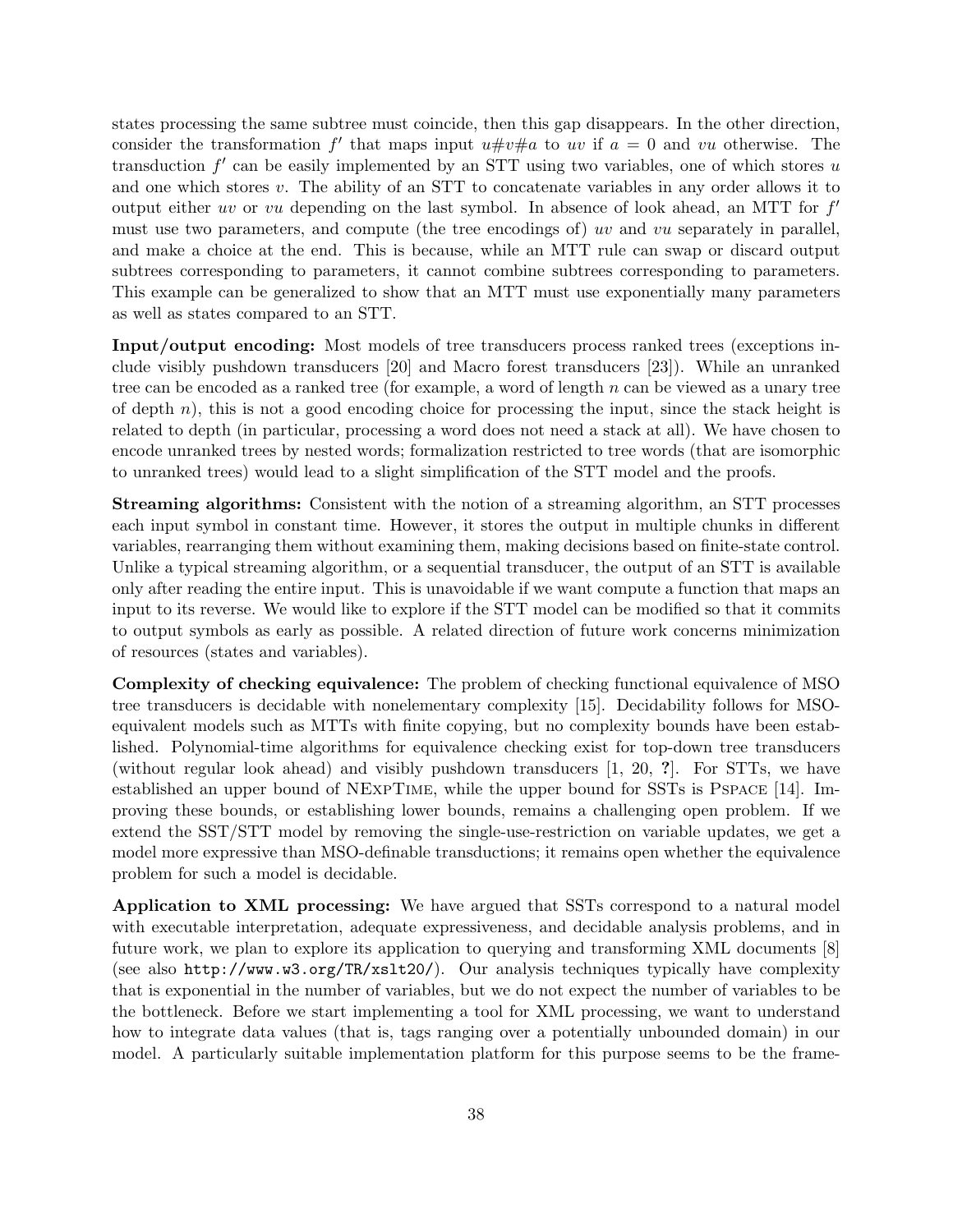work of *symbolic automata* and *symbolic transducers* that allows integration of automata-theoretic decision procedures on top of the SMT solver Z3 that allows manipulation of formulas specifying input/output values from a large or unbounded alphabet in a symbolic and succinct manner [24].

Acknowledgments: We thank Joost Engelfriet for his valuable feedback: not only he helped us navigate the extensive literature on tree transducers, but also provided detailed comments, including spotting bugs in proofs, on an earlier draft of this paper.

## References

- [1] Comon, H., Dauchet, M., Gilleron, R., Lugiez, D., Tison, S., Tommasi, M.: Tree automata techniques and applications. Draft, Available at http://www.grappa.univ-lille3.fr/tata/ (2002)
- [2] Courcelle, B.: Monadic second-order definable graph transductions: A survey. Theor. Comput. Sci.  $126(1)$  (1994) 53-75
- [3] Engelfriet, J., Maneth, S.: Macro tree transducers, attribute grammars, and MSO definable tree translations. Information and Computation 154 (1999) 34–91
- [4] Engelfriet, J., Vogler, H.: Macro tree transducers. J. Comput. System Sci. 31 (1985) 71–146
- [5] Milo, T., Suciu, D., Vianu, V.: Typechecking for xml transformers. In: Proceedings of the 19th ACM Symposium on PODS. (2000) 11–22
- [6] Hosoya, H., Pierce, B.C.: XDuce: A statically typed XML processing language. ACM Trans. Internet Techn. 3(2) (2003) 117–148
- [7] Martens, W., Neven, F.: On the complexity of typechecking top-down XML transformations. Theor. Comput. Sci. 336(1) (2005) 153–180
- [8] Hosoya, H.: Foundations of XML Processing: The Tree-Automata Approach. Cambridge University Press (2011)
- [9] Segoufin, L., Vianu, V.: Validating streaming XML documents. In: Proceedings of the 21st ACM Symposium on PODS. (2002) 53–64
- [10] Neven, F., Schwentick, T.: Query automata over finite trees. Theor. Comput. Sci. 275(1-2) (2002) 633–674
- [11] Madhusudan, P., Viswanathan, M.: Query automata for nested words. In: Mathematical Foundations of Computer Science 2009, 34th International Symposium. LNCS 5734 (2009) 561–573
- [12] Alur, R., Madhusudan, P.: Adding nesting structure to words. Journal of the ACM 56(3) (2009)
- [13] Alur, R., Cern´y, P.: Expressiveness of streaming string transducers. In: IARCS Annual Conference on Foundations of Software Technology and Theoretical Computer Science. LIPIcs 8 (2010) 1–12